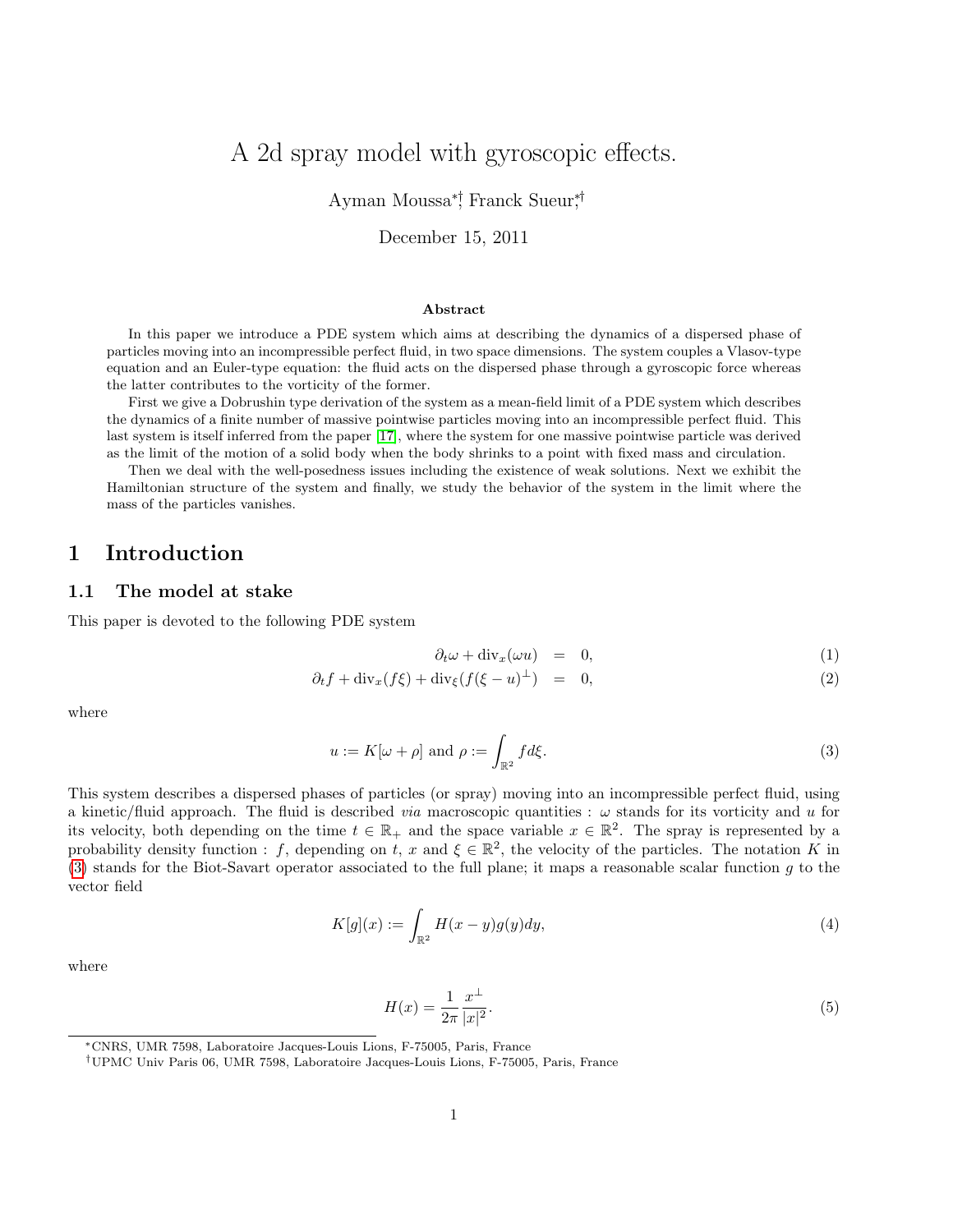Here the notation  $x^{\perp}$  stands for  $x^{\perp} = (-x_2, x_1)$ , when  $x = (x_1, x_2)$ . Let us also observe that

$$
H(x) = \nabla^{\perp} G(x).
$$

where G is the 2d Newtonian potential

 $G(x) := \frac{1}{2\pi} \ln(x)$ 

and  $\nabla^{\perp}$  denotes the vector field  $(-\partial_2, \partial_1)$ . Moreover K[g] is divergence-free and such that curl K[g] = g. Eq.[\(3\)](#page-0-0) defines the vector field u which describes the fluid velocity. This vector field u couples the Vlasov equation  $(1)$  and the Euler equation [\(2\)](#page-0-1): the fluid gives a lift acceleration to the particles (the div<sub> $\epsilon$ </sub> term in (2)), whereas the spray, as a whole, contributes to the vorticity of the former (equations [\(3\)](#page-0-0)). Following the naming of [\[28\]](#page-30-0), let us stress that the system [\(1\)](#page-0-1)-[\(3\)](#page-0-0) describes the behavior of a thin spray: there is no interaction (collisions, coalescences) between particles thus the kinetic equation is linear in  $f$  (given  $u$ ) and furthermore the volume fraction occupied by the spray is neglected.

#### 1.2 A comparison with some other fluid/kinetic coupling

Numerous examples of fluid/kinetic coupling have been studied since the seminal models introduced in [\[10,](#page-29-1) [30\]](#page-30-1), but the coupling is usually made via a drag force and not a lift force. Let us compare our system with some of the recents models introduced in the literature. An alternative way to describe the system  $(1)-(3)$  $(1)-(3)$  $(1)-(3)$  is to use the following velocity formulation:

<span id="page-1-2"></span>
$$
\partial_t u + \text{div}_x (u \otimes u) + \nabla p = (\rho u - j)^{\perp}, \tag{6}
$$

$$
\operatorname{div}_x u = 0 \tag{7}
$$

$$
\partial_t f + \operatorname{div}_x(f\xi) + \operatorname{div}_\xi(f(\xi - u)^\perp) = 0, \tag{8}
$$

where

$$
\rho := \int_{\mathbb{R}^2} f d\xi \text{ and } j := \int_{\mathbb{R}^2} f \xi d\xi. \tag{9}
$$

Formally one can obtain the previous formulation from the system [\(1\)](#page-0-1)-[\(3\)](#page-0-0) as follows: one integrates the equation [\(2\)](#page-0-1) with respect to  $\xi \in \mathbb{R}^2$  to obtain the macroscopic conservation law:

<span id="page-1-0"></span>
$$
\partial_t \rho + \text{div}_x j = 0. \tag{10}
$$

Then one adds the equation [\(10\)](#page-1-0) to the equation [\(1\)](#page-0-1) to get

<span id="page-1-1"></span>
$$
\partial_t(\omega + \rho) + \text{div}_x(j + \omega u) = 0. \tag{11}
$$

But, taking into account that  $u$  is divergence free,

$$
\partial_t(\omega + \rho) + \text{div}_x((\omega + \rho)u) = \text{curl}(\partial_t u + \text{div}_x(u \otimes u)) \text{ and } \text{div}_x(j - \rho u) = -\text{curl}((\rho u - j)^{\perp}),
$$

so that [\(11\)](#page-1-1) now reads:

$$
\operatorname{curl} \left( \partial_t u + \operatorname{div}_x (u \otimes u) - (\rho u - j)^{\perp} \right) = 0,
$$

what means that  $\partial_t u + \text{div}_x(u \otimes u) - (\rho u - j)^{\perp}$  is a gradient, thus yielding [\(6\)](#page-1-2).

The system  $(7) - (9)$  of [\[6\]](#page-29-2) reads, with the present notations and for a homogeneous incompressible fluid,

<span id="page-1-3"></span>
$$
\partial_t u + \text{div}_x (u \otimes u) + \nabla p = j - \rho u, \tag{12}
$$

$$
\operatorname{div}_x u = 0, \tag{13}
$$

$$
\partial_t f + \operatorname{div}_x(f\xi) + \operatorname{div}_\xi(f(u-\xi)) = 0, \tag{14}
$$

This can also be seen as the model  $(1) - (3)$  of [\[11\]](#page-29-3) where the diffusion term of the kinetic equation has been dropped.

The model [\(12\)](#page-1-3)-[\(14\)](#page-1-3) involves the drag force  $(j - \rho u)$  whereas the model [\(6\)](#page-1-2)-[\(8\)](#page-1-2) involves the gyroscopic force  $-(j - \rho u)^{\perp}$ . Let us mention that if several papers have dealt with spray models with drag effect, see for instance the introduction of [\[11\]](#page-29-3) for more references, it is, to our knowledge, the first paper where a spray with a gyroscopic effect is considered.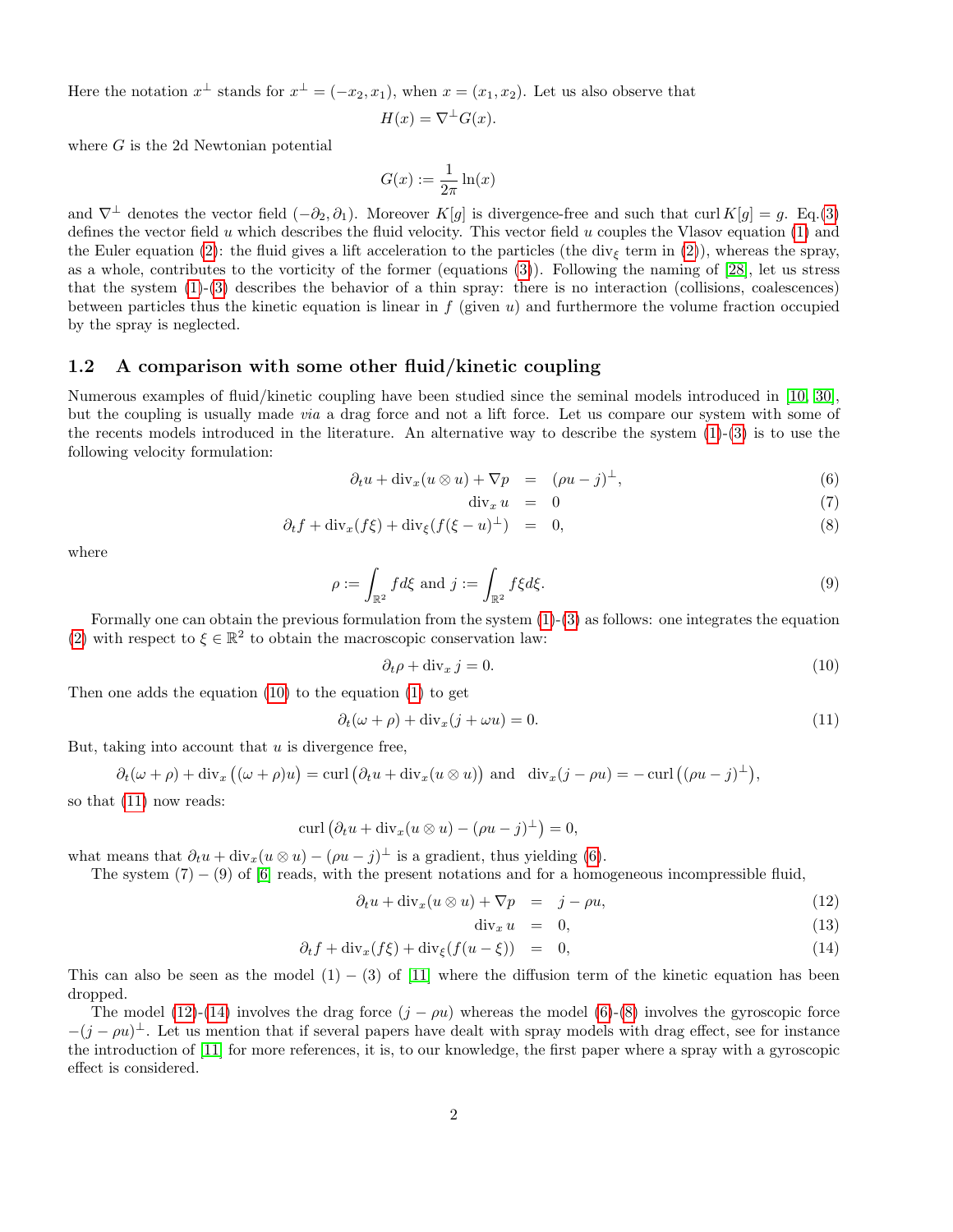### 1.3 Plan of the paper

In the next section we recall the basics from optimal transportation theory that we will need in the sequel, in particular in Section [3](#page-5-0) where we will derive the system [\(1\)](#page-0-1)-[\(3\)](#page-0-0) as a mean-field limit of a PDE system which describes the dynamics of a finite number of massive pointwise particles moving into an incompressible perfect fluid. This last model originates from the paper [\[17\]](#page-29-0) and can be seen as an extension of the point vortices-wave system introduced by Marchioro and Pulvirenti to the case where the vortices have a non vanishing mass. We will obtain [\(1\)](#page-0-1)-[\(3\)](#page-0-0) in the mean-field limit in a regularized setting by adapting the famous approach used by Dobrushin [\[15\]](#page-29-4) for a regularized Vlasov-Poisson system.

In Section [4](#page-13-0) we will give some existence results for the solutions of  $(1)-(3)$  $(1)-(3)$  $(1)-(3)$  which include the case of quite irregular initial data.

In Section [5](#page-17-0) we will give a uniqueness result for the solutions of  $(1)-(3)$  $(1)-(3)$  $(1)-(3)$  with  $\omega$  and  $\rho$  bounded. We will follow the analysis of the Vlasov-Poisson system performed by Loeper in [\[23\]](#page-30-2) which makes use of optimal transportation.

In section [6](#page-20-0) we exhibit a Hamiltonian structure of the equations by introducing a Poisson structure on the manifold P of the pairs  $(\omega, f)$  such that equations  $(1)-(3)$  $(1)-(3)$  $(1)-(3)$  yields some Hamiltonian ordinary differential equations for any smooth functional of a solution  $(\omega, f)$ .

Finally in Section [7](#page-21-0) we study what happens when the mass of the particles immersed into the fluid vanishes. We will see that the particles are then convected by the fluid velocity so that the system degenerates into the usual incompressible Euler equations. We will follow a strategy used by Brenier to deal with the gyrokinetic limit of the Vlasov-Poisson equations.

### 1.4 A few general notations

In the whole paper, N will denote the set of nonnegative integers including 0, whereas the notation N<sup>\*</sup> will stand for  $\mathbb{N}^* := \mathbb{N} \setminus 0$ . We will simply denote  $|\cdot|$  the Euclidean norm in  $\mathbb{R}^d$ , where d denotes a positive integer.

A mapping f from  $\mathbb{R}^{d_1}$  to  $\mathbb{R}^{d_2}$  is said Lipschitz if there exists a constant  $c > 0$  such that for any  $x, y$  in  $\mathbb{R}^d$ ,  $|f(x)-f(y)| \leq c|x-y|$ . Then the smallest admissible constant c defined a norm denoted  $||f||_{\text{Lip}}$  and the associated Banach space is noted  $\text{Lip}(\mathbb{R}^{d_1}, \mathbb{R}^{d_2})$ , or simply  $\text{Lip}(\mathbb{R}^{d_1})$  if  $d_2 = 1$ .

When no ambiguity arises on the time interval  $[0,T]$  considered, we will denote by  $L_t^p(L_x^q)$  and  $L_t^p(L_{x,\xi}^q)$  the spaces  $L^p([0,T];L^q(\mathbb{R}^2))$  and  $L^p([0,T];L^q(\mathbb{R}^2\times\mathbb{R}^2))$ , for all  $p,q\in[1,\infty]$ . Similar notation for  $\mathscr{C}_t^0(E)$  for continuous functions of t having value in some functional space E. When no variable is added in index,  $||h||_{L^p}$  denotes the  $L^p$ norm of h in all its variables, same thing for Sobolev norms. Thus for example, if h is defined for  $(t, x) \in [0, T] \times \mathbb{R}^2$ ,  $||h||_{L^p}$  denotes its  $L^p([0,T] \times \mathbb{R}^2)$  norm, while  $||h(t)||_{L^p}$  denotes the  $L^p(\mathbb{R}^2)$  norm of  $h(t)$ . Given an open subset  $\Omega$ of  $\mathbb{R}^d$ ,  $\mathscr{D}(\Omega)$  denotes the space of test functions having compact support in  $\Omega$ ,  $\mathscr{D}'(\Omega)$  is hence the associated dual space of distributions.

We will use the same notation  $C$  for some constants which may change from line to line. We will sometimes use  $C_a$  to precise that the constant yet depends on a.

# 2 A few tools from optimal transportation theory

We fix from now on a few notations from optimal transportation for which we refer to [\[2,](#page-29-5) [29\]](#page-30-3). Here d (it may be indexed), denotes a positive integer. It will be taken equal to 2 or 4 in the sequel, as the vorticity  $\omega(t)$  depends on  $x \in \mathbb{R}^2$  while the density  $f(t)$  depends on  $(x,\xi)$  in  $\mathbb{R}^2 \times \mathbb{R}^2$ . Note also that f being a probability density function, it is always nonnegative, whereas we do not specify any sign condition for the fluid vorticity  $\omega$ .

#### 2.1 Measures

We will denote by  $\mathcal{M}(\mathbb{R}^d)$  the set of signed measures and by  $\mathcal{M}^+(\mathbb{R}^d)$  the set of finite measures on  $\mathbb{R}^d$ . We endow  $\mathcal{M}(\mathbb{R}^d)$  with the standard narrow convergence, given by the duality with continuous and bounded functions, that is to say that a sequence  $(\nu_n)_n$  in  $\mathcal{M}(\mathbb{R}^d)$  narrowly converges to  $\nu$  in  $\mathcal{M}(\mathbb{R}^d)$  if for any  $\phi$  in the space  $\mathscr{C}_b^0(\mathbb{R}^d)$  of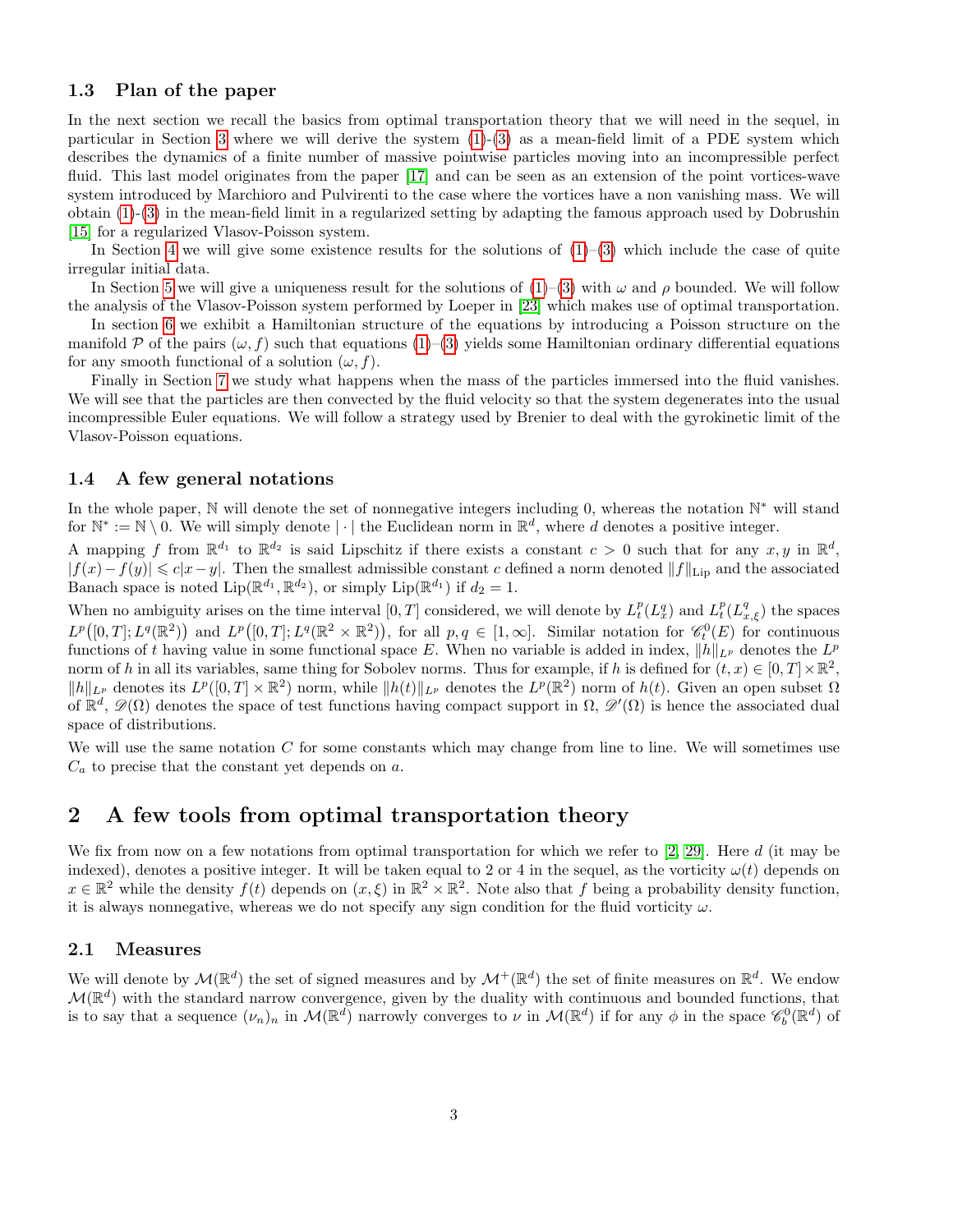the continuous and bounded functions over  $\mathbb{R}^d$  (taking real values),

$$
\int_{\mathbb{R}^d} \phi \, d\nu_n \underset{n \to +\infty}{\longrightarrow} \int_{\mathbb{R}^d} \phi \, d\nu.
$$

For a measure  $\nu$  in  $\mathcal{M}(\mathbb{R}^d)$  we denote by  $|\nu|$  its total variation measure, and by  $\nu^+$  and  $\nu^-$  its positive and negative parts, all three given by the Jordan-Hahn decomposition so that  $\nu = \nu^+ - \nu^-$ , and  $|\nu| = \nu^+ + \nu^-$ .

We denote  $\mathcal{P}(\mathbb{R}^d)$  the set of the probability measures that is the subset of  $\mathcal{M}^+(\mathbb{R}^d)$  verifying  $\nu(\mathbb{R}^d) = 1$ .

Given a measure  $\nu$  in  $\mathcal{M}(\mathbb{R}^{d_1})$  and a map  $\tau : \mathbb{R}^{d_1} \to \mathbb{R}^{d_2}$  we define the pushforward measure  $\tau_{\#}\nu \in \mathcal{M}(\mathbb{R}^{d_2})$  of  $\nu$  by  $\tau$  by

$$
\tau_{\#}\nu[B] := \nu[\tau^{-1}(B)],\tag{15}
$$

for any Borel subset B of  $\mathbb{R}^{d_2}$ .

Given a measure  $\gamma$  over the product space  $\mathbb{R}^d \times \mathbb{R}^d = \mathbb{R}^{2d}$  and the projections  $\pi^1$  and  $\pi^2$  on it factors, we define the first and second marginals of  $\gamma$  as the measures  $\pi_{\#}^1 \gamma$  and  $\pi_{\#}^2 \gamma$ . This means that for any Borel set B of  $\mathbb{R}^d$ ,

$$
\pi_{\#}^1 \gamma[B] = \gamma[B \times \mathbb{R}^d] \text{ and } \pi_{\#}^2 \gamma[B] = \gamma[\mathbb{R}^d \times B].
$$

For any  $p \in [1,\infty]$  we introduce the subspace of signed measures having a finite p-th moment

$$
\mathcal{M}_p(\mathbb{R}^d) := \left\{ \nu \in \mathcal{M}(\mathbb{R}^d) \, : \, \int_{\mathbb{R}^d} |x|^p d|\nu| < \infty \right\},\,
$$

and defined similarly  $\mathcal{M}_p^+(\mathbb{R}^d)$  and  $\mathcal{P}_p(\mathbb{R}^d)$ .

#### 2.2 Wasserstein distances for measures

We will make use of the Wasserstein distances. Let us first recall the standard definition for measures.

<span id="page-3-0"></span>**Definition 1.** Let p be a real satisfying  $p \geq 1$ ,  $\nu_1$  and  $\nu_2$  be in  $\mathcal{M}_p^+(\mathbb{R}^d)$  two finite measures on  $\mathbb{R}^d$  such as  $\nu_1(\mathbb{R}^d) = \nu_2(\mathbb{R}^d)$ . We define the Wasserstein distance  $W_p(\nu_1, \nu_2)$  of order p between this two measures by

$$
W_p(\nu_1, \nu_2) := \left(\inf_{\gamma} \int_{\mathbb{R}^d \times \mathbb{R}^d} \gamma(x, y) |x - y|^p dx dy\right)^{1/p} \tag{16}
$$

where the infimum is taken over all  $\gamma \in \mathcal{M}^+(\mathbb{R}^d \times \mathbb{R}^d)$  with marginals  $\nu_1$  and  $\nu_2$ .

It can be shown that for real p satisfying  $p \ge 1$ , for any positive real number  $\alpha > 0$ ,  $W_p$  satisfies all the axioms of a metric on the subset of  $\mathcal{M}_p^+(\mathbb{R}^d)$  of measures verifying  $\nu(\mathbb{R}^d) = \alpha$ . Furthermore, convergence with respect to  $W_p$  is equivalent to the narrow convergence of measures plus convergence of pth moments.

### 2.3 Wasserstein distances for signed measures

For signed measures, there are several ways to define some Wasserstein distances. Let us refer here to [\[3\]](#page-29-6). In the sequel we will only need to consider some cases where the positive parts have the same total mass, and the negative parts as well, this motivates the following definition

**Definition 2.** We will say that two signed measures  $\nu_1$  and  $\nu_2$  on  $\mathbb{R}^d$  are compatible whenever  $\nu_1^{\pm}(\mathbb{R}^d) = \nu_2^{\pm}(\mathbb{R}^d)$ . More generally, we will say that a family of signed measures is compatible if any pair of its elements is compatible.

Yet we will distinguish two cases depending on whether  $p$  is equal to 1 or not. Let us start with the second case.

<span id="page-3-1"></span>**Definition 3.** Let  $p \in ]1,\infty[$ . Given two compatible elements  $\nu_1$ ,  $\nu_2$  of  $\mathcal{M}_p(\mathbb{R}^d)$ , we define the Wasserstein distance  $W_p(\nu_1, \nu_2)$  of order p between these two measures by

$$
W_p(\nu_1, \nu_2) := \left(W_p(\nu_1^+, \nu_2^+)^p + W_p(\nu_1^-, \nu_2^-)^p\right)^{\frac{1}{p}}.
$$
\n(17)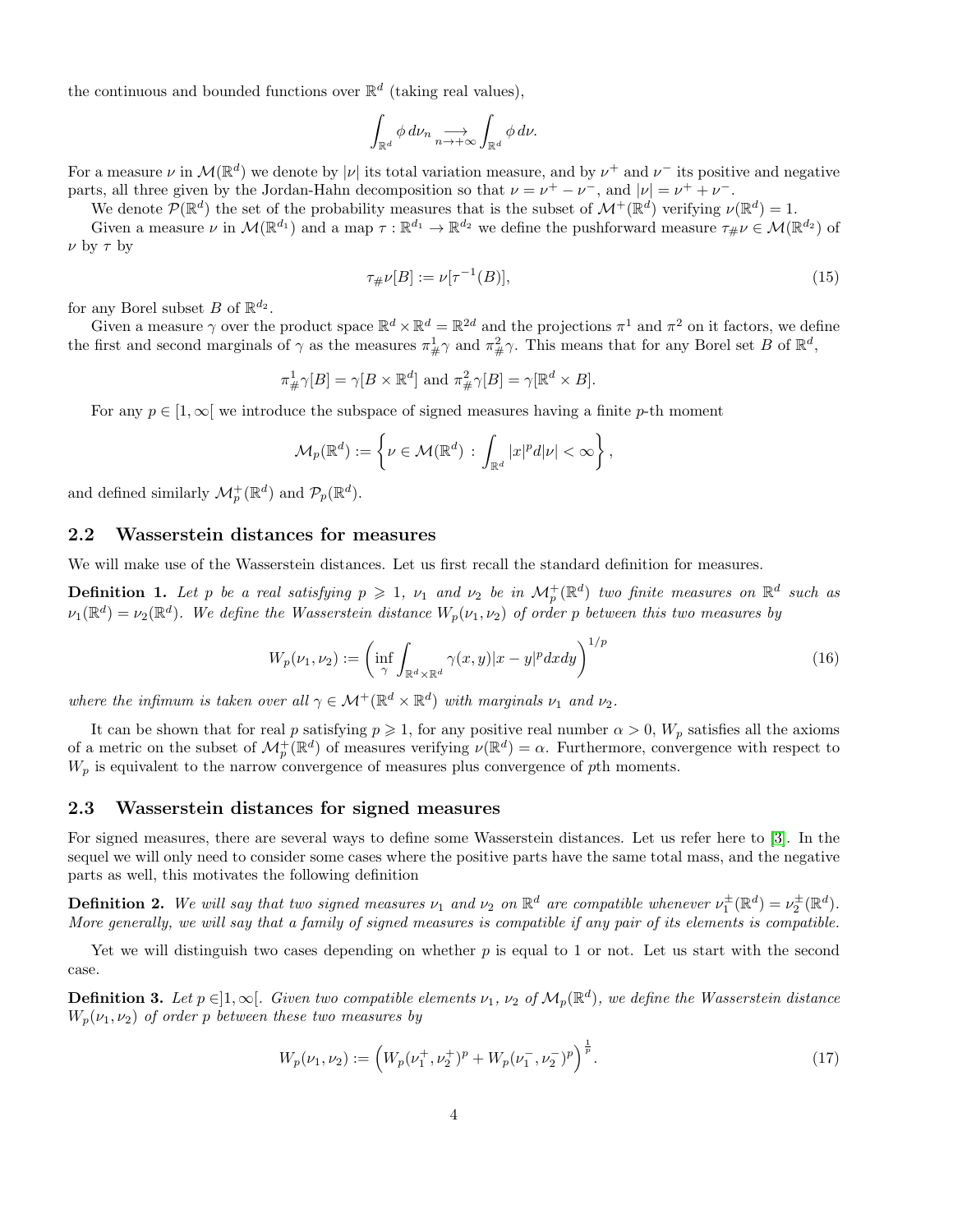Of course we recover Definition [1](#page-3-0) in the case of positive measures. We will use Definition [3](#page-3-1) with  $p = 2$  in Section

[5.](#page-17-0)

In the case where  $p = 1$  $p = 1$ , we extend Definition 1 by setting

<span id="page-4-0"></span>**Definition 4.** Given two compatible elements  $\nu_1$ ,  $\nu_2$  of  $\mathcal{M}_1(\mathbb{R}^d)$ , we define the Wasserstein distance  $W_1(\nu_1, \nu_2)$ between these two measures by

$$
W_1(\nu_1, \nu_2) := W_1(\nu_1^+ + \nu_2^-, \nu_1^- + \nu_2^+). \tag{18}
$$

Such a definition allows us to keep the well-known Kantorovitch duality :

<span id="page-4-1"></span>**Proposition 1.** Let  $\nu_1$  and  $\nu_2$  be two compatible elements of  $\mathcal{M}_1(\mathbb{R}^d)$ . Then

<span id="page-4-3"></span>
$$
W_1(\nu_1, \nu_2) = \sup_{\phi} \int_{\mathbb{R}^d} \phi \, d(\nu_1 - \nu_2), \tag{19}
$$

where the supremum is taken over the unit ball of  $\text{Lip}(\mathbb{R}^d)$ .

Proof. This formula is well-known for positive measures, see for instance [\[2,](#page-29-5) [29\]](#page-30-3). Moreover from Definition [4,](#page-4-0) we infer that

$$
W_1(\nu_1, \nu_2) = \sup_{\phi} \int_{\mathbb{R}^d} \phi \, d((\nu_1^+ + \nu_2^-) - (\nu_1^- + \nu_2^+)),
$$
  

$$
= \sup_{\phi} \int_{\mathbb{R}^d} \phi \, d(\nu_1 - \nu_2).
$$

Let us give a few properties of the distance  $W_1$ . The first one is that it is really a distance: this comes easily from Proposition [1.](#page-4-1) For instance the positivity and the symmetry are quite obvious whereas the definiteness comes from Riesz theorem and the triangle inequality can be checked as follows: given three compatible signed measures  $\nu_1, \nu_2, \nu_3$  in  $\mathcal{M}(\mathbb{R}^d)$ , one has (the supremum is always taken over the unit ball of Lip $(\mathbb{R}^d)$ )

$$
W_1(\nu_1, \nu_3) = \sup_{\phi} \int_{\mathbb{R}^d} \phi \, d(\nu_1 - \nu_3),
$$
  
\n
$$
= \sup_{\phi} \int_{\mathbb{R}^d} \phi \, d(\nu_1 - \nu_2 + \nu_2 - \nu_3),
$$
  
\n
$$
\leq \sup_{\phi} \int_{\mathbb{R}^d} \phi \, d(\nu_1 - \nu_2) + \sup_{\phi} \int_{\mathbb{R}^d} \phi \, d\nu_2 - \nu_3),
$$
  
\n
$$
= W_1(\nu_1, \nu_2) + W_1(\nu_2, \nu_3).
$$

Note also that the distance  $W_1$  satisfies the following.

<span id="page-4-2"></span>**Lemma 1.** If  $\nu_1, \nu_2$  and  $\nu_3, \nu_4$  are two pairs of compatible elements of  $\mathcal{M}_1(\mathbb{R}^d)$ , then the two measures  $\nu_1 + \nu_3$  and  $\nu_2 + \nu_4$  are compatible and we have

$$
W_1(\nu_1 + \nu_3, \nu_2 + \nu_4) \leq W_1(\nu_1, \nu_2) + W_1(\nu_3, \nu_4),
$$

with equality in the particular case where  $\nu_3 = \nu_4$ , what amounts to saying that the distance  $W_1$  is translation invariant.

Proof. The compatibility is straightforward. Thanks to Proposition [1](#page-4-1) we have (supremum is taken over the unit ball of  $\text{Lip}(\mathbb{R}^d)$ 

$$
W_1(\nu_1 + \nu_3, \nu_2 + \nu_4) = \sup_{\phi} \int_{\mathbb{R}^d} \phi \, d(\nu_1 + \nu_3 - \nu_2 - \nu_4),
$$
  

$$
= \sup_{\phi} \left( \int_{\mathbb{R}^d} \phi \, d(\nu_1 - \nu_2) + \int_{\mathbb{R}^d} \phi \, d(\nu_3 - \nu_4) \right)
$$
  

$$
\leq \sup_{\phi} \int_{\mathbb{R}^d} \phi \, d(\nu_1 - \nu_2) + \sup_{\phi} \int_{\mathbb{R}^d} \phi \, d(\nu_3 - \nu_4),
$$
  

$$
= W_1(\nu_1, \nu_2) + W_1(\nu_3, \nu_4).
$$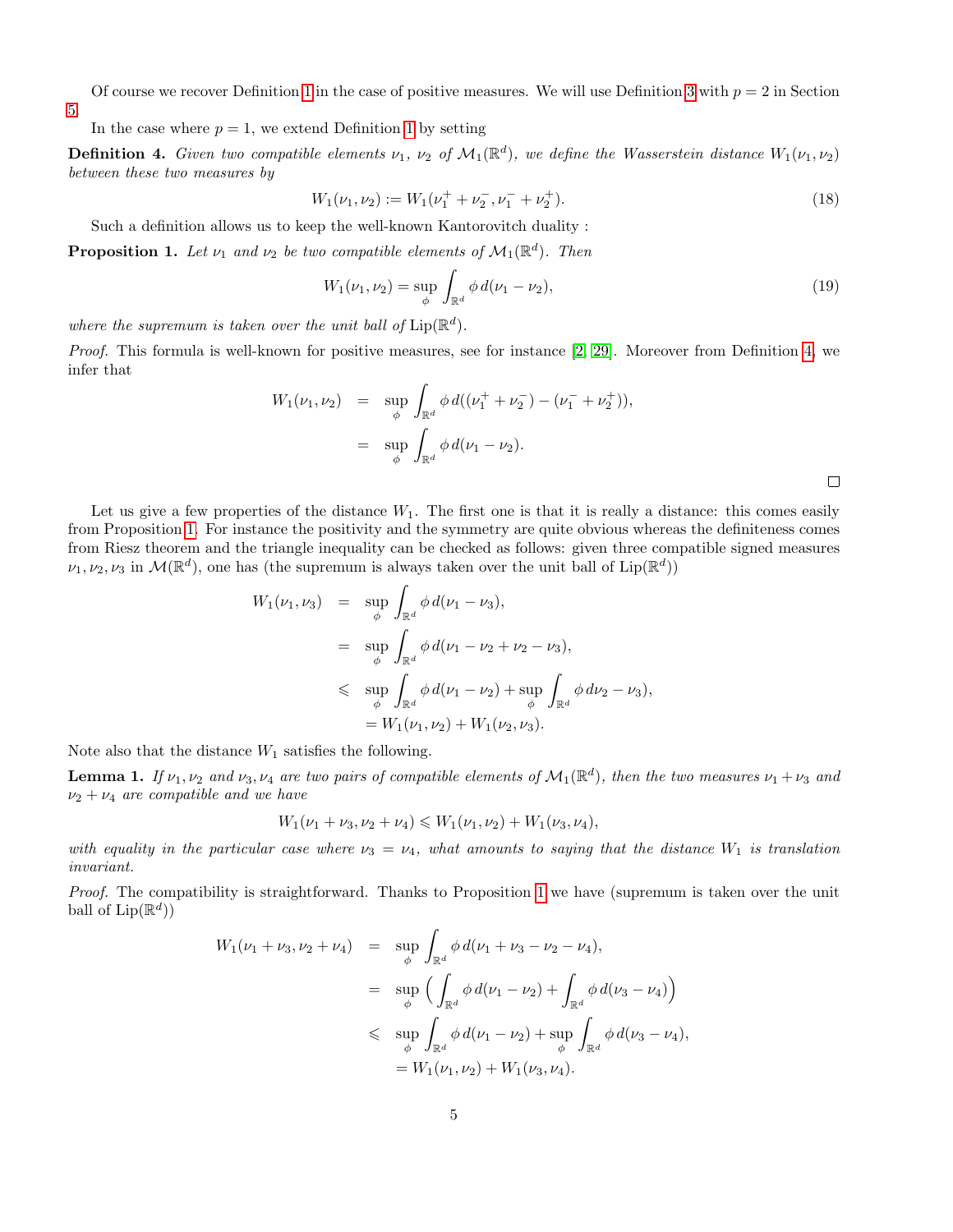The case where  $\nu_3 = \nu_4$  is straightforward.

**Remark [1](#page-4-2).** Lemma 1 can also be seen as a consequence of the fact that the distance  $W_1$  can be associated to a norm, see [\[19\]](#page-29-7).

**Remark 2.** Applying Lemma [1](#page-4-2) with  $(\nu_1^+, \nu_2^+, \nu_2^-, \nu_1^-)$  instead of  $(\nu_1, \nu_2, \nu_3, \nu_4)$  we have that  $W_1(\nu_1, \nu_2)$  is less than  $W_1(\nu_1^+, \nu_2^+) + W_1(\nu_1^-, \nu_2^-)$ , which is the result given by the formula in Definition [3](#page-3-1) for  $p = 1$ .

<span id="page-5-3"></span>**Lemma 2.** Consider two compatible elements  $\nu_1$ ,  $\nu_2$  of  $\mathcal{M}_1(\mathbb{R}^{d_1})$ . Let  $\tau : \mathbb{R}^{d_1} \to \mathbb{R}^{d_2}$  be a Lipschitz map. Then

$$
W_1(\tau_{\#}\nu_1, \tau_{\#}\nu_2) \leq \|\tau\|_{\text{Lip}} W_1(\nu_1, \nu_2).
$$

Proof. Thanks to [\(19\)](#page-4-3) we have

$$
W_1(\tau_{\#}\nu_1, \tau_{\#}\nu_2) = \sup_{\phi} \int_{\mathbb{R}^{d_2}} \phi \, d(\tau_{\#}\nu_1 - \tau_{\#}\nu_2),
$$
  
\n
$$
= \sup_{\phi} \int_{\mathbb{R}^{d_2}} \phi \circ \tau \, d(\nu_1 - \nu_2),
$$
  
\n
$$
= ||\tau||_{\text{Lip}} \sup_{\phi} \int_{\mathbb{R}^{d_2}} \frac{\phi \circ \tau}{||\tau||_{\text{Lip}}} \, d(\nu_1 - \nu_2),
$$
  
\n
$$
\leq ||\tau||_{\text{Lip}} \sup_{\psi} \int_{\mathbb{R}^d} \psi \, d(\nu_1 - \nu_2),
$$
  
\n
$$
= ||\tau||_{\text{Lip}} W_1(\nu_1, \nu_2),
$$

where the index  $\phi$  denotes a supremum over the unit ball of Lip( $\mathbb{R}^{d_2}$ ) and  $\psi$  a supremum over the unit ball of  $\text{Lip}(\mathbb{R}^{d_1}).$  $\Box$ 

In the particular case where the map  $\tau$  of the previous lemma is one of the projection maps defined above, we get the following result

<span id="page-5-2"></span>**Lemma 3.** Consider two compatible elements  $\nu_1$ ,  $\nu_2$  of  $\mathcal{M}_1(\mathbb{R}^d \times \mathbb{R}^d)$ . We have, for  $i = 1, 2$ ,

$$
W_1(\pi^i_{\#}\nu_1, \pi^i_{\#}\nu_2) \leq W_1(\nu_1, \nu_2).
$$

#### 2.4 Wasserstein distances for vector measures

As we will deal with the coupled system [\(1\)](#page-0-1)-[\(2\)](#page-0-1) for which there are two unknowns:  $\omega$  and f, we will use the following extension of Definition [3:](#page-3-1)

<span id="page-5-1"></span>**Definition 5.** Let  $d_1$  and  $d_2$  be two positive integers. Consider two pairs  $\nu_1$ ,  $\nu_2$  and  $\sigma_1$ ,  $\sigma_2$  of compatible measures (respectively in  $\mathcal{M}_1(\mathbb{R}^{d_1})$  and  $\mathcal{M}_1(\mathbb{R}^{d_2})$ ). We introduce the couples  $\mu_i := (\nu_i, \sigma_i) \in \mathcal{M}_1(\mathbb{R}^{d_1}) \times \mathcal{M}_1(\mathbb{R}^{d_2}), i = 1, 2$ and define the associated Wasserstein distance  $W_1(\mu_1, \mu_2)$  between  $\mu_1$  and  $\mu_2$  by

$$
W_1(\mu_1, \mu_2) := W_1(\nu_1, \nu_2) + W_1(\sigma_1, \sigma_2).
$$

### <span id="page-5-0"></span>3 Derivation of the system as a mean-field model

#### 3.1 Massive vortex-wave system

In [\[17\]](#page-29-0) we derive the following system for the motion of one massive vortex of mass  $m > 0$  and circulation  $\gamma \in \mathbb{R}$ in a perfect incompressible flow. Recalling the notation

$$
H(x) := \frac{1}{2\pi} \frac{x^{\perp}}{|x|^2},
$$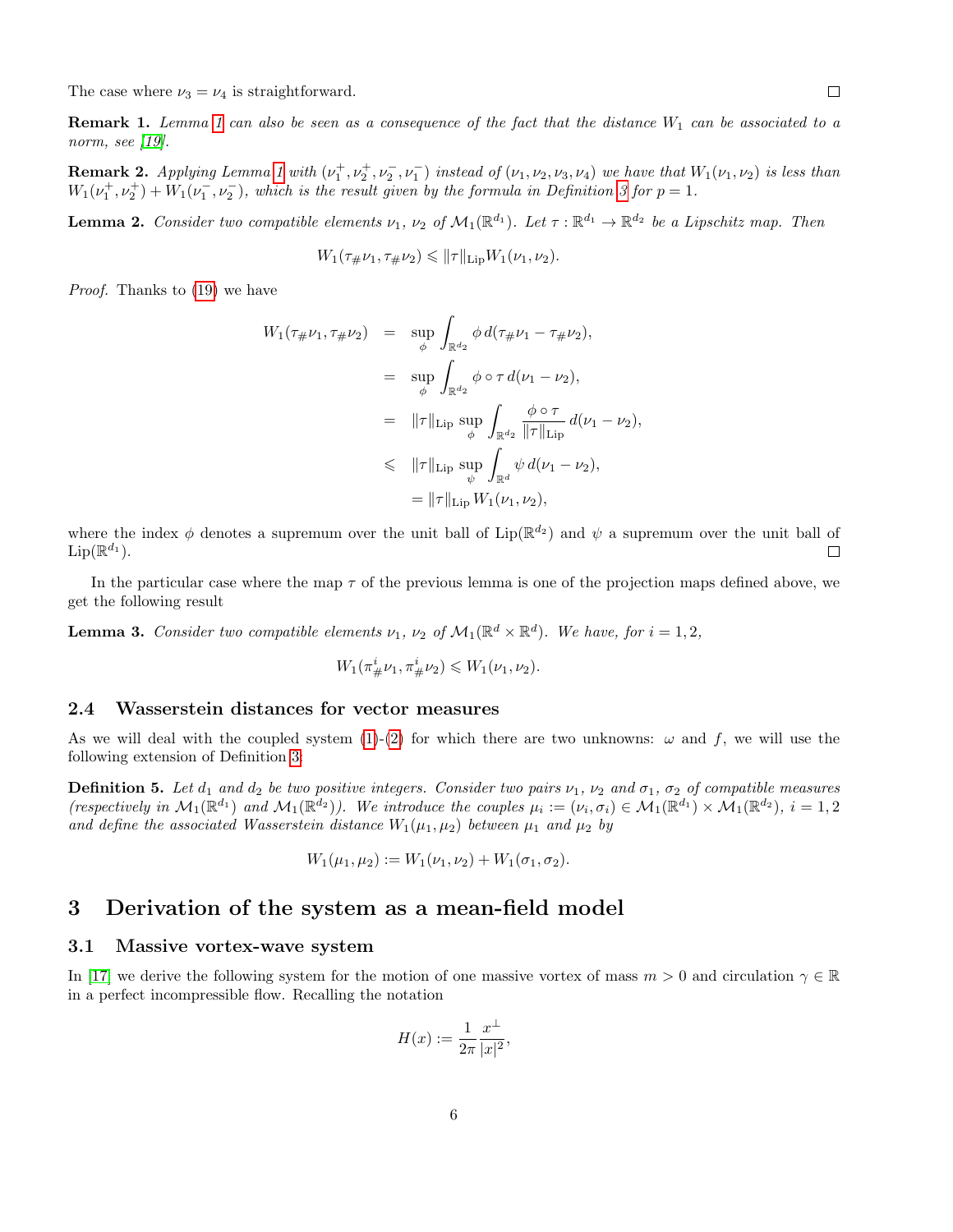the system reads

$$
\partial_t \omega + \text{div}_x(\omega u) = 0,\tag{20}
$$

$$
u(t,x) := K[\omega](t,x) + \gamma H(x - h(t))
$$
\n<sup>(21)</sup>

$$
mh''(t) = \gamma \Big( h'(t) - K[\omega](t, h(t)) \Big)^{\perp},\tag{22}
$$

$$
\omega|_{t=0} = \omega_0, \ h(0) = h_0, \ h'(0) = h_1,\tag{23}
$$

<span id="page-6-2"></span><span id="page-6-1"></span><span id="page-6-0"></span>(24)

This system was obtained by considering the motion of a solid body in a two dimensional incompressible perfect fluid, when the body shrinks to a pointwise particle at the position  $h(t)$  with a fixed mass  $m > 0$  and a fixed circulation  $\gamma \in \mathbb{R}$  around the body. Equation [\(20\)](#page-6-0) describes the evolution of the vorticity  $\omega$  of the fluid: it is transported by the velocity u obtained by the usual Biot-Savart law in the plane, but from a vorticity which is the sum of the fluid vorticity and of a point vortex placed at  $h(t)$  with a strength equal to the circulation  $\gamma$ . Observe for instance that the velocity u is divergence free and can be written as  $u = K[\omega + \gamma \delta_{h(t)}].$ 

Equation [\(22\)](#page-6-1) means that the shrunk body is accelerated by a force similar to the Kutta-Joukowski lift of the irrotational theory: the shrunk body experiments a lift which is proportional to the circulation  $\gamma$  and to the difference between the solid velocity and the virtual fluid velocity obtained by the Biot-Savart law in the plane from the fluid vorticity, up to a rotation of a  $\pi/2$  angle. Let us refer here to the textbooks of Childress [\[13\]](#page-29-8) or Marchioro and Pulvirenti [\[25\]](#page-30-4) for a discussion of the Kutta-Joukowski force. See also Grotta-Ragazzo, Koiller and Oliva [\[18\]](#page-29-9), where they consider a similar system of a point mass embedded in an irrotational fluid and driven by the Kutta-Joukowski force.

The system [\(20\)](#page-6-0)-[\(23\)](#page-6-2) can also be seen as a variant of the vortex-wave system introduced by Marchioro and Pulvirenti cf. for instance Th. 6.2 of [\[25\]](#page-30-4) and [\[26\]](#page-30-5), and recently studied in [\[21\]](#page-30-6) and in [\[7\]](#page-29-10). Actually the system  $(20)-(23)$  $(20)-(23)$  $(20)-(23)$  reduces to the vortex-wave system when the mass m is set to 0.

### 3.2 N particles

Let us now generalize the previous system to the case of N pointwise particles of mass  $m_i$ , of circulation  $\gamma_i$  and of position  $h_i(t)$ , for  $i = 1, ..., N$ , moving into a perfect and incompressible planar fluid:

 $\mathbf{v}$ 

<span id="page-6-3"></span>
$$
\partial_t \omega + \text{div}_x(\omega u) = 0,\tag{25}
$$

$$
u(t,x) = K[\omega](t,x) + \sum_{j=1}^{N} \gamma_j H(x - h_j(t)),
$$
\n(26)

$$
m_i h_i''(t) = \gamma_i \left( h_i'(t) - v_i(t, h_i(t)) \right)^{\perp},\tag{27}
$$

$$
v_i(t,x) = K[\omega](t,x) + \sum_{j \neq i} \gamma_j H(x - h_j(t)),\tag{28}
$$

$$
\omega|_{t=0} = \omega_0, \ h_i(0) = h_{i,0}, \ h'_i(0) = h_{i,1}.
$$
\n(29)

Let us observe that in [\(28\)](#page-6-3) the self-interaction is omitted since the index in the sum runs only over  $j \neq i$ . The derivation of the system  $(25)-(29)$  $(25)-(29)$  $(25)-(29)$  from the motion of N solid bodies in a two dimensional incompressible perfect fluid, when the bodies shrink to pointwise particles, is the object of a paper in preparation.

Once again if one sets all the masses  $m_i$  equal to 0 one recovers the vortex-wave system of Marchioro and Pulvirenti.

### <span id="page-6-4"></span>3.3 Mean-field limit

We want to study the mean-field limit of the system  $(25)-(29)$  $(25)-(29)$  $(25)-(29)$ , that is the limit system obtained by the empirical measure

$$
f_N(t) := \frac{1}{N} \sum_{i=1}^{N} \delta_{(h_i(t), h'_i(t))}
$$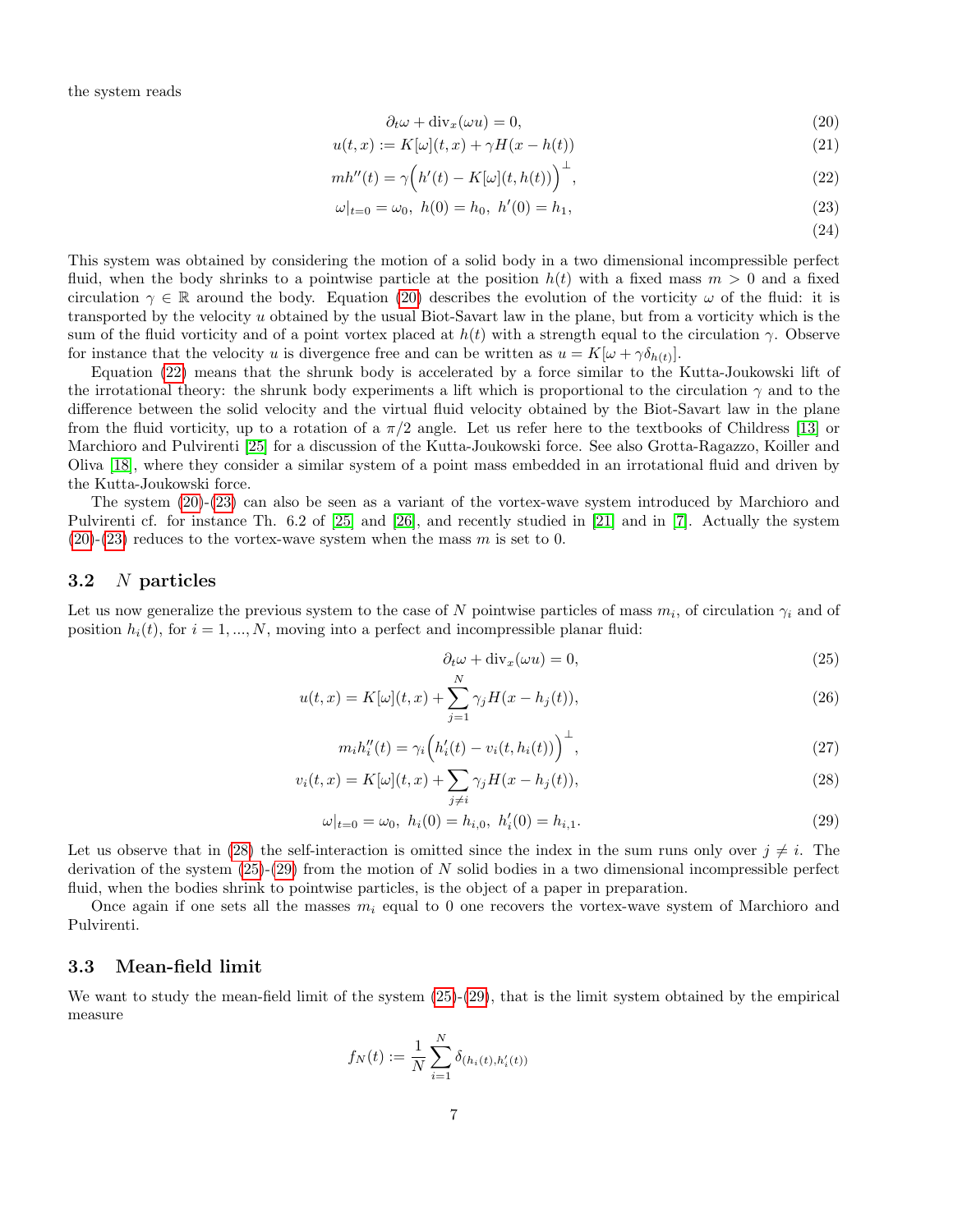when N goes to infinity, with an appropriate scaling of the amplitudes. We therefore consider now the solutions of

$$
\partial_t \omega + \text{div}_x(\omega u) = 0,
$$
  

$$
u(t, x) = K[\omega](t, x) + \frac{1}{N} \sum_{j=1}^N H(x - h_j(t)),
$$
  

$$
h_i''(t) = (h_i'(t) - v_i(t, h_i(t)))^{\perp},
$$
  

$$
v_i(t, x) = K[\omega](t, x) + \frac{1}{N} \sum_{j \neq i} H(x - h_j(t)),
$$
  

$$
\omega|_{t=0} = \omega_0, h_i(0) = h_{i,0}, h_i'(0) = h_{i,1}.
$$

### 3.4 A regularized version of the system

Such an issue is quite similar to the one which consists to obtain the Vlasov-Poisson system as a mean-field limit of Newton's equations for charged particles. This last problem is still open at the time of writing,<sup>[1](#page-7-0)</sup> but some results are available in the simpler setting where H is assumed to be  $W^{1,\infty}$ , in the spirit of the famous paper [\[15\]](#page-29-4) by Dobrushin (let us also mention here Braun and Hepp [\[8\]](#page-29-11) and Neunzert [\[27\]](#page-30-7)). We will therefore consider the equations  $(1)-(2)$  $(1)-(2)$  $(1)-(2)$  where u is given by

<span id="page-7-1"></span>
$$
u := \widetilde{K}[\omega + \rho] \text{ and } \rho := \int_{\mathbb{R}^2} f d\xi,
$$
\n(30)

where  $\widetilde{K}$  is defined by

$$
\widetilde{K}[g](x) := \int_{\mathbb{R}^2} \widetilde{H}(x - y) g(y) dy,
$$

with  $\widetilde{H}$  is in  $W^{1,\infty}(\mathbb{R}^2)$  and satisfies  $\widetilde{H}(0) = 0$ .

<span id="page-7-2"></span>**Theorem 1.** Assume  $\widetilde{H} \in W^{1,\infty}(\mathbb{R}^2)$ , satisfying  $\widetilde{H}(0) = 0$  and  $\widetilde{K}$  defined as above. We have the following.

- (a) Assume that  $(\omega_0, f_0)$  is in  $\mathcal{M}_1(\mathbb{R}^2) \times \mathcal{P}_1(\mathbb{R}^2 \times \mathbb{R}^2)$ . Then there exists only one weakly continuous curve  $(\omega_t, f_t)$ in  $\mathscr{C}^0([0,\infty); \mathcal{M}_1(\mathbb{R}^2) \times \mathcal{P}_1(\mathbb{R}^2 \times \mathbb{R}^2))$  solution of the system [\(1\)](#page-0-1)-[\(2\)](#page-0-1)-[\(30\)](#page-7-1) with  $(\omega_0, f_0)$  as initial data.
- (b) Moreover we have the following stability property. Consider two solutions  $\mu_1 := (\omega_1, f_1)$  and  $\mu_2 := (\omega_2, f_2)$  of the system [\(1\)](#page-0-1)-[\(2\)](#page-0-1)-[\(30\)](#page-7-1) associated to two initial data  $\mu_0^1 := (\omega_0^1, f_0^1)$  and  $\mu_0^2 := (\omega_0^2, f_0^2)$  in  $\mathcal{M}_1(\mathbb{R}^2) \times \mathcal{P}_1(\mathbb{R}^2 \times \mathbb{R}^2)$ . Then, for any  $t \geq 0$ ,

<span id="page-7-3"></span>
$$
W_1(\mu_1(t), \mu_2(t)) \leq e^{2Ct} W_1(\mu_0^1, \mu_0^2),\tag{31}
$$

where  $C > 0$  depends only on  $\|\widetilde{H}\|_{\text{Lip}}$  and  $|\omega_0|(\mathbb{R}^2)$ .

(c) Finally if we assume that  $(\omega_0, f_0)$  is also in  $\text{Lip}(\mathbb{R}^2) \times \text{Lip}(\mathbb{R}^2 \times \mathbb{R}^2)$ , then the corresponding solution  $(\omega_t, f_t)$  is in  $L^{\infty}_{loc}([0,\infty); \text{Lip}(\mathbb{R}^2) \times \text{Lip}(\mathbb{R}^2 \times \mathbb{R}^2))$ 

Above  $W_1$  is the Wasserstein distance defined in Definition [5.](#page-5-1) In the proof of Theorem [1](#page-7-2) we will use the following notation: when  $\nu$  is in  $\mathcal{M}_1(\mathbb{R}^2)$ , we denote  $U[\nu]$  the vector field defined for  $(x,\xi) \in \mathbb{R}^2 \times \mathbb{R}^2$  by

$$
U[\nu](x,\xi) := \left(\xi, (\xi - \widetilde{K}[\nu](x))^{\perp}\right) \in \mathbb{R}^2 \times \mathbb{R}^2.
$$

We will use the two following lemmata.

<span id="page-7-0"></span><sup>&</sup>lt;sup>1</sup>In the case of the Vlasov-Poisson system, Hauray and Jabin have recently succeed to improve the previously known results about the mean-field limit to some cases where the interaction kernel can be singular cf. [\[20\]](#page-29-12). Yet their approach does not cover the case of the Newtonian kernel appearing in [\(3\)](#page-0-0).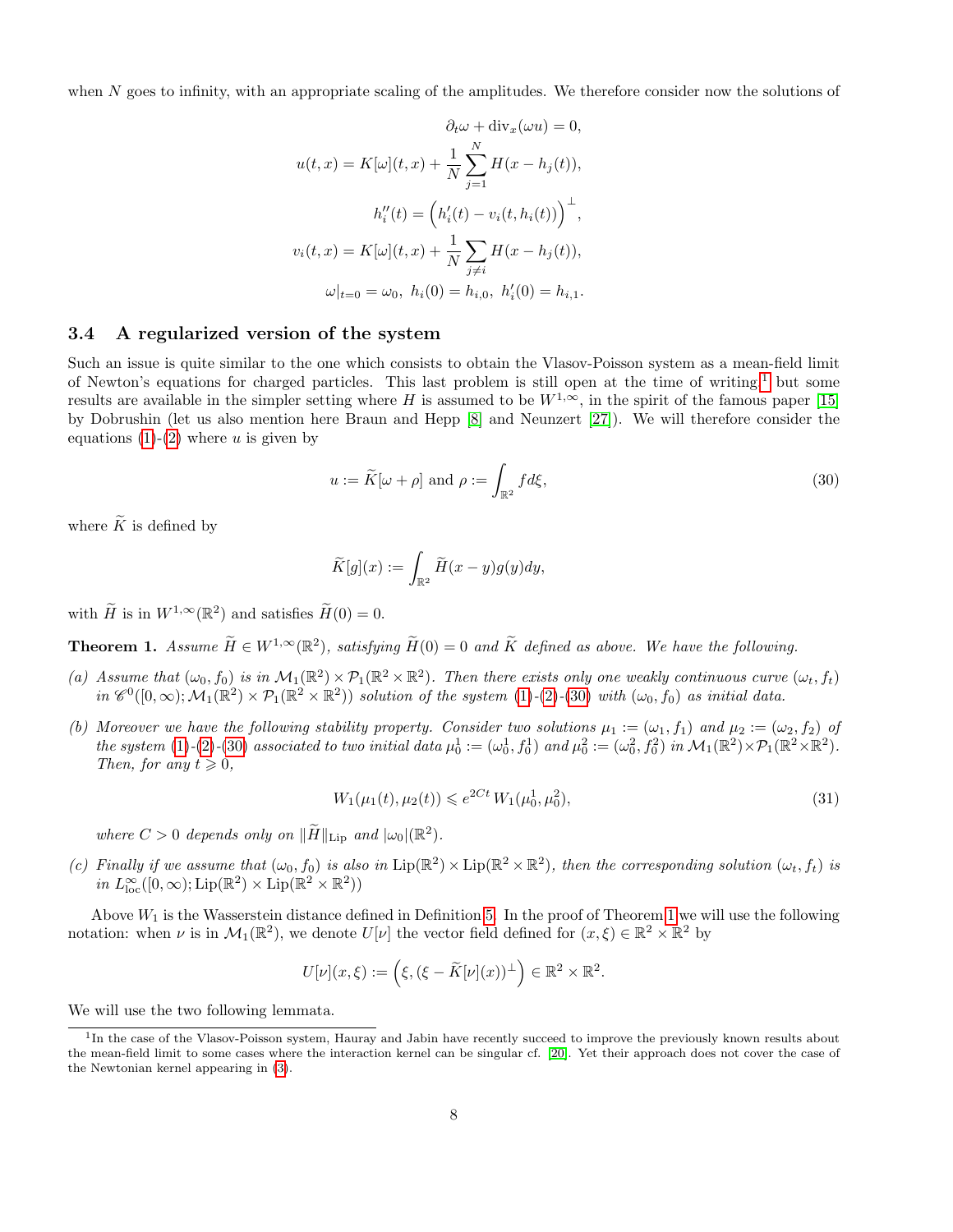<span id="page-8-0"></span>**Lemma 4.** Let  $\nu$  be in  $\mathcal{M}_1(\mathbb{R}^2)$ . Then the vector fields  $\widetilde{K}[\nu]$  and  $U[\nu]$  are Lipschitz and

 $\|\widetilde{K}[\nu]\|_{\text{Lip}} \leqslant |\nu|(\mathbb{R}^2) \|\widetilde{H}\|_{\text{Lip}} \text{ and } \|U[\nu]\|_{\text{Lip}} \leqslant |\nu|(\mathbb{R}^2) \max(||\widetilde{H}\|_{\text{Lip}}, 1).$ 

Moreover  $\widetilde{K}[\nu]$  is uniformly bounded

<span id="page-8-1"></span>
$$
\|\widetilde{K}[\nu]\|_{L^{\infty}} \leqslant |\nu|(\mathbb{R}^2) \|\widetilde{H}\|_{L^{\infty}}.
$$
\n(32)

*Proof.* This follows easily from convolution properties, referring to the definition of  $\widetilde{K}[\cdot]$  above.

<span id="page-8-4"></span>**Lemma 5.** Let  $\nu_1$  and  $\nu_2$  be in  $\mathcal{M}_1(\mathbb{R}^2)$ . Then

$$
||U[\nu_1] - U[\nu_2]||_{L^{\infty}} = ||\widetilde{K}[\nu_1] - \widetilde{K}[\nu_2]||_{L^{\infty}} \leq ||\widetilde{H}||_{\text{Lip}} W_1(\nu_1, \nu_2).
$$

Proof. We have

$$
U[\nu_1] - U[\nu_2] = (0, -(\widetilde{K}[\nu_1 - \nu_2](x))^{\perp}),
$$

so that

$$
|U[\nu_1] - U[\nu_2]| = |\widetilde{K}[\nu_1 - \nu_2]|
$$
  
=  $|\widetilde{H} \star (\nu_1 - \nu_2)|$   
=  $||\widetilde{H}||_{\text{Lip}} \left| \frac{\widetilde{H}}{||\widetilde{H}||_{\text{Lip}}} \star (\nu_1 - \nu_2) \right|.$ 

It then remains to use Proposition [1](#page-4-1) to conclude the proof of the Lemma.

Proof of Theorem [1.](#page-7-2) Denote  $\mu_0 := (\omega_0, f_0) \in \mathcal{M}_1(\mathbb{R}^2) \times \mathcal{P}_1(\mathbb{R}^2 \times \mathbb{R}^2)$ .

Consider the subset  $\mathcal{F}_0 \subset \mathcal{M}_1(\mathbb{R}^2) \times \mathcal{P}_1(\mathbb{R}^2 \times \mathbb{R}^2)$  of elements  $(\omega, f)$  such as  $\omega$  is compatible with  $\omega_0$ . Then, for  $T > 0, \, \mathcal{F} := \mathscr{C}^0([0,T];\mathcal{F}_0)$  endowed with

<span id="page-8-5"></span>
$$
\mathcal{W}_1(\mu_1, \mu_2) := \sup_{t \in [0, T]} W_1(\mu_1(t), \mu_2(t)) \tag{33}
$$

is a complete metric space. We first prove the local existence and uniqueness of solutions to the equations [\(1\)](#page-0-1)-[\(2\)](#page-0-1)- [\(30\)](#page-7-1) by using the Picard-Banach theorem on  $\mathcal F$  with  $T > 0$  small enough for the mapping  $\mathcal T_{\mu_0}$  we are now going to describe to be a contraction for the previous distance.

The mapping  $\mathcal{T}_{\mu_0}$  is defined as follows. Denote by  $\pi^1 : \mathbb{R}^2 \times \mathbb{R}^2 \to \mathbb{R}^2$  the projection on the first variable. Given  $\mu_0 := (\omega_0, f_0)$  in  $\mathcal{F}_0$  and  $\mu := (\omega, f)$  in  $\mathcal{F}$ , we define  $\rho[f](t) := \pi^1_\# f(t) = \langle f(t), 1 \rangle_\xi$ , so that  $\omega + \rho[f]$  is in  $\mathscr{C}^0([0,T];\mathcal{M}_1(\mathbb{R}^2))$ . Then thanks to Lemma [4,](#page-8-0) the vector fields  $\widetilde{K}[\omega+\rho[f]]$  and  $U[\omega+\rho[f]]$  are Lipschitz, uniformly in time; and we can therefore define

• a unique continuous flow map  $\phi^{\mu}$  defined for  $(t, x) \in [0, T] \times \mathbb{R}^{2}$ , with values in  $\mathbb{R}^{2}$ , given by

<span id="page-8-2"></span>
$$
\phi_t^{\mu}(x) := x + \int_0^t \widetilde{K} \left[ \omega(s) + \rho[f](s) \right] (\phi_s^{\mu}(x)) ds,
$$
\n(34)

• a unique continuous flow map  $\Sigma^{\mu}$  defined for  $(t, x, \xi) \in [0, T] \times \mathbb{R}^2 \times \mathbb{R}^2$ , with values in  $\mathbb{R}^2 \times \mathbb{R}^2$ , given by

<span id="page-8-3"></span>
$$
\Sigma_t^{\mu}(x,\xi) := (x,\xi) + \int_0^t U\big[\omega(s) + \rho[f](s)\big] (\Sigma_s^{\mu}(x,\xi))ds.
$$
\n(35)

 $\Box$ 

 $\Box$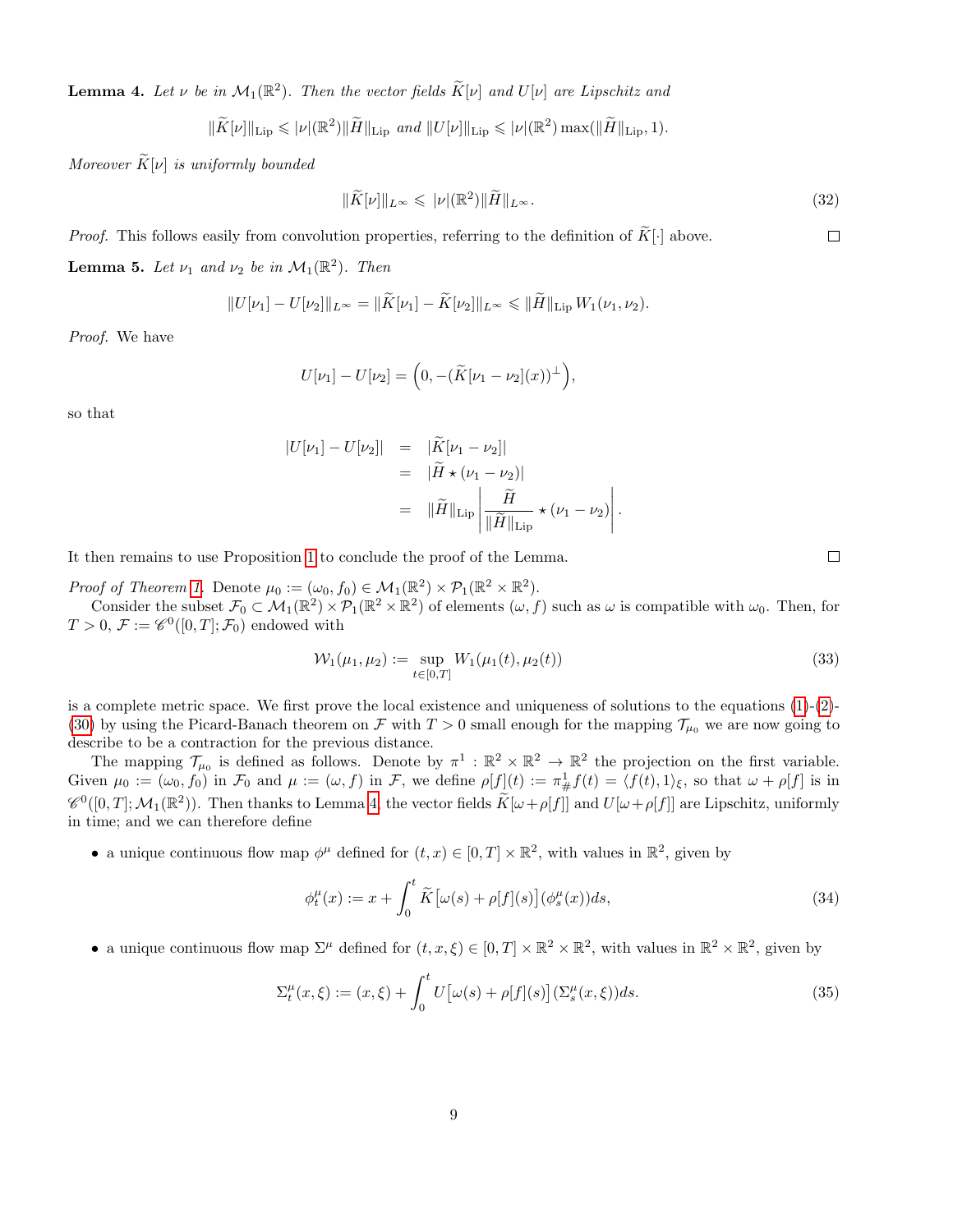Moreover, for all  $t \in [0, T]$ ,  $\mu_t^{\mu}$  and  $\Sigma_t^{\mu}$  are Lipschitz and we have the following estimate

<span id="page-9-0"></span>
$$
\|\phi_t^{\mu}\|_{\text{Lip}} + \|\Sigma_t^{\mu}\|_{\text{Lip}} \leq \exp\left\{\int_0^t \max(\|\widetilde{H}\|_{\text{Lip}}, 1) \left[|\omega(s)|(\mathbb{R}^2) + 1\right] ds\right\}
$$
\n
$$
= \exp\left\{\int_0^t \max(\|\widetilde{H}\|_{\text{Lip}}, 1) \left[|\omega_0|(\mathbb{R}^2) + 1\right] ds\right\}.
$$
\n(36)

We then define  $\mathcal{T}_{\mu_0}[\mu]$  as a function defined on  $[0,T]$ , with value in  $\mathcal{M}(\mathbb{R}^2) \times \mathcal{M}(\mathbb{R}^2)$  by

$$
\mathcal{T}_{\mu_0}[\mu](t) := (\omega^{\mu}(t), f^{\mu}(t)) = (\phi^{\mu}_{t}{}_{\#}\omega_0, \Sigma^{\mu}_{t}{}_{\#}f_0)
$$

Actually,  $\mathcal{T}_{\mu_0}$  takes its values in  $\mathcal{F}$ .

Indeed, since pushforward transformations conserve the mass and transport the Jordan-Hahn decomposition, for any  $t \in [0, T]$ ,  $(\omega^{\mu}(t), f^{\mu}(t)) \in \mathcal{M}(\mathbb{R}^2) \times \mathcal{P}(\mathbb{R}^2)$ ,  $\omega^{\mu}(t)$  being compatible with  $\omega_0$ . Moreover using [\(32\)](#page-8-1) we have that for any  $t \in [0, T]$ ,  $\|\widetilde{K}[\omega + \rho[f]](t, \cdot)\|_{L^{\infty}(\mathbb{R}^2)} \leq \alpha$  with  $\alpha := \|\widetilde{H}\|_{L^{\infty}(\mathbb{R}^2)} (1 + |\omega_0|(\mathbb{R}^2))$ , so that we see from [\(34\)](#page-8-2)-[\(35\)](#page-8-3) that  $|\phi^{\mu}(t,x)| \leq |x| + \alpha t$  and  $|\Sigma^{\mu}(t,x,\xi)| \leq (|x| + |\xi|) + t(\alpha + 2|\xi|)$ . Since  $\omega_0$  and  $f_0$  are finite measures having finite first moments, the previous inequalities insure that so do  $\omega^{\mu}(t)$  and  $f^{\mu}(t)$ , for all  $t \in [0, T]$ . Finally in order to prove that  $\mathcal{T}_{\mu_0}[\mu]$  is in F it only remains to stress that the continuity in time of  $\phi^{\mu}$  and  $f^{\mu}$  yields the continuity in time of  $\mathcal{T}_{\mu_0}[\mu]$ .

Let us now observe that a fixed point of the mapping  $\mathcal{T}_{\mu_0}$  corresponds to a weak solution of the equations [\(1\)](#page-0-1)-[\(2\)](#page-0-1)-[\(30\)](#page-7-1) with  $\mu_0 = (\omega_0, f_0)$  as initial data. Now let us see that  $\mathcal{T}_{\mu_0}$  is a contraction for T small enough; consider  $\mu_1 := (\omega_1, f_1)$  and  $\mu_2 := (\omega_2, f_2)$  in  $\mathcal{F}$ .

Let us define, for t in  $[0, T]$ ,

$$
\lambda(t) := \int_{\mathbb{R}^2} |\phi_t^{\mu_1} - \phi_t^{\mu_2}|d|\omega_0| \text{ and } \widetilde{\lambda}(t) := \int_{\mathbb{R}^2 \times \mathbb{R}^2} |\Sigma_t^{\mu_1} - \Sigma_t^{\mu_2}|df_0.
$$

We have, from [\(34\)](#page-8-2)

$$
\lambda'(t) \leq \int_{\mathbb{R}^2} \left| \widetilde{K} \left[ \omega_1(t) + \rho[f_1](t) \right] \circ \phi_t^{\mu_1} - \widetilde{K} \left[ \omega_2(t) + \rho[f_2](t) \right] \circ \phi_t^{\mu_2} \right| d|\omega_0|,
$$

thanks to [\(34\)](#page-8-2). Now we use the triangle inequality to get  $\lambda'(t) \leq \lambda_a(t) + \lambda_b(t)$  with

$$
\lambda_a(t) := \int_{\mathbb{R}^2} \left| \widetilde{K} \left[ \omega_1(t) + \rho[f_1](t) \right] \circ \phi_t^{\mu_1} - \widetilde{K} \left[ \omega_2(t) + \rho[f_2](t) \right] \circ \phi_t^{\mu_1} \right| d|\omega_0|,
$$
  

$$
\lambda_b(t) := \int_{\mathbb{R}^2} \left| \widetilde{K} \left[ \omega_2(t) + \rho[f_2](t) \right] \circ \phi_t^{\mu_1} - \widetilde{K} \left[ \omega_2(t) + \rho[f_2](t) \right] \circ \phi_t^{\mu_2} \right| d|\omega_0|.
$$

We have, for any t in  $[0, T]$ ,

$$
W_1(\omega_1(t) + \rho[f_1](t), \omega_2(t) + \rho[f_2](t)) \leq W_1(\omega_1(t), \omega_2(t)) + W_1(\rho[f_1](t), \rho[f_2](t))
$$
  

$$
\leq W_1(\mu_1(t), \mu_2(t)),
$$

where we used Lemma [1](#page-4-2) for the first inequality and Lemma [3](#page-5-2) for the second one, since  $\rho[f_i](t) = \pi^1_{\#} f_i(t)$ , for  $i = 1, 2$ . Thanks to Lemma [5](#page-8-4) we therefore obtain that

$$
\lambda_a(t) := \int_{\mathbb{R}^2} \left| \widetilde{K} \left[ \omega_1(t) + \rho[f_1](t) \right] - \widetilde{K} \left[ \omega_2(t) + \rho[f_2](t) \right] \right| d\phi_{t}^{\mu_1} |\omega_0|,
$$
  
\n
$$
\leq \|\widetilde{H}\|_{\text{Lip}} W_1(\mu_1(t), \mu_2(t)) \phi_{t}^{\mu_1} |\omega_0|(\mathbb{R}^2)
$$
  
\n
$$
= \|\widetilde{H}\|_{\text{Lip}} W_1(\mu_1(t), \mu_2(t)) |\omega_0|(\mathbb{R}^2).
$$

On the other hand using Lemma [4](#page-8-0) we obtain

$$
\lambda_b(t) \leq \|\widetilde{H}\|_{\mathrm{Lip}}(1+|\omega_0|(\mathbb{R}^2))\lambda(t).
$$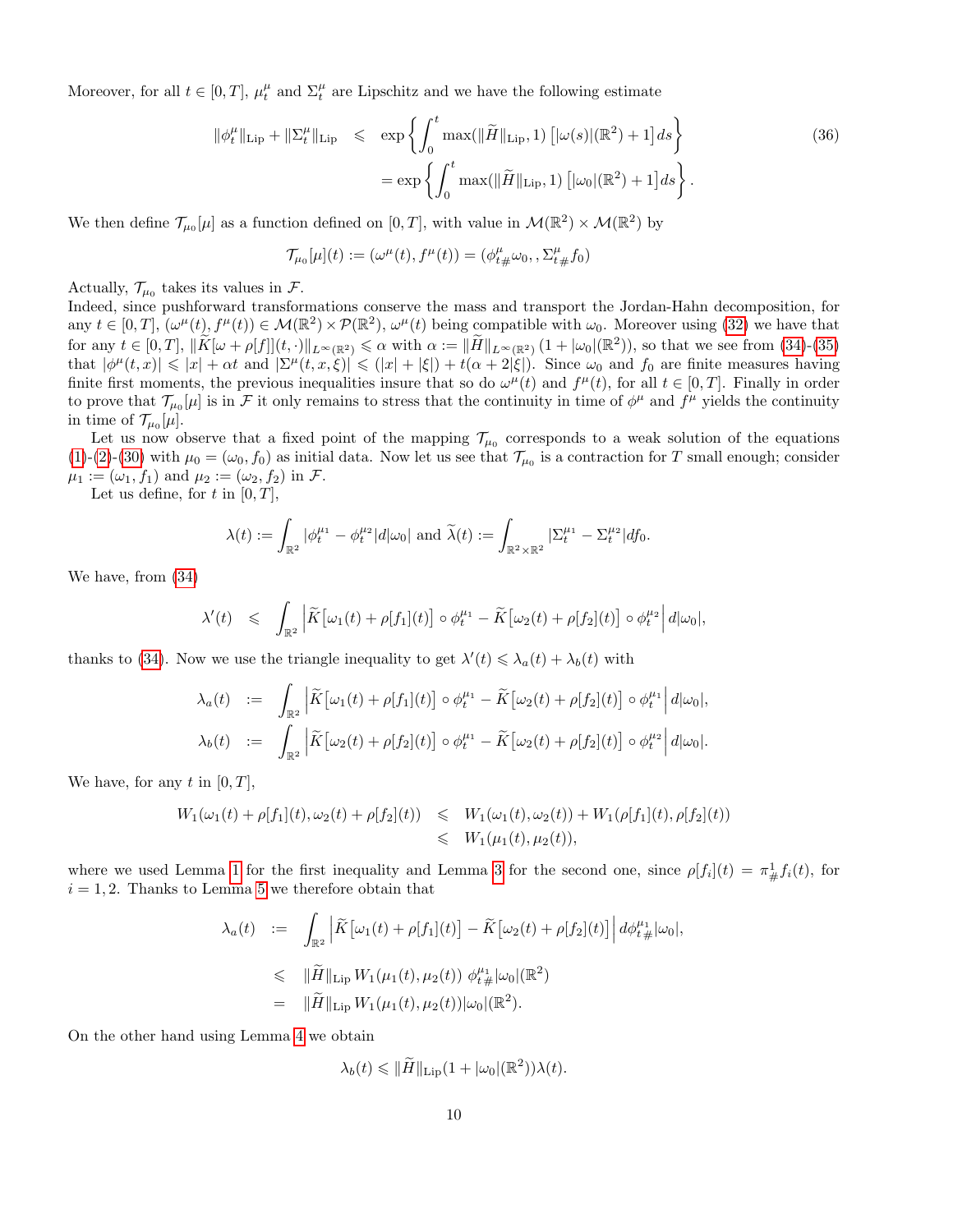From the equations [\(34\)](#page-8-2)-[\(35\)](#page-8-3) we infer that  $\lambda(0) = 0$ . Then the Gronwall lemma leads to

$$
\lambda(t) \leqslant C \int_0^t e^{C(t-s)} W_1(\mu_1(s), \mu_2(s)) ds,
$$

for any t in  $[0, T]$ , where  $C > 0$  depends only on  $\|\tilde{H}\|_{\text{Lip}}$  and  $|\omega_0|(\mathbb{R}^2)$ . Since, for any couple  $(\nu_1, \nu_2) \in \mathcal{M}_1(\mathbb{R}^2) \times$  $\mathcal{M}_1(\mathbb{R}^2), |U[\nu_1] - U[\nu_2]| = |\widetilde{K}[\nu_1]|$ , the same computation gives a similar bound for  $\widetilde{\lambda}(t)$ .

Now, for any t in [0, T], denoting by the index  $\varphi$  a supremum over the unit ball of Lip( $\mathbb{R}^2$ ) and the index  $\psi$  a supremum over the unit ball of  $\text{Lip}(\mathbb{R}^2 \times \mathbb{R}^2)$ .

$$
W_{1}(\mathcal{T}_{\mu_{0}}[\mu_{1}](t),\mathcal{T}_{\mu_{0}}[\mu_{2}](t)) = W_{1}(\phi_{t}^{\mu_{1}}\omega_{0},\phi_{t}^{\mu_{2}}\omega_{0}) + W_{1}(\Sigma_{t}^{\mu_{1}}f_{0},\Sigma_{t}^{\mu_{2}}f_{0})
$$
  
\n
$$
= \sup_{\varphi} \int_{\mathbb{R}^{2}} \varphi d(\phi_{t}^{\mu_{1}}\omega_{0} - \phi_{t}^{\mu_{2}}\omega_{0}) + \sup_{\psi} \int_{\mathbb{R}^{4}} \psi d(\Sigma_{t}^{\mu_{1}}f_{0} - \Sigma_{t}^{\mu_{2}}f_{0}),
$$
  
\n
$$
= \sup_{\varphi} \int_{\mathbb{R}^{2}} (\varphi \circ \phi_{t}^{\mu_{1}} - \varphi \circ \phi_{t}^{\mu_{2}}) d\omega_{0} + \sup_{\psi} \int_{\mathbb{R}^{4}} (\psi \circ \Sigma_{t}^{\mu_{1}} - \psi \circ \Sigma_{t}^{\mu_{2}}) df_{0},
$$
  
\n
$$
\leq \lambda(t) + \tilde{\lambda}(t)
$$
  
\n
$$
\leq C \int_{0}^{t} e^{C(t-s)} W_{1}(\mu_{1}(s), \mu_{2}(s)) ds,
$$

Therefore

$$
\mathcal{W}_1(\mathcal{T}[\mu_1], \mathcal{T}[\mu_2]) \leqslant (e^{CT} - 1)\mathcal{W}_1(\mu_1, \mu_2),
$$

so that T is a contraction for T small enough. This smallness condition only depends on the total variation of  $\omega_0$ and on the Lipschitz modulus of H. Since  $\omega(t)$  remains compatible with  $\omega_0$  at all time, it has in particular always the same total variation. We hence infer the global existence part of the result by an iteration process.

Let us now prove the stability estimate [\(31\)](#page-7-3). So let us consider two solutions  $\mu_1 := (\omega_1, f_1)$  and  $\mu_2 := (\omega_2, f_2)$ of the systems [\(1\)](#page-0-1)-[\(2\)](#page-0-1)-[\(30\)](#page-7-1) associated to two initial data  $\mu_0^1 := (\omega_0^1, f_0^1)$  and  $\mu_0^2 := (\omega_0^2, f_0^2)$ . Then, we have the following where  $t$  in  $[0, T]$  is understood,

<span id="page-10-0"></span>
$$
W_1(\mu_1(t), \mu_2(t)) = W_1(\phi_{t}^{\mu_1} \omega_0^1, \phi_{t}^{\mu_2} \omega_0^2) + W_1(\Sigma_{t}^{\mu_1} f_0^1, \Sigma_{t}^{\mu_2} f_0^2).
$$
\n(37)

 $\Box$ 

Let us first focus our attention on the first term in the right hand side. We have by the triangle inequality that

$$
W_1(\phi_{t\,\#}^{\mu_1}\omega_0^1,\phi_{t\,\#}^{\mu_2}\omega_0^2)\leqslant W_1(\phi_{t\,\#}^{\mu_1}\omega_0^1,\phi_{t\,\#}^{\mu_2}\omega_0^1)+W_1(\phi_{t\,\#}^{\mu_2}\omega_0^1,\phi_{t\,\#}^{\mu_2}\omega_0^2).
$$

Now the first term can be tackled as previously whereas the second one can be bounded by using Lemma [2](#page-5-3) and the estimate [\(36\)](#page-9-0). We proceed in the some way for the second term in the right hand side of [\(37\)](#page-10-0). This proves the desired estimate.

The last statement of the Theorem follows classically from basic transport theory.

# 3.5 Mean-field limit for regularized kernels

We infer from Theorem [1](#page-7-2) the following result about the mean-field limit in the regularized case where  $(30)$  is taken instead of [\(3\)](#page-0-0).

**Corollary 1.** Assume that  $(\omega_0, f_0)$  is in  $\mathcal{M}_1(\mathbb{R}^2) \times \mathcal{P}_1(\mathbb{R}^2 \times \mathbb{R}^2)$ . Let  $(h_i^0, h_i^1)_{i \in \mathbb{N}^*} \in (\mathbb{R}^2 \times \mathbb{R}^2)^{\mathbb{N}^*}$  such that the sequence of empirical measure  $(f_0^N)_{N \in \mathbb{N}^*}$ , defined by

$$
f_0^N := \frac{1}{N} \sum_{i=1}^N \delta_{(h_i^0, h_i^1)} \in \mathcal{P}_1(\mathbb{R}^2 \times \mathbb{R}^2),
$$

satisfies  $W_1(f_0^N, f_0) \to 0$  when  $N \to +\infty$ . Let us denote by  $\mu_N := (\omega^N, f^N)_{N \in \mathbb{N}^*}$ ,  $\mu := (\omega, f)$  the solutions respectively associated to the initial data  $(\omega_0, f_0^N)_{N \in \mathbb{N}^*}$ ,  $(\omega_0, f_0)$  given by Theorem [1.](#page-7-2) Then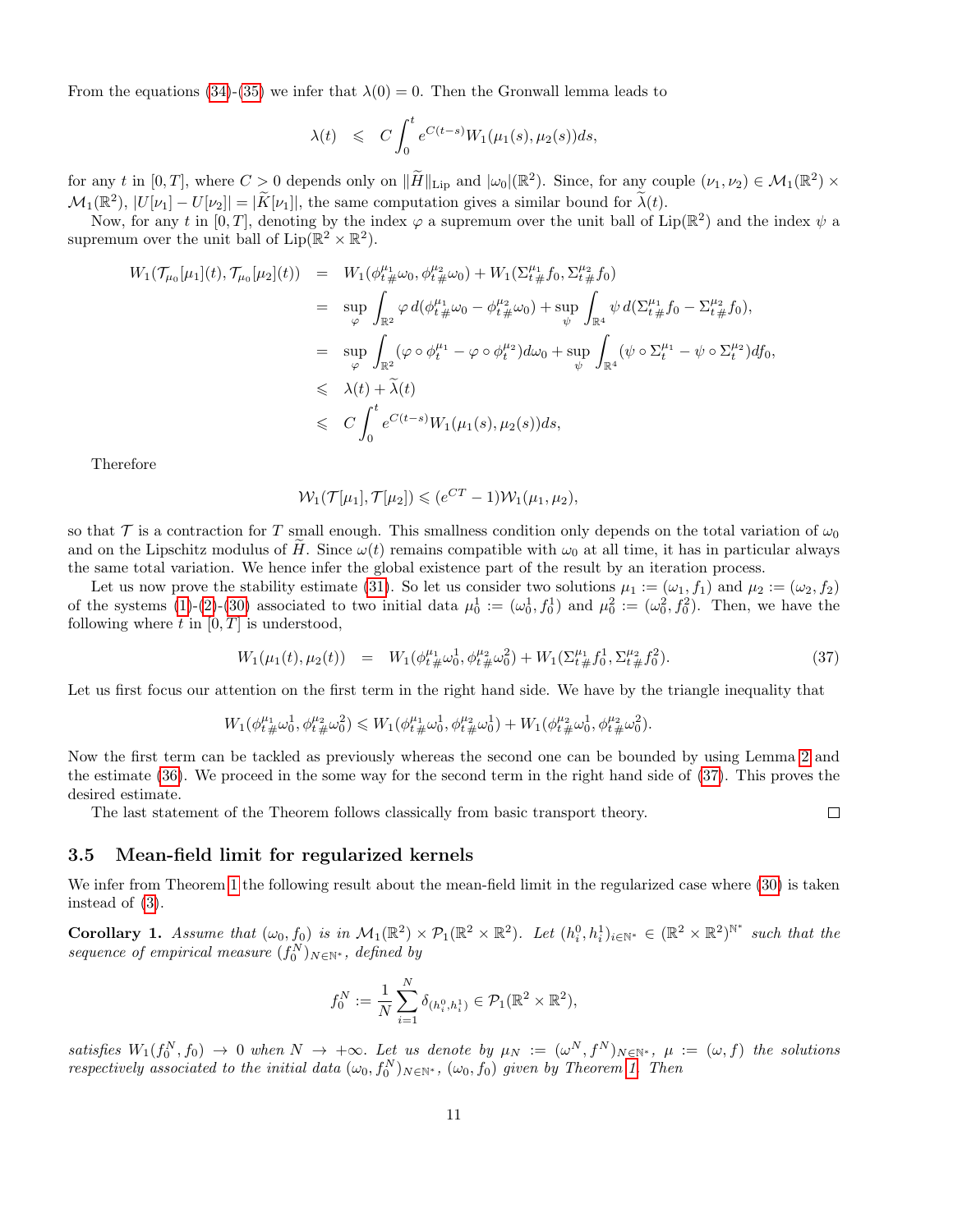1. for any  $t > 0$ , for any  $N \geq 1$ ,

$$
f^{N}(t) = \frac{1}{N} \sum_{i=1}^{N} \delta_{(h_{i,N}(t),h'_{i,N}(t))},
$$

where

<span id="page-11-0"></span>
$$
h''_{i,N}(t) = \left( h'_{i,N}(t) - \tilde{u}^N(t, h_{i,N}(t)) \right)^{\perp}, \tag{38}
$$

$$
\widetilde{u}^N = \widetilde{K}[\omega^N] + \frac{1}{N} \sum_{j=1}^N \widetilde{H}(\cdot - h_{j,N}(t)),\tag{39}
$$

$$
(h_{i,N}(0), h'_{i,N}(0)) = (h_i^0, h_i^1). \tag{40}
$$

2. for any  $T > 0$ ,  $\mathcal{W}_1(\mu_N, \mu) \to 0$  when  $N \to +\infty$ , where  $\mathcal{W}_1$  is the distance defined in [\(33\)](#page-8-5).

Let us recall here that  $H(0) = 0$  so that the velocity  $\tilde{u}_N$  can be seen as a regularization of the velocity u of Section [\(3.3\)](#page-6-4) and of the velocities  $v_i$  as well. Hence the equations [\(38\)](#page-11-0)-[\(40\)](#page-11-0), together with the following transport equation for the vorticity:

$$
\partial_t \omega_N + \mathrm{div}(\omega_N \, \widetilde{u}_N) = 0,
$$

can be seen as a regularization of the equations of Section [\(3.3\)](#page-6-4).

It is also possible to obtain the following result for the case where the fluid vorticity is also discretized.

**Corollary 2.** Assume that  $(\omega_0, f_0)$  is in  $\mathcal{M}_1(\mathbb{R}^2) \times \mathcal{P}_1(\mathbb{R}^2 \times \mathbb{R}^2)$ . Let  $(x_i^0, \alpha_i, h_i^0, h_i^1)_{i \in \mathbb{N}^*} \in (\mathbb{R}^2 \times \mathbb{R} \times \mathbb{R}^2 \times \mathbb{R}^2)^{\mathbb{N}^*}$ and consider the sequence  $(\omega_0^N, f_0^N)_{N \in \mathbb{N}^*} \in \mathcal{M}_1(\mathbb{R}^2) \times \mathcal{P}_1(\mathbb{R}^2 \times \mathbb{R}^2)$  defined by

$$
\omega_N^0 := \frac{\omega_0^+(\mathbb{R}^2)}{\beta_N^+} \sum_{i \in I_N^+} \alpha_i \delta_{x_i^0} + \frac{\omega_0^-(\mathbb{R}^2)}{\beta_N^-} \sum_{i \in I_N^-} \alpha_i \delta_{x_i^0},
$$
  

$$
f_0^N := \frac{1}{N} \sum_{i=1}^N \delta_{(h_i^0, h_i^1)},
$$

where  $I_N^{\pm} := \{i \in [\![1,N]\!] : \pm \alpha_i > 0\}$  and  $\beta_N^{\pm} := \sum_{i \in I_N^{\pm}} \alpha_i$ . Assume that  $W_1(\omega_0^N, \omega_0) + W_1(f_0^N, f_0) \to 0$  when  $N \to +\infty$ . Let us denote by  $\mu_N := (\omega^N, f^N)_{N \in \mathbb{N}^*}, \mu := (\omega, f)$  the solutions respectively associated to the initial data  $(\omega_0^N, f_0^N)_{N \in \mathbb{N}^*}$ ,  $(\omega_0, f_0)$  given by Theorem [1.](#page-7-2) Then

1. for any  $t > 0$ , for any  $N \geq 1$ ,

$$
\omega^{N}(t) = \frac{\omega_{0}^{+}(\mathbb{R}^{2})}{\beta_{N}^{+}} \sum_{i \in I_{N}^{+}} \alpha_{i} \delta_{x_{i,N}(t)} + \frac{\omega_{0}^{-}(\mathbb{R}^{2})}{\beta_{N}^{-}} \sum_{i \in I_{N}^{-}} \alpha_{i} \delta_{x_{i,N}(t)} \text{ and } f_{N}(t) = \frac{1}{N} \sum_{i=1}^{N} \delta_{(h_{i,N}(t),h'_{i,N}(t))}
$$

where

$$
x'_{i,N}(t) = \tilde{u}^{N}(t, x_{i,N}(t)), \qquad (41)
$$

<span id="page-11-1"></span>
$$
h''_{i,N}(t) = \left( h'_{i,N}(t) - \tilde{u}^N(t, h_{i,N}(t)) \right)^{\perp}, \tag{42}
$$

$$
\widetilde{u}^N = \widetilde{K}[\omega^N] + \frac{1}{N} \sum_{1 \le j \le N} \widetilde{H}(\cdot - h_{j,N}(t)),\tag{43}
$$

$$
(x_{i,N}(0), h_{i,N}(0), h'_{i,N}(0)) = (x_i^0, h_i^0, h_i^1). \tag{44}
$$

2. for any  $T > 0$ ,  $W_1(\mu_N, \mu) \to 0$  when  $N \to +\infty$ , where  $W_1$  is the distance defined in [\(33\)](#page-8-5).

The system [\(41\)](#page-11-1)-[\(44\)](#page-11-1) describe the dynamics of 2N pointwise vortices localized in  $(x_{i,N}(t))_{1\leq i\leq N}$  and in  $(h_{i,N}(t))_{1\leq i\leq N}$  under pairwise regular interaction, the first N ones being massless.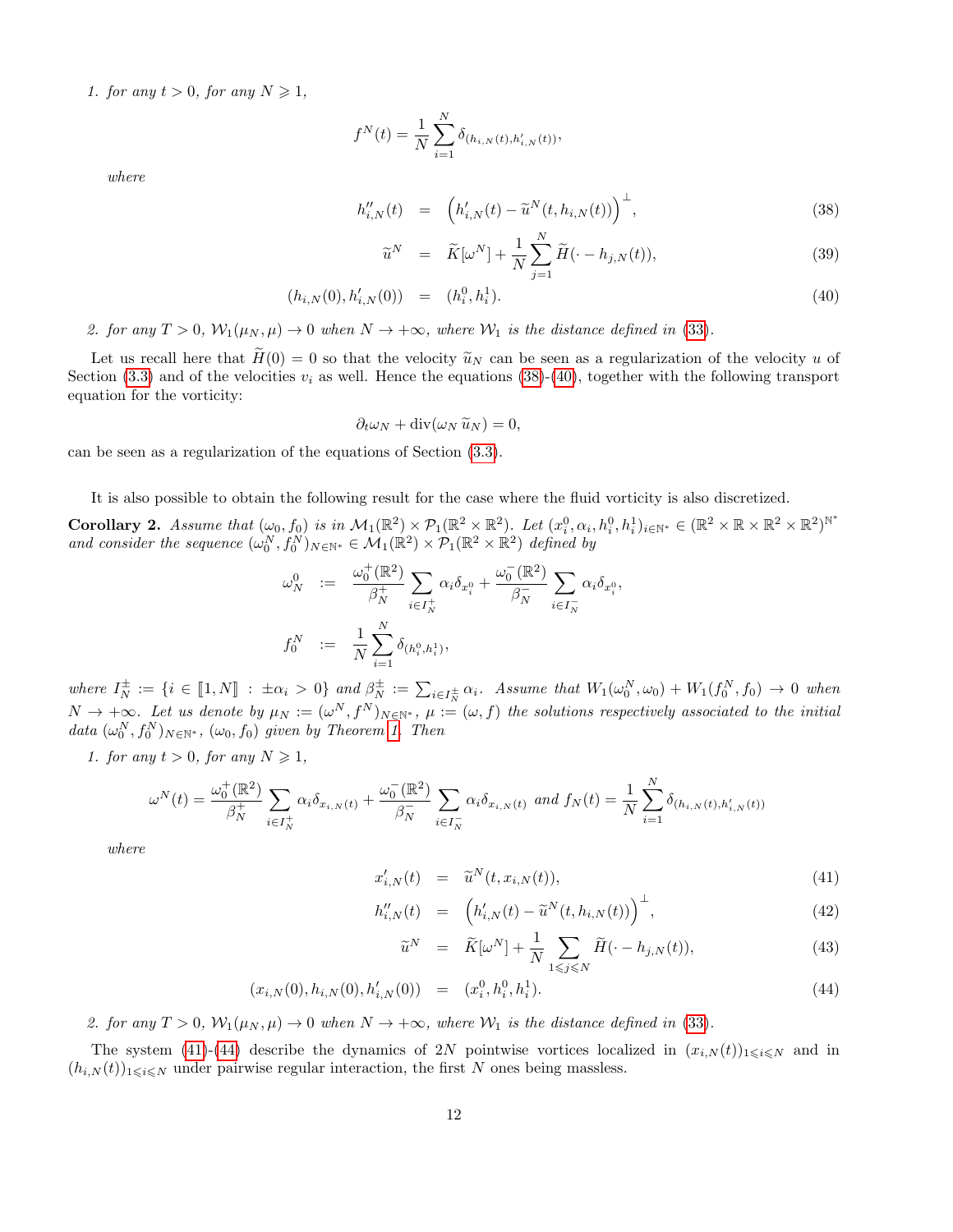### <span id="page-12-3"></span>3.6 Stability of the hydrodynamic regime

Given a map  $v : \mathbb{R}^d \to \mathbb{R}^d$ , one can define its "graph" function

$$
\tau^v : \mathbb{R}^d \longrightarrow \mathbb{R}^d \times \mathbb{R}^d
$$

$$
x \longmapsto (x, v(x)).
$$

For any measure  $\rho \in \mathcal{M}(\mathbb{R}^d)$ , the pushforward measure  $\tau^v_{\#}\rho$  is hence a well-defined measure on  $\mathbb{R}^d \times \mathbb{R}^d$ . In the particular case where  $v$  is a continuous function, one may write, for any bounded continuous test function  $\phi: \mathbb{R}^d \times \mathbb{R}^d \to \mathbb{R},$ 

$$
\langle \tau^v_{\#}\rho, \phi \rangle = \langle \rho, \phi \circ \tau^v \rangle = \int_{\mathbb{R}^d} \phi(x, v(x)) d\rho(x),
$$

so that the measure  $\tau^v_{\#}\rho$  can hence be seen heuristically as the product  $\rho(x)\delta_{v(x)}(\xi)$  and may be called *monokinetic*. The generalization to the case of time-dependent measures/functions is straightforward. Actually, another corollary of Theorem [1](#page-7-2) deals with the case of solutions taking the previous form. Formally, in a time-dependent frame, if  $f := \tau^v_{\#} \rho$  the equations [\(1\)](#page-0-1)-[\(3\)](#page-0-0) reduce to the following system for the unknowns  $\omega(t, x)$ ,  $\rho(t, x)$  and  $v(t, x)$ :

$$
\partial_t \omega + \text{div}_x(\omega u) = 0,
$$
  
\n
$$
\partial_t \rho + \text{div}_x(\rho v) = 0,
$$
  
\n
$$
\partial_t(\rho v) + \text{div}_x(\rho v \otimes v) = \rho(v - u)^{\perp},
$$

where  $u$  is still given by

<span id="page-12-0"></span>
$$
u = K[\omega + \rho].\tag{45}
$$

When  $\rho$  does not vanish the third equation in the system above can be simplified into

$$
\partial_t v + v \cdot \nabla_x v = (v - u)^{\perp}.
$$

Here again we will deal with the case of a regularized kernel substituting the law

<span id="page-12-1"></span>
$$
u = \tilde{K}[\omega + \rho] \tag{46}
$$

to [\(45\)](#page-12-0). For such a system we have the following result of local-in-time result.

<span id="page-12-2"></span>**Proposition 2.** Let  $(\omega_0, \rho_0, v_0) \in M_1(\mathbb{R}^2) \times \mathcal{P}_1(\mathbb{R}^2) \times \text{Lip}(\mathbb{R}^2)$ . Then there exists  $T > 0$  and  $(\omega, \rho, v) \in$  $L^{\infty}(0,T; \mathcal{M}_1(\mathbb{R}^2) \times \mathcal{P}_1(\mathbb{R}^2) \times \text{Lip}(\mathbb{R}^2))$  solution of

$$
\partial_t \omega + \text{div}_x(\omega u) = 0, \n\partial_t \rho + \text{div}_x(\rho v) = 0, \n\partial_t v + v \cdot \nabla_x v = (v - u)^{\perp},
$$

with  $(\omega(0), \rho(0), v(0)) = (\omega_0, \rho_0, v_0)$  and u given by [\(46\)](#page-12-1).

Proof. The proof is an easy application of the method of characteristics.

Then we have the following.

Corollary 3. Assume that  $(\omega_0, \rho_0, v_0) \in \mathcal{M}_1(\mathbb{R}^2) \times \mathcal{P}_1(\mathbb{R}^2) \times \text{Lip}(\mathbb{R}^2)$ . Let  $T > 0$  and  $(\omega, \rho, v) \in L^{\infty}(0, T; \mathcal{M}_1(\mathbb{R}^2) \times$  $\mathcal{P}_1(\mathbb{R}^2) \times \text{Lip}(\mathbb{R}^2)$ ) be given by Theorem [2.](#page-12-2) Consider  $f_0 := \tau^{v_0} \# \rho_0 \in \mathcal{P}_1(\mathbb{R}^2 \times \mathbb{R}^2)$ . Let be given a sequence  $(f_0^N)_{N \geq 1}$ is in  $\mathcal{P}_1(\mathbb{R}^2 \times \mathbb{R}^2)$  such that  $W_1(f_0^N, f_0) \to 0$  when  $N \to +\infty$ . Let us denote by  $\mu^N := (\omega^N, f^N)_{N \geqslant 1}$ ,  $\mu := (\omega, f)$ the solutions respectively associated to the initial data  $(\omega_0, f_0^N)_{N\geqslant1}$ ,  $(\omega_0, f_0)$  given by Theorem [1.](#page-7-2) Then, f actually equals to  $\tau^v_{\#}\rho$  and, for the time T given above and the distance  $\mathcal{W}_1$  defined by [\(33\)](#page-8-5),  $\mathcal{W}_1(\mu^N,\mu) \to 0$  when  $N \to +\infty$ .

 $\Box$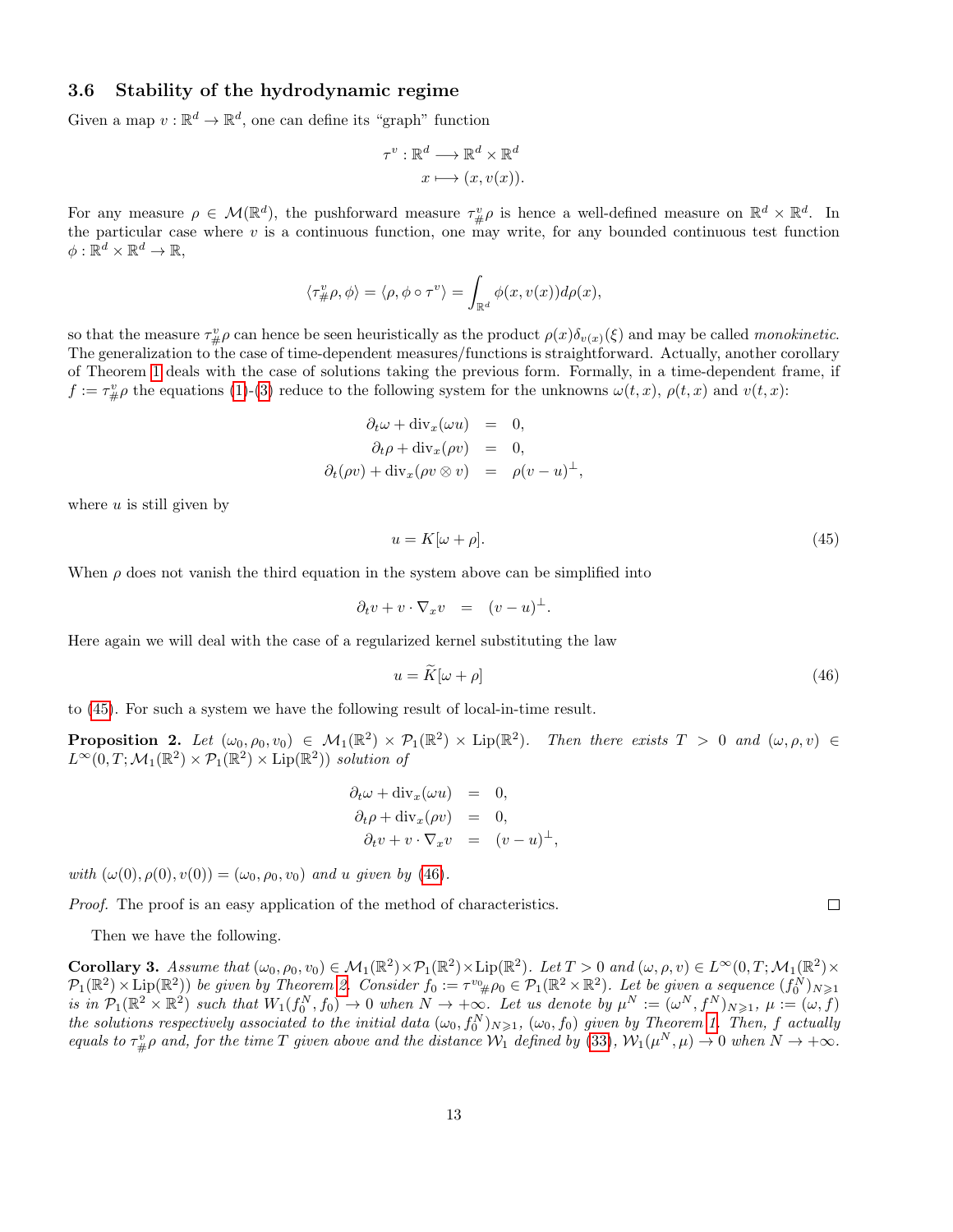# <span id="page-13-0"></span>4 Existence results

### 4.1 Weak solutions

The main result of this section is the following

**Theorem 2.** If  $\omega_0$  is in  $(L^{\frac{4}{3}} \cap L^1)(\mathbb{R}^2)$  and  $f_0$  is in  $(L^{\infty} \cap L^1)(\mathbb{R}^2 \times \mathbb{R}^2)$  such that the kinetic energy of the dispersed phase is finite:

$$
\int_{\mathbb{R}^2 \times \mathbb{R}^2} f_0(x,\xi) |\xi|^2 dx d\xi < +\infty,
$$

then for any  $T > 0$  there exists at least one weak solution

$$
(\omega, f) \in \bigcap_{p \in [1,\infty[} \mathscr{C}^0([0,T]; L^{4/3}(\mathbb{R}^2) \times L^p(\mathbb{R}^2 \times \mathbb{R}^2))
$$

to the equations [\(1\)](#page-0-1)-[\(3\)](#page-0-0). Morover the kinetic energy of the dispersed phase of this solution is finite at any time:

$$
\forall t \in [0, T], \quad \int_{\mathbb{R}^2 \times \mathbb{R}^2} f(t, x, \xi) |\xi|^2 dx d\xi < +\infty.
$$

*Proof.* Let us introduce some notations. Given two functions  $g(\xi)$  and  $h(x, \xi)$ , and a nonnegative number  $\alpha$ , we denote:

$$
m_{\alpha}(g) := \int_{\mathbb{R}^2} g(\xi) |\xi|^{\alpha} d\xi \text{ and } M_{\alpha}(h) := \int_{\mathbb{R}^4} h(x,\xi) |\xi|^{\alpha} dx d\xi.
$$

We have the following useful result

<span id="page-13-1"></span>**Lemma 6.** If  $g \in L^{\infty}(\mathbb{R}_+ \times \mathbb{R}^2 \times \mathbb{R}^2)$  (positive) such as  $m_{\gamma}(g)(t, x)$  is finite almost everywhere in time-space, then for all  $\alpha < \gamma$  we have, almost everywhere in time-space

$$
m_{\alpha}(g)(t,x) \leqslant C(\|g\|_{L^{\infty}} + 1)m_{\gamma}(g)(t,x)^{\frac{\alpha+2}{\gamma+2}}.
$$

 $\alpha + 2$ 

*Proof.* For all  $R > 0$ 

$$
\begin{aligned} m_{\alpha}(g)(t,x) &= \int_{\xi \leqslant R} g(t,x,\xi) |\xi|^{\alpha} d\xi + \int_{\xi > R} g(t,x,\xi) |\xi|^{\alpha} d\xi \\ &\leqslant C \|g\|_{L^{\infty}} R^{\alpha+2} + \frac{1}{R^{\gamma-\alpha}} m_{\gamma}(g)(t,x), \end{aligned}
$$

and the real  $R = m_{\gamma}(t,x)^{\frac{1}{\gamma+2}}$  does the trick.

Now consider  $(\omega_0^n, f_0^n)$  a smooth compactly supported approximation of  $(\omega_0, f_0)$ . Recall the definition

$$
H(x) := \frac{1}{2\pi} \frac{x^{\perp}}{|x|^2}.
$$

Consider a regularizing kernel  $(\varphi_n)_{n\in\mathbb{N}}$  of pair functions, in such a way that for all  $n \in \mathbb{N}$ 

$$
H_n := H \star \varphi_n \in W^{1,\infty}(\mathbb{R}^2), \text{ and } H_n(0) = 0.
$$

Theorem [1](#page-7-2) allows us to construct for every  $n \in \mathbb{N}$  a global strong solution  $(\omega^n, f^n)$  to the system

$$
\partial_t \omega^n + u^n \cdot \nabla_x \omega^n = 0, \quad \forall (t, x) \in [0, T] \times \mathbb{R}^2,
$$
\n
$$
(47)
$$

$$
\omega^n(0, x) = \omega_0^n(x), \quad \forall x \in \mathbb{R}^2,
$$
\n
$$
(48)
$$

$$
\partial_t f^n + \xi \cdot \nabla_x f^n + (\xi - u^n)^\perp \cdot \nabla_\xi f^n = 0, \quad \forall (t, x, \xi) \in [0, T] \times \mathbb{R}^2 \times \mathbb{R}^2,
$$
\n
$$
(49)
$$

$$
f^{n}(0, x, \xi) = f_0^{n}(x, \xi), \quad \forall (x, \xi) \in \mathbb{R}^2 \times \mathbb{R}^2,
$$
\n
$$
(50)
$$

<span id="page-13-5"></span><span id="page-13-4"></span><span id="page-13-3"></span><span id="page-13-2"></span> $\Box$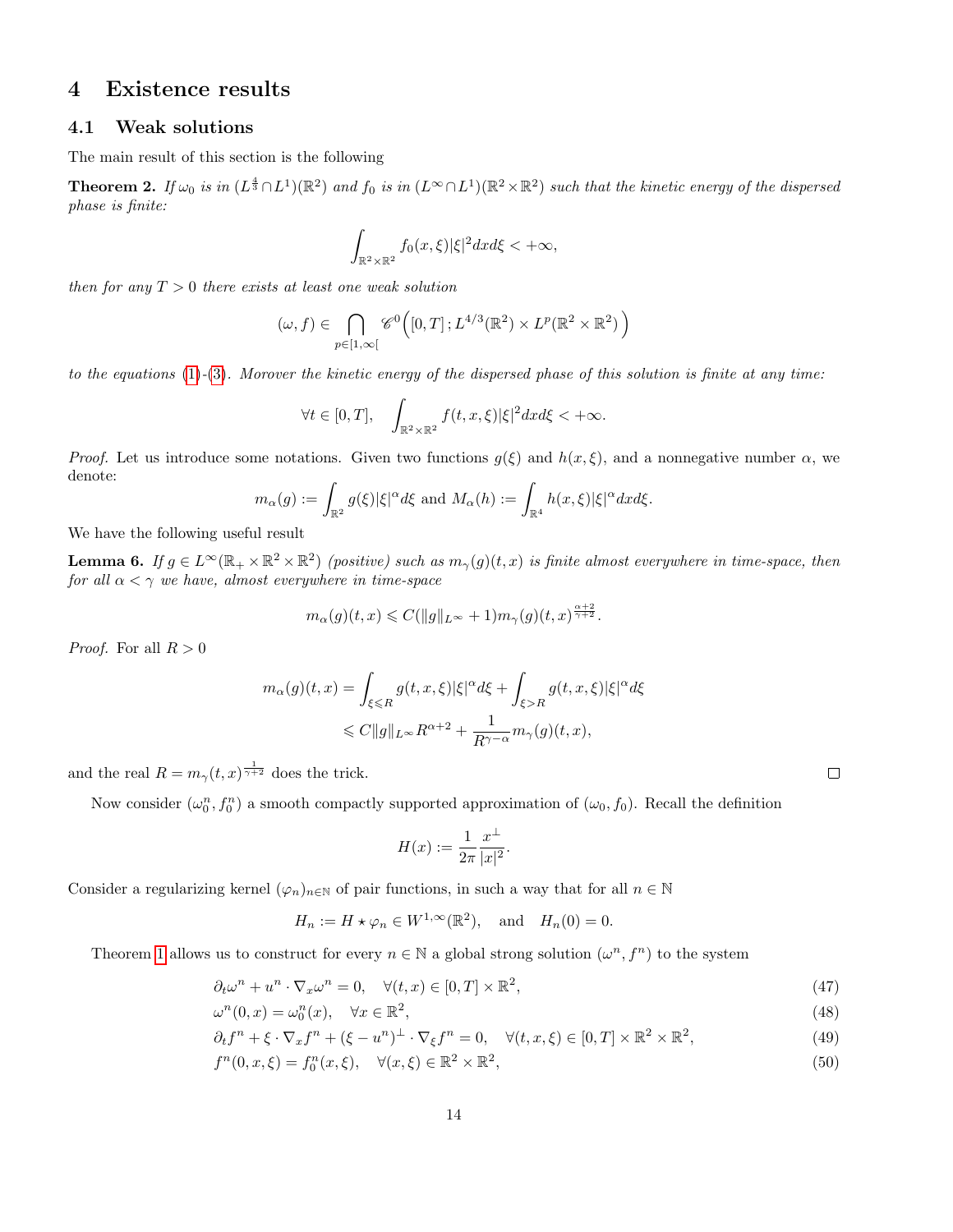where  $u^n := K_n[\rho^n + \omega^n]$  and  $K_n$  is defined by  $K_n[g] = K[g] \star \varphi_n = H_n \star g$ , with  $(\varphi_n)_{n \in \mathbb{N}}$ . Note that  $\omega^n$  and  $f^n$ are compactly supported (and the later positive), and we have, for all  $n \in \mathbb{N}$ ,

<span id="page-14-5"></span><span id="page-14-4"></span><span id="page-14-2"></span><span id="page-14-1"></span><span id="page-14-0"></span>
$$
||f^n||_{L^{\infty}} = ||f_0^n||_{L^{\infty}} \le ||f_0||_{L^{\infty}},
$$
\n(51)

$$
\|\omega^n\|_{L_t^{\infty}(L_x^{4/3})} = \|\omega_0^n\|_{L^{4/3}} \le \|\omega_0\|_{L^{4/3}},\tag{52}
$$

$$
\|\rho^n\|_{L_t^{\infty}(L_x^1)} = \|f_0^n\|_{L^1} \le \|f_0\|_{L^1}.
$$
\n(53)

From now on,  $C_{\text{in}}^T$  will denote a positive constant (that may vary from line to line) depending only on the initial data and T.

 $\text{Denoting }\rho^n:=\int_{\mathbb{R}^2}f^n d\xi,\,j^n:=\int_{\mathbb{R}^2}f^n \xi d\xi, \,\text{and applying lemma 6 with respectively }\alpha=0=2-\gamma\text{ and }\alpha=1=\gamma-1.$  $\text{Denoting }\rho^n:=\int_{\mathbb{R}^2}f^n d\xi,\,j^n:=\int_{\mathbb{R}^2}f^n \xi d\xi, \,\text{and applying lemma 6 with respectively }\alpha=0=2-\gamma\text{ and }\alpha=1=\gamma-1.$  $\text{Denoting }\rho^n:=\int_{\mathbb{R}^2}f^n d\xi,\,j^n:=\int_{\mathbb{R}^2}f^n \xi d\xi, \,\text{and applying lemma 6 with respectively }\alpha=0=2-\gamma\text{ and }\alpha=1=\gamma-1.$ we get

<span id="page-14-3"></span>
$$
\|\rho^n(t)\|_{L^2} = \|m_0(f^n)(t)\|_{L^2} \leq C_{\text{in}} M_2(f^n)(t)^{1/2},\tag{54}
$$

$$
||j^{n}(t)||_{L^{4/3}} \leq ||m_{1}(f^{n})(t)||_{L^{4/3}} \leq C_{\text{in}}M_{2}(f^{n})(t)^{3/4}.
$$
\n(55)

Using Hölder inequality and  $(53)–(54)$  $(53)–(54)$  $(53)–(54)$  we get

$$
\|\rho^n(t)\|_{L^{4/3}} \leqslant \sqrt{\|\rho^n(t)\|_{L^1}} \sqrt{\|\rho^n(t)\|_{L^2}} \leqslant C_{\text{in}}^T M_2(f^n)(t)^{1/4}.
$$

Thanks to the Hardy-Littlewood-Sobolev inequality we get

$$
||u^{n}(t)||_{L^{4}} \leq C||\rho^{n}(t) + \omega^{n}(t)||_{L^{4/3}} \leq C_{\text{in}}^{T}[1 + M_{2}(f^{n})(t)^{1/4}].
$$
\n(56)

Now, multiplying the kinetic equation by  $|\xi|^2$  and integrating in space-velocity gives

$$
\frac{d}{dt}M_2(f^n)(t) = -2\int_{\mathbb{R}^2} j^n(t,x) \cdot u^{n\perp}(t,x) dx \leq 2||j^n(t)||_{L^{4/3}}||u^n(t)||_{L^4},
$$

and hence, using [\(55\)](#page-14-2),

$$
4\frac{d}{dt}\Big[M_2(f^n)(t)^{1/4}\Big] = M_2(f^n)(t)^{-3/4}\frac{d}{dt}M_2(f^n)(t) \leq C_{\text{in}}^T \|u^n(t)\|_{L_x^4},
$$

so we get

$$
M_2(f^n)(t) \le \left[ M_2(f_{\text{in}})^{1/4} + f_{\text{in}} \int_0^t \|u^n(s)\|_{L^4} ds \right]^4
$$
  

$$
\le C_{\text{in}}^T \left[ 1 + \int_0^t \|u^n(s)\|_{L^4}^4 ds \right],
$$

and using [\(56\)](#page-14-3) we have finally

$$
M_2(f^n)(t) \leq C_{\text{in}}^T \Big[ 1 + \int_0^t M_2(f^n)(s)ds \Big],
$$

which, via a linear Grönwall lemma, allows us to conclude that  $(M_2(f^n))_{n\in\mathbb{N}}$  is bounded in  $L^{\infty}([0,T])$ . Using [\(54\)](#page-14-1), [\(55\)](#page-14-2) and [\(56\)](#page-14-3) we hence deduce the boundedness of  $(\rho^n)_{n\in\mathbb{N}}$ ,  $(j^n)_{n\in\mathbb{N}}$  and  $(u^n)_{n\in\mathbb{N}}$  respectively in  $L_t^{\infty}(L_x^2)$ ,  $L_t^{\infty}(L_x^{4/3})$  and  $L_t^{\infty}(L_x^4)$ .  $t \ \{L_x$ 

Now [\(47\)](#page-13-2) gives  $\partial_t \omega^n = -\text{div}_x(u^n \omega^n)$ , and because  $(\omega^n)_{n \in \mathbb{N}}$  is bounded in  $L_t^{\infty}(L_x^{4/3})$ , we have that  $(\partial_t \omega^n)_{n \in \mathbb{N}}$ is bounded in  $L_t^{\infty}(\mathscr{C}_c^1(\mathbb{R}^2)') \hookrightarrow L_t^{\infty}(H_{x,\text{loc}}^{-m})$  for m large enough. Analogously, we have  $\partial_t \rho^n = -\text{div}_x j^n$  and hence  $(\partial_t \rho^n)_{n \in \mathbb{N}}$  is bounded in the same space  $L_t^{\infty}(H_{x,\text{loc}}^{-m})$ . Now  $\cdot \star \nabla^{\perp}G$  sends  $H_{\text{loc}}^{-m}(\mathbb{R}^2)$  in another  $H_{\text{loc}}^{-q}(\mathbb{R}^2)$ , so that we have finally  $(\partial_t u^n)_{n\in\mathbb{N}}$  is bounded in  $L_t^{\infty}(H_{x,\text{loc}}^{-q})$ . But, from Calderon-Zygmund theory we know that  $\|\nabla u^n(t)\|_{L^{4/3}_x} \leq C \|\rho^n(t) + \omega^n(t)\|_{L^{4/3}} \leq C_{\text{in}}^T$ , and since  $(u^n)_{n\in\mathbb{N}}$  is bounded in  $L^{\infty}_t(L^4_x)$ , it is also bounded in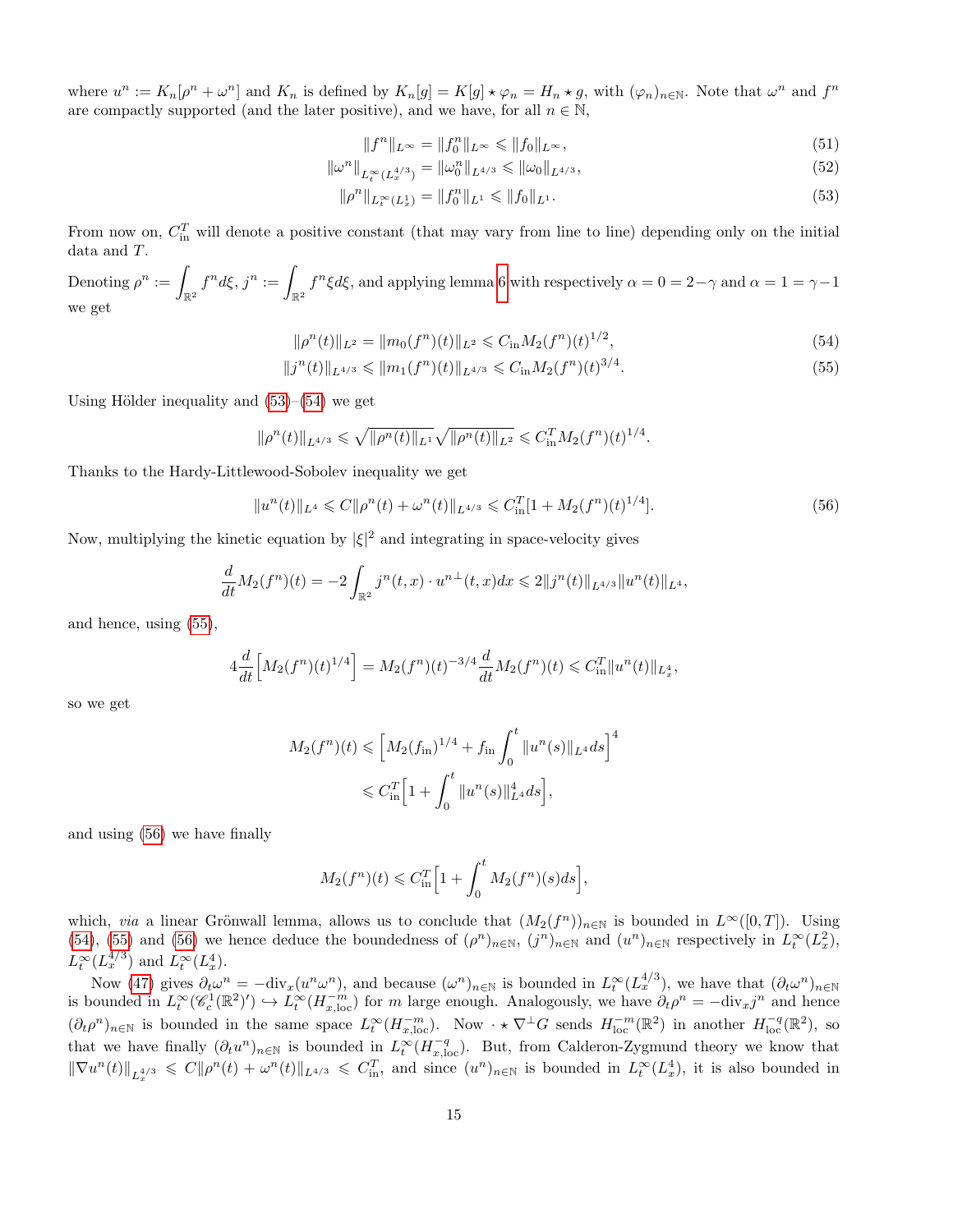$L_t^{\infty}(W_{x,\text{loc}}^{1,4/3})$ . We hence apply Aubin's lemma to get (up to an extraction) the strong convergence of  $(u^n)_{n\in\mathbb{N}}$  in  $L_t^{\infty}(L_{x,\text{loc}}^{p})$  for all  $p < 4$ . At this stage, we cannot use a weak/strong type argument to pass to the limit in both equation: the bounds [\(51\)](#page-14-4) and [\(52\)](#page-14-5) insures that up to an extraction  $(f^n)_{n\in\mathbb{N}}$  and  $(\omega^n)_{n\in\mathbb{N}}$  are weakly converging respectively to some f and  $\omega$  in  $L_t^{\infty}(L_{x,\xi}^{\infty}) \to \infty$  and  $L_t^{\infty}(L_x^{\{4/3\}}) \to \infty$ , but  $(u^n)_{n \in \mathbb{N}}$  does not a priori converge in  $L_t^1(L_x^4)$ so that we cannot directly pass to the limit in the nonlinear term of [\(47\)](#page-13-2). However it follows from the stability part of [\[16\]](#page-29-13) that  $(\omega^n)_{n\in\mathbb{N}}$  and  $(f^n)_{n\in\mathbb{N}}$  respectively converge in  $\mathscr{C}_t^0(L^{4/3}_x)$  and  $\mathscr{C}_t^0(L^p_{x,\xi})$ , for all  $p\in[1,\infty[$ . We hence pass to the limit in both equations  $(47)$ – $(48)$  and obtain by the same time a weak formulation including this time the initial data. This concludes the proof.  $\Box$ 

### 4.2 Classical solutions

In the spirit of [\[14\]](#page-29-14) we construct regular solutions to our system, taking some regular initial data, with a kinetic phase having sufficient decreasing at infinity in the velocity variable. More precisely we have the following result:

<span id="page-15-1"></span>**Theorem 3.** Assume  $\omega_0 \in W^{1,1}(\mathbb{R}^2) \cap W^{1,\infty}(\mathbb{R}^2)$  and  $f_0 \in W^{1,1}(\mathbb{R}^2 \times \mathbb{R}^2)$  (the latter being positive), such as

<span id="page-15-0"></span>
$$
(1+|\xi|^2)^{\gamma/2}(|f_0|+|Df_0|) \in L^{\infty}(\mathbb{R}^2 \times \mathbb{R}^2),\tag{57}
$$

for some real number  $\gamma > 2$ . Let  $T > 0$ . Then there exists a classical solution

$$
(\omega, f) \in L^{\infty}([0, T]; W^{1,1}(\mathbb{R}^2)) \times L^{\infty}([0, T]; W^{1,1}(\mathbb{R}^2 \times \mathbb{R}^2))
$$

to the equations [\(1\)](#page-0-1)-[\(3\)](#page-0-0) satisfying furthermore

$$
(1+|\xi|^2)^{\gamma/2}(|f_0|+|Df_0|) \in L^{\infty}([0,T];L^{\infty}(\mathbb{R}^2 \times \mathbb{R}^2)),
$$

**Remark 3.** Taking  $W^{1,m}$  initial data and replacing [\(57\)](#page-15-0) by a similar assumption taking into account all the m-th first derivatives lead to even more regular solution. This is done in  $[14]$ , the proof being quite close to the case  $m=1$ .

As we follow closely the method of [\[14\]](#page-29-14) we will only provide a sketch of proof. More precisely we will only prove some appropriate a priori bounds for the approximations given, as in the previous section, by [\(47\)](#page-13-2)–[\(50\)](#page-13-4).

*Proof.* We consider again the solutions of  $(47)$ – $(50)$  and we define as in [\[14\]](#page-29-14)

$$
Y^{n}(t, x, \xi) := (1 + |\xi|^{2})^{\gamma/2} f^{n}(t, x, \xi),
$$

we have, using [\(49\)](#page-13-5)

$$
\partial_t Y^n + \xi \cdot \nabla_x Y^n + (\xi - u^n)^{\perp} \cdot \nabla_{\xi} Y^n = \gamma u^{n\perp} \cdot \xi (1 + |\xi|^2)^{(\gamma - 2)/2} f^n,
$$

which is just a classical transport (Vlasov) equation with a source term. We hence have, thanks to the assumption on the initial data

$$
||Y^n(t)||_{L^{\infty}} \leq ||f_0(1+|\xi|^2)^{\gamma/2}||_{L^{\infty}} + \gamma \int_0^t ||(1+|\xi|^2)^{(\gamma-1)/2} f^n(s)||_{L^{\infty}} ||u^n(s)||_{L^{\infty}} ds.
$$

But  $u^n := K_n[\rho^n + \omega^n]$  so that

$$
||u^n(s)||_{L^{\infty}} \leq C||\rho^n(s) + \omega(s)||_{L^1}^{1/2}||\rho^n(s) + \omega^n(s)||_{L^{\infty}}^{1/2}
$$
  

$$
\leq [||\rho_0||_{L^1} + ||\omega_0||_{L^1}]^{1/2} [||\rho^n(s)||_{L^{\infty}} + ||\omega_0||_{L^{\infty}}]^{1/2},
$$

where we used for the first inequality a classical interpolation estimate true for the Biot-Savart operator and hence for its approximation  $K_n$ , uniformly in n. The second inequality is a direct consequence of equations [\(47\)](#page-13-2) and [\(49\)](#page-13-5) and the definition of  $f_0^n$  and  $\omega_0^n$  as regularization of the initial data. We hence use, as in [\[14\]](#page-29-14) (see appendix) the interpolation estimate

$$
\|\rho^n(s)\|_{L^\infty} \leqslant C_\gamma \|f^n(s)\|_{L^\infty}^{(\gamma-2)/\gamma} \|Y^n(s)\|_{L^\infty}^{2/\gamma}.
$$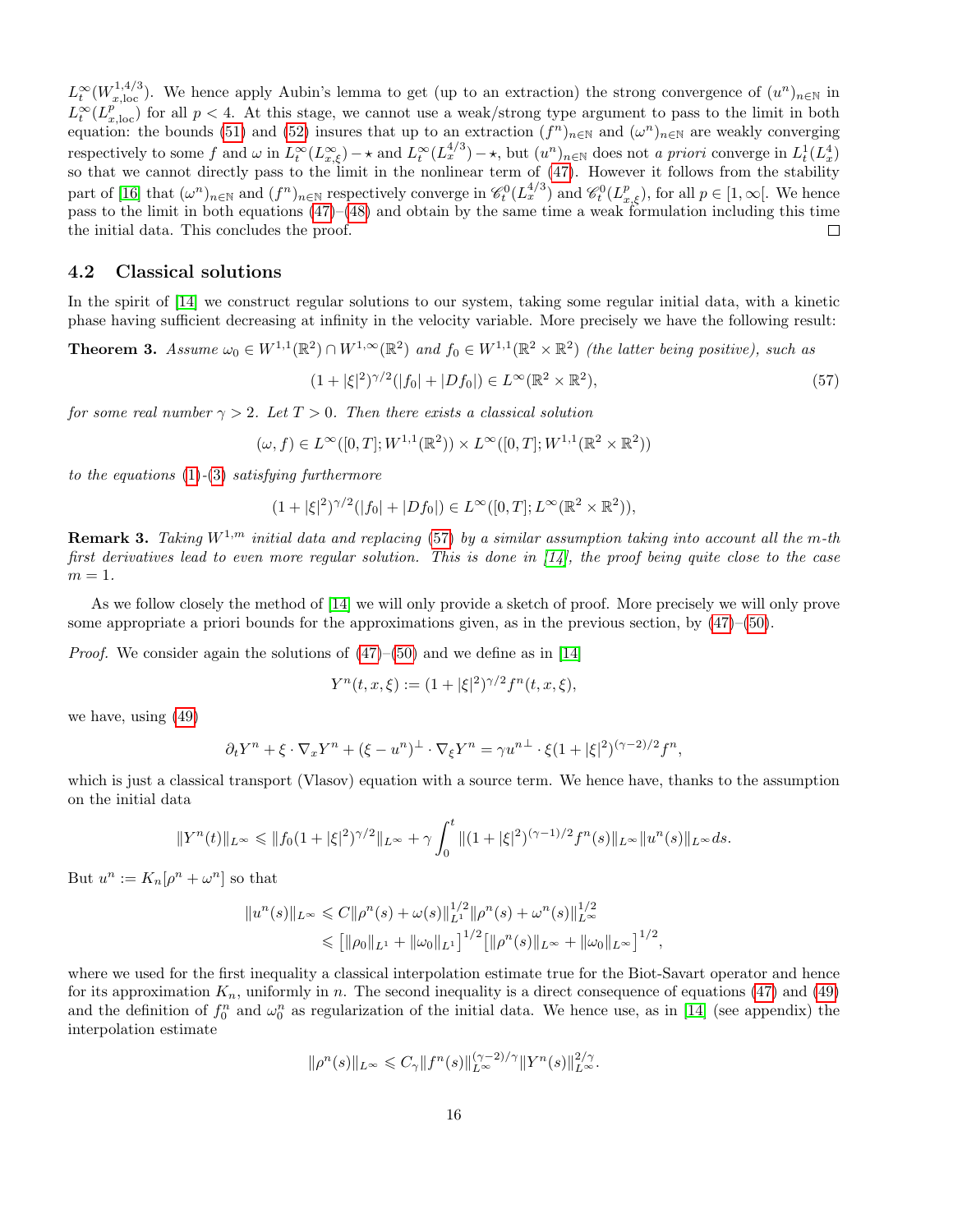We have also

$$
\|(1+|\xi|^2)^{(\gamma-1)/2}f^n(s)\|_{L^\infty}\leq C_\gamma\|f^n(s)\|_{L^\infty}^{1/\gamma}\|Y^n(s)\|_{L^\infty}^{(\gamma-1)/\gamma},
$$

so that we have finally a Grönwall estimate

$$
||Y^n(t)||_{L^{\infty}} \leqslant C\left[1 + \int_0^t ||Y^n(s)||_{L^{\infty}} ds\right].
$$

We have hence at this stage  $L_{t,x}^{\infty}$  bounds for  $(Y^n)_n$ ,  $(\rho^n)_n$  and  $(u^n)_n$ . Now introduce, again as in [\[14\]](#page-29-14)

$$
Z^{n}(t, x, \xi) := (1 + |\xi|^{2})^{\gamma/2} \nabla_{x, \xi} f^{n}(t, x, \xi).
$$

We have the vectorial equality

$$
\partial_t \nabla_{x,\xi} f^n + \xi \cdot \nabla_x \nabla_{x,\xi} f^n + (\xi - u^n)^{\perp} \cdot \nabla_{\xi} \nabla_{x,\xi} f^n = A^n \nabla_{x,\xi} f^n, \tag{58}
$$

where  $A^n \in \mathcal{M}_6(\mathbb{R})$  is the matrix

<span id="page-16-0"></span>
$$
\begin{pmatrix} 0_3 & \nabla_x u^{n\perp} \\ -\mathrm{Id}_3 & -\nabla_{\xi} \xi^{\perp} \end{pmatrix},
$$

and hence,

$$
\partial_t Z^n + \xi \cdot \nabla_x Z^n + (\xi - u^n)^\perp \cdot \nabla_\xi Z^n = \gamma u^{n\perp} \cdot \xi (1 + |\xi|^2)^{(\gamma - 2)/2} \nabla_{x, \xi} f^n + A^n Z^n.
$$

Using first a logarithmic estimate à la Beale-Kato-Majda, and then the previous bounds, we get:

$$
\|\nabla_x u^n\|_{L^\infty} \leq C \Big[ 1 + \|\rho^n(s) + \omega^n(s)\|_{L^\infty} (1 + \ln\left\{1 + \|\nabla_x \rho^n(s) + \nabla_x \omega^n(s)\|_{L^\infty}\right\}) + \|\rho^n(s) + \omega^n(s)\|_{L^1} \Big]
$$
  
\$\leq C \Big[ 1 + \ln\left\{1 + \|\nabla\_x \rho^n(s)\|\_{L^\infty} + \|\nabla\_x \omega^n(s)\|\_{L^\infty}\right\} \Big]

In the same way

$$
W^n(t,x) := \nabla_x \omega^n(t,x),
$$

verifies

$$
\partial_t W^n + u^n \cdot \nabla_x W^n = -\nabla_x u^n W^n,
$$

so that we get eventually for some constant C, letting  $\alpha_n(t) := ||Z^n(t)||_{L^{\infty}} + ||W^n(t)||_{L^{\infty}},$ 

$$
\alpha_n(t) \leqslant C \Big[ 1 + \int_0^t \alpha_n(s) \big\{ 1 + \ln \alpha_n(s) \big\} ds \Big],
$$

which classically implies a bound for  $(\alpha_n)_n$  in  $L_t^{\infty}$ , and hence a bound in  $L_t^{\infty}(L_{x,\xi}^{\infty})$  for the sequence of matrices  $(A^n)_n$ . Integrating [\(58\)](#page-16-0) and using the last bound we have also

$$
\|\nabla_{x,\xi} f^n(t)\|_{L^1} \leqslant C \Big[1 + \int_0^t \|\nabla_{x,\xi} f^n(s)\|_{L^1} ds\Big],
$$

that is  $(\nabla_{x,\xi} f^n)_n$  bounded in  $L_t^{\infty}(L_{x,\xi}^1)$ . From all the previous bounds we get (up to several extractions) convergence in  $L^{\infty} - w \star$  frame. From this the proof of Theorem [3](#page-15-1) follows exactly the same lines than Theorem 1.1 in [\[14\]](#page-29-14).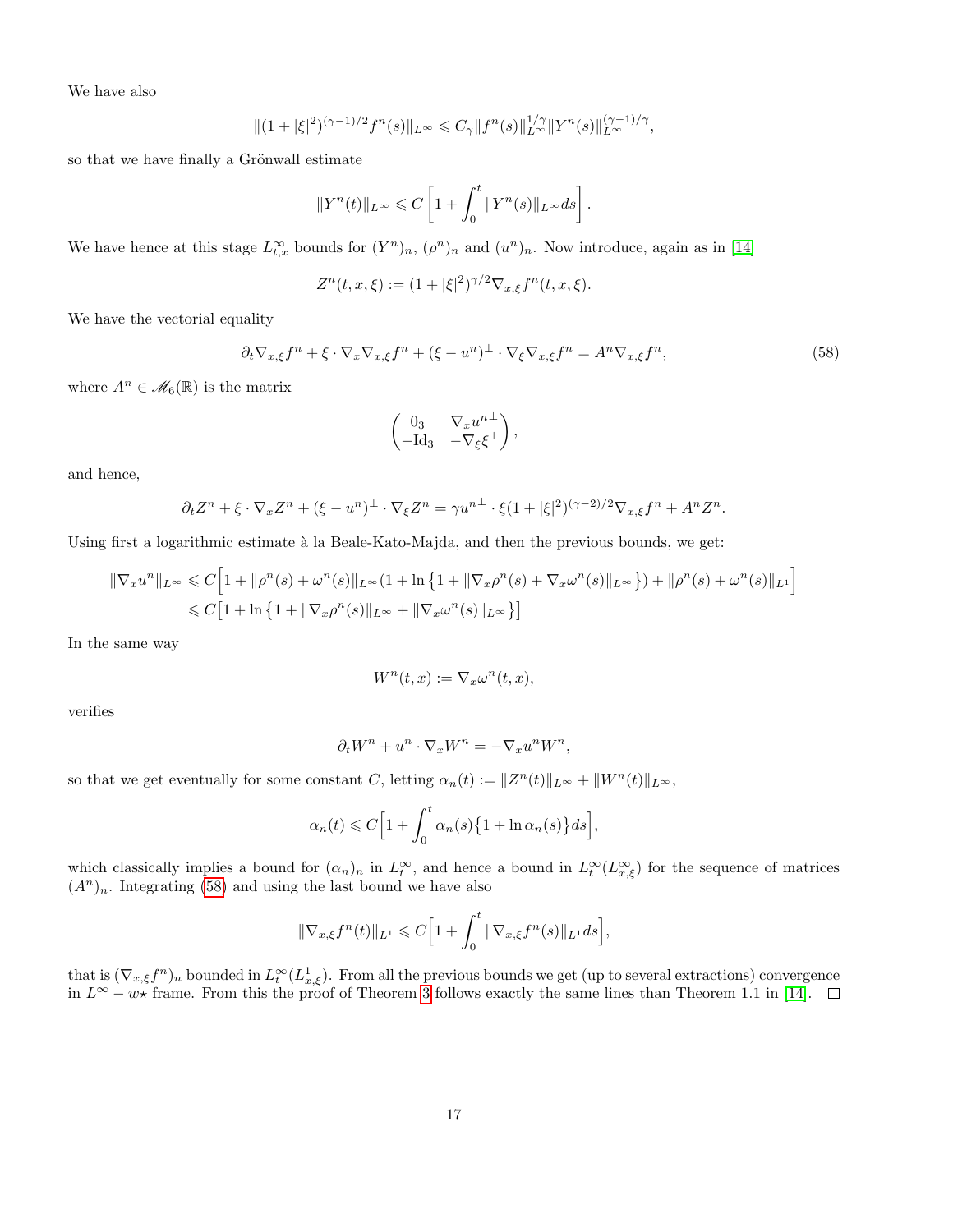### <span id="page-17-0"></span>5 A uniqueness result

Let us give here a uniqueness result which extends the result [\[31\]](#page-30-8) by Yudovich about the incompressible Euler system and the result [\[23\]](#page-30-2) by Loeper about the Vlasov-Poisson system.

<span id="page-17-1"></span>**Theorem 4.** If  $\omega_0$  is in  $(L^{\infty} \cap L^1)(\mathbb{R}^2)$  and  $f_0$  is in  $\mathcal{M}_2^+(\mathbb{R}^2 \times \mathbb{R}^2)$  then, given  $T > 0$  there exists at most one weak solution

$$
(\omega, f) \in \mathscr{C}^0\Big([0,T];(L^\infty\cap L^1)(\mathbb{R}^2)-w\star\times \mathcal{M}^+(\mathbb{R}^2\times\mathbb{R}^2)\Big)
$$

to the equations [\(1\)](#page-0-1)-[\(3\)](#page-0-0) such that  $\rho$  is in  $L^{\infty}((0,T) \times \mathbb{R}^2)$ .

Note that Theorem [4](#page-17-1) applies to the case of mono-kinetic solutions, that is for a density  $f$  of the form given in Section [3.6.](#page-12-3) The proof of Theorem [4](#page-17-1) follows closely the method of [\[23\]](#page-30-2). Yet we provide a proof for sake of completeness.

*Proof.* Let be given two solutions  $(\omega_1, f_1)$  and  $(\omega_2, f_2)$  of the equations [\(1\)](#page-0-1)-[\(3\)](#page-0-0) such that  $\rho_1 := m_0(f_1)$  and  $\rho_2 :=$  $m_0(f_2)$  are in  $L^{\infty}((0,T)\times\mathbb{R}^2)$ . Accordingly we define  $u_i := K[\omega_i + \rho_i]$ , for  $i = 1, 2$ .

Recall the following classical result (see for example [\[12\]](#page-29-15)).

**Proposition 3.** Let  $g \in L^{\infty}(\mathbb{R}^2) \cap L^1(\mathbb{R}^2)$ . Then  $K[g]$  is bounded and Log-Lipschitz on  $\mathbb{R}^2$ , that is there exists  $C > 0$ such that  $||K[g]||_{L^{\infty}} \leq C$ , and such that for any  $(x, y) \in \mathbb{R}^2 \times \mathbb{R}^2$  with  $|x-y| \leq \frac{1}{2}$ , there holds  $|K[g](x) - K[g](y)| \leq$  $-C|x-y| \ln |x-y|$ .

It therefore follows from the assumptions of Theorem [4](#page-17-1) that the vector fields  $u_1$  and  $u_2$  are bounded and Log-Lipschitz on  $\mathbb{R}^2$ , uniformly in time, and so are the two vector fields, for  $i = 1, 2$ 

$$
U^i : [0, T] \times \mathbb{R}^2 \times \mathbb{R}^2 \longrightarrow \mathbb{R}^2 \times \mathbb{R}^2
$$

$$
(t, x, \xi) \longmapsto (\xi, (\xi - u_i(t, x))^\perp).
$$

Because of the mentioned regularity, referring again to [\[12\]](#page-29-15), we can define, for  $i = 1, 2$ , two unique continuous flow map  $\phi^i : [0, T] \times \mathbb{R}^2$ , and  $\Sigma^i : [0, T] \times \mathbb{R}^2 \times \mathbb{R}^2 \to \mathbb{R}^2 \times \mathbb{R}^2$  such that

<span id="page-17-3"></span><span id="page-17-2"></span>
$$
\phi_t^i(x) := \phi^i(t, x) = x + \int_0^t u_i(s, \phi^i(s, x)) ds
$$
\n(59)

$$
\Sigma_t^i(x,\xi) := \Sigma^i(t,x,\xi) = (x,\xi) + \int_0^t U^i(s,\Sigma^i(s,x,\xi))ds.
$$
\n(60)

For  $i = 1, 2$ , define two vector fields  $X^i, \Xi^i$ , defined on  $[0, T] \times \mathbb{R}^2 \times \mathbb{R}^2$  with values in  $\mathbb{R}^2$  such as  $\Sigma^i = (X^i, \Xi^i)$ that is to say that  $X^i$  and  $\Xi^i$  are respectively the characteristic curves in the space and velocity variable. Denote as before  $X_i^i(x,\xi) := X^i(t,x,\xi)$  and  $\Xi_t^i(x,\xi) := \Xi^i(t,x,\xi)$  for all  $(t,x,\xi) \in [0,T] \times \mathbb{R}^2 \times \mathbb{R}^2$ .

We use the following result cf. Theorem 1.2 in [\[5\]](#page-29-16) or [\[1\]](#page-29-17) for a rather different proof.

**Theorem 5.** Let  $\mathcal{V}(t,x):[0,T]\times\mathbb{R}^d\to\mathbb{R}^d$  be a Borel vector field such that there exists  $C\in L^1(0,T)$  such that for all t in  $[0,T]$ ,  $\|\mathcal{V}(t)\|_{L^{\infty}} \leqslant C(t)$ , and for any  $(x,y) \in \mathbb{R}^2 \times \mathbb{R}^2$  with  $|x-y| \leqslant \frac{1}{2}$ ,  $|\mathcal{V}(t,x)-\mathcal{V}(t,y)| \leqslant -C(t)|x-y| \ln |x-y|$ . Let  $\mu_0 \in \mathcal{M}(\mathbb{R}^d)$ . Then there exists only one weakly continuous curve  $\mu_t$  in  $\mathscr{C}^0([0,T];\mathcal{M}(\mathbb{R}^d) - w\star)$  solution of  $\partial_t \mu_t + \text{div}_x(\mu_t \mathcal{V}) = 0$ . This solution is given by  $\mu_t = \Phi_{t}^{\mathcal{V}} \# \mu_0$ , where  $\Phi_t^{\mathcal{V}}$  is given by flow associated to  $\mathcal{V}$  at time t  $\int_0^t$ 

by the formula 
$$
\Phi_t^{\mathcal{V}}(x) := \Phi^{\mathcal{V}}(t, x) = x + \int_0^{\infty} \mathcal{V}(s, \Phi^{\mathcal{V}}(s, x)) ds.
$$

As a consequence, there holds, for  $i = 1, 2, t \in [0, T]$ ,

<span id="page-17-4"></span>
$$
(\omega_i, f_i, \rho_i)(t) = (\phi^i_{t\#}\omega_0, \Sigma^i_{t\#}f_0, X^i_{t\#}f_0), \tag{61}
$$

$$
(\omega_i^{\pm}, |\omega_i|)(t) = (\phi_{t}^i_{\#} \omega_0^{\pm}, \phi_{t}^i_{\#} |\omega_0|), \tag{62}
$$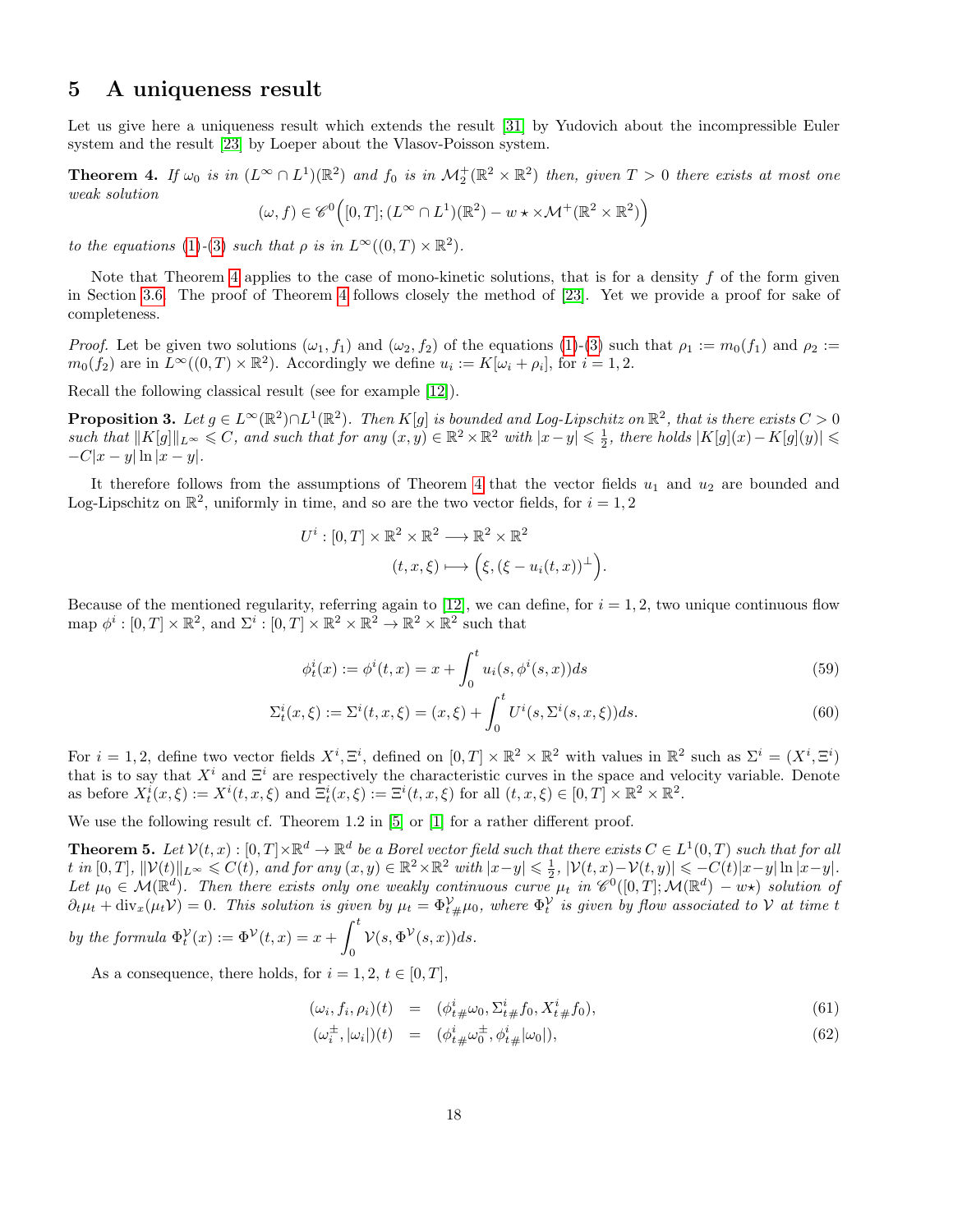so that at any time  $t \in [0, T]$ ,  $\omega_1(t)$ ,  $f_1(t)$  and  $\rho_1(t)$  are respectively compatible with  $\omega_2(t)$ ,  $f_2(t)$  and  $\rho_2(t)$ . For two time-dependent measure (always compatible) we will often use the shorthand  $W_2(\nu_1, \nu_2)(t) := W_2(\nu_1(t), \nu_2(t))$ . Finally we introduce the quantities

$$
Q(t) := \int_{\mathbb{R}^2 \times \mathbb{R}^2} |\Sigma_t^1 - \Sigma_t^2|^2 df_0, \quad \widetilde{Q}(t) := \int_{\mathbb{R}^2} |\phi_t^1 - \phi_t^2|^2 d|\omega_0|.
$$

Let us now recall the following result cf. [\[23\]](#page-30-2):

**Lemma 7.** Let  $\psi_i : \mathbb{R}^d \to \mathbb{R}^d$ , for  $i = 1, 2$ , be two homeomorphisms. Let  $\nu \in \mathcal{M}_+(\mathbb{R}^d)$  and denote, for  $i = 1, 2$ ,  $\nu_i := \psi_{i\#}\nu$ . Then, for  $\nu_1$  and  $\nu_2$  are compatible and

$$
W_2(\nu_1,\nu_2)^2 \leq \int_{\mathbb{R}^d} |\psi_1 - \psi_2|^2 d\mu_0.
$$

Thanks to this lemma we obtain, for any  $t \in [0, T]$ ,

<span id="page-18-2"></span>
$$
W_2(f_1, f_2)(t)^2 \le Q(t) \text{ and } W_2(\omega_1, \omega_2)(t)^2 := W_2(\omega_1^+, \omega_2^+)(t)^2 + W_2(\omega_1^-, \omega_2^-)(t)^2 \le \tilde{Q}(t),\tag{63}
$$

so that it suffices to prove that  $Q(t)$  and  $\tilde{Q}(t)$  vanish to get that  $(\omega_1, f_1) = (\omega_2, f_2)$ . Differentiating in time we get

$$
Q'(t) = 2 \int_{\mathbb{R}^2 \times \mathbb{R}^2} (\Sigma_t^1 - \Sigma_t^2) \cdot (\partial_t \Sigma_t^1 - \partial_t \Sigma_t^2) d f_0,
$$
  

$$
\widetilde{Q}'(t) = 2 \int_{\mathbb{R}^2} (\phi_t^1 - \phi_t^2) \cdot (\partial_t \phi_t^1 - \partial_t \phi_t^2) d |\omega_0|.
$$

Using now  $(60)$  and  $(59)$ 

$$
Q'(t) = 2 \int_{\mathbb{R}^2 \times \mathbb{R}^2} (X_t^1 - X_t^2) \cdot (\Xi_t^1 - \Xi_t^2) df_0
$$
  

$$
-2 \int_{\mathbb{R}^2 \times \mathbb{R}^2} (\Xi_t^1 - \Xi_t^2) \cdot (u_1(t, X_t^1) - u_2(t, X_t^2))^\perp df_0,
$$
  

$$
\tilde{Q}'(t) = 2 \int_{\mathbb{R}^2} (\phi_t^1 - \phi_t^2) \cdot (u_1(t, \phi_t^1) - u_2(t, \phi_t^2)) d|\omega_0|.
$$

Using the Cauchy-Schwarz inequality, we have that the three terms in the right hand sides above are respectively bounded by  $Q(t)$ , by

<span id="page-18-0"></span>
$$
2Q(t)^{\frac{1}{2}} \left( \int_{\mathbb{R}^2 \times \mathbb{R}^2} |u_1(t, X_t^1) - u_2(t, X_t^2)|^2 df_0 \right)^{\frac{1}{2}},\tag{64}
$$

and by

<span id="page-18-1"></span>
$$
2\widetilde{Q}(t)^{\frac{1}{2}}\Big(\int_{\mathbb{R}^2}|u_1(t,\phi_t^1)-u_2(t,\phi_t^2)|^2d|\omega_0|\Big)^{\frac{1}{2}}.
$$
\n(65)

Let us introduce the quantities

$$
T_1(t) := \int_{\mathbb{R}^2 \times \mathbb{R}^2} |u_2(t, X_t^1) - u_2(t, X_t^2)|^2 df_0,
$$
  
\n
$$
T_2(t) := \int_{\mathbb{R}^2 \times \mathbb{R}^2} |u_2(t, X_t^1) - u_1(t, X_t^1)|^2 df_0,
$$
  
\n
$$
\tilde{T}_1(t) := \int_{\mathbb{R}^2} |u_2(t, \phi_t^1) - u_2(t, \phi_t^2)|^2 d|\omega_0|,
$$
  
\n
$$
\tilde{T}_2(t) := \int_{\mathbb{R}^2} |u_2(t, \phi_t^1) - u_1(t, \phi_t^1)|^2 d|\omega_0|.
$$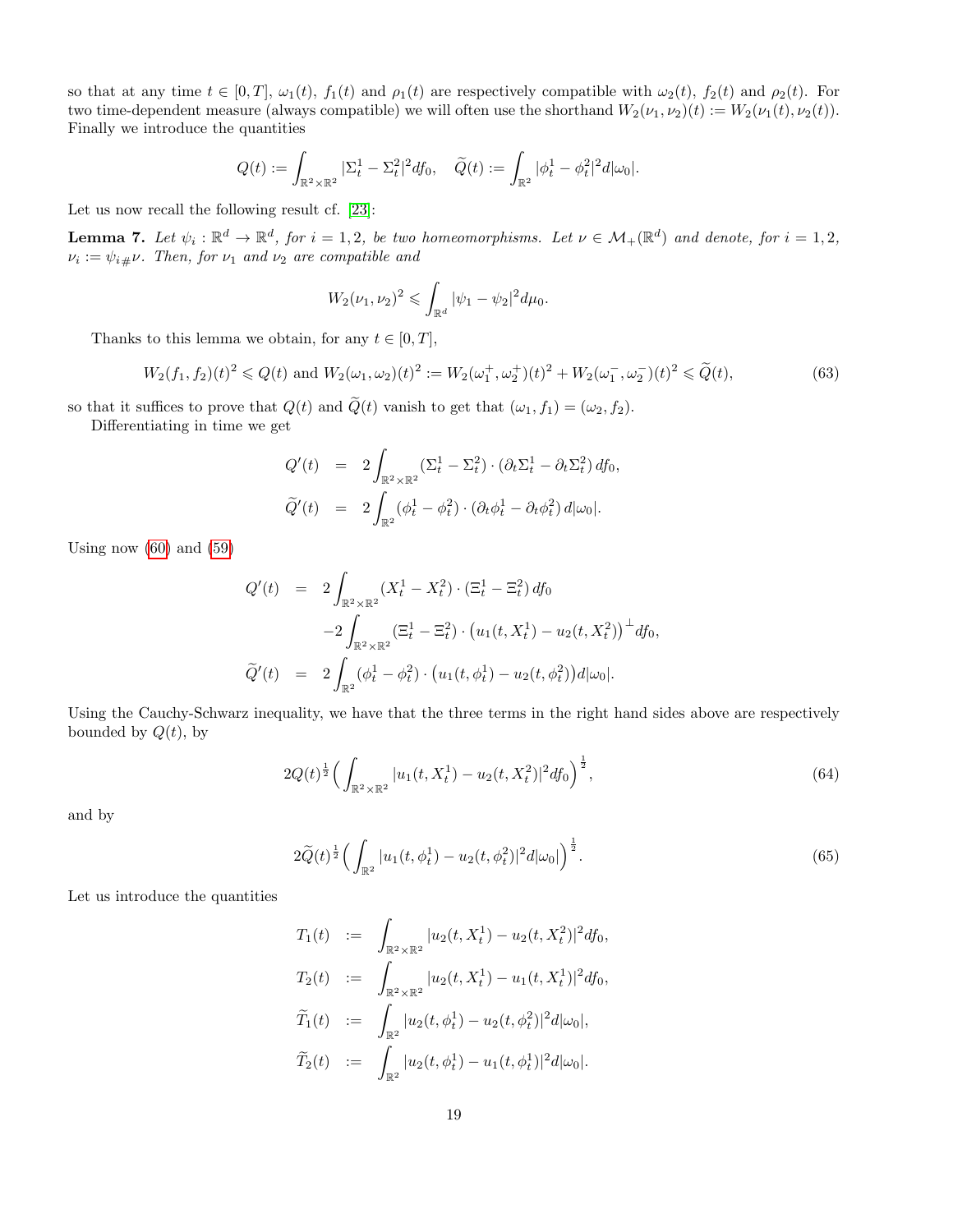Then the terms in [\(64\)](#page-18-0) and [\(65\)](#page-18-1) are respectively bounded by

$$
2Q(t)^{\frac{1}{2}}(T_1(t)^{\frac{1}{2}} + T_2(t)^{\frac{1}{2}})
$$
 and  $2\widetilde{Q}(t)^{\frac{1}{2}}(\widetilde{T}_1(t)^{\frac{1}{2}} + \widetilde{T}_2(t)^{\frac{1}{2}}).$ 

Using  $(61)$  and  $(62)$  we have

$$
T_2(t) = \int_{\mathbb{R}^2} |u_2(t) - u_1(t)|^2 d\rho_1(t),
$$
  

$$
\tilde{T}_2(t) = \int_{\mathbb{R}^2} |u_2(t) - u_1(t)|^2 d|\omega_1(t)|.
$$

The crucial estimate in Loeper's method is the following.

**Lemma 8** ([\[23\]](#page-30-2), Th. 4.5). Consider two compatible signed measures on  $\mathbb{R}^2$ ,  $\mu_1$  and  $\mu_2$ , both having bounded densities with respect to he Lebesgue measure on  $\mathbb{R}^2$ . Then

$$
||K[\mu_1] - K[\mu_2]||_{L^2} \leq ( \max\{||\mu_1^+||_{L^{\infty}}, ||\mu_2^+||_{L^{\infty}} \})^{\frac{1}{2}} W_2(\mu_1^+, \mu_2^+) + ( \max\{||\mu_1^-||_{L^{\infty}}, ||\mu_2^-||_{L^{\infty}} \})^{\frac{1}{2}} W_2(\mu_1^-, \mu_2^-).
$$

In particular we get here, for every  $t \in [0, T]$ 

$$
||u_1(t) - u_2(t)||_{L^2} \leq C \Big[W_2(\omega_1^+, \omega_2^+) + W_2(\omega_1^-, \omega_2^-) + W_2(\rho_1, \rho_2)\Big](t),
$$

where the constant C depends on  $\max(\|\omega_1\|_{L^{\infty}}, \|\rho_1\|_{L^{\infty}}, \|\omega_2\|_{L^{\infty}}, \|\rho_2\|_{L^{\infty}})$ . Modifying C into another constant depending only on the same quantity, we get:

$$
\max(T_2(t), \widetilde{T}_2(t)) \leq C \Big[ W_2(\omega_1^+, \omega_2^+) + W_2(\omega_1^-, \omega_2^-) + W_2(\rho_1, \rho_2) \Big]^2(t).
$$

Using now  $(63)$  we obtain that for an appropriated constant  $C$ ,

$$
\max(T_2(t), \widetilde{T}_2(t)) \leqslant C(Q(t) + \widetilde{Q}(t)).
$$

Let us now tackle the terms  $T_1$  and  $\tilde{T}_1$ . From the  $L^{\infty}$  bounds on  $u_1, u_2$ , and the equations [\(59\)](#page-17-3) and [\(60\)](#page-17-2) we infer that there exists  $t_{\star} > 0$  (depending only on the initial data through their norms in  $L^1 \cap L^{\infty}$ ) such that

$$
\|\phi^1 - \phi^2\|_{L^{\infty}([0,t_{\star}]\times\mathbb{R}^2)} + \|X^1 - X^2\|_{L^{\infty}([0,t_{\star}]\times\mathbb{R}^2\times\mathbb{R}^2)} \leq \frac{1}{e}.
$$

We may even assume that the same estimate holds for  $Q + \widetilde{Q}$  on the same interval. Then, since the vector fields  $u_1$  and  $u_2$  are Log-Lipschitz on  $\mathbb{R}^2$ , uniformly in time, we have, for all  $t \in [0, t_*]$ , noting  $g: x \mapsto x(\ln x)^2$ 

$$
T_1(t) \leq C \int_{\mathbb{R}^2 \times \mathbb{R}^2} \left| (X_t^1 - X_t^2) \ln(X_t^1 - X_t^2) \right|^2 df_0 = \frac{C}{4} \int_{\mathbb{R}^2 \times \mathbb{R}^2} g\left( |X_t^1 - X_t^2|^2 \right) df_0
$$
  

$$
\widetilde{T}_1(t) \leq C \int_{\mathbb{R}^2} |(\phi_t^1 - \phi_t^2) \ln(\phi_t^1 - \phi_t^2)|^2 d|\omega_0| = \frac{C}{4} \int_{\mathbb{R}^2} g\left( |\phi_t^1 - \phi_t^2|^2 \right) d|\omega_0|
$$

Since g is concave for  $0 \leq x \leq \frac{1}{e}$  it follows from Jensen's inequality that (after renormalization)

$$
T_1(t) \leqslant \frac{C}{4} \|f_0\|_{L^1_{x,\xi}} g \left\{ \int_{\mathbb{R}^2 \times \mathbb{R}^2} |X_t^1 - X_t^2|^2 \frac{df_0}{\|f_0\|_{L^1_{x,\xi}}} \right\}.
$$

Since g is increasing for  $0 \leq x \leq \frac{1}{e}$ , we get on  $[0, t_{\star}]$ 

$$
T_1 \leqslant \frac{C}{4} \|f_0\|_{L^1_{x,\xi}} g\left\{\frac{Q}{\|f_0\|_{L^1_{x,\xi}}}\right\} = \frac{C}{4} Q(\ln Q - \ln \|f_0\|_{L^1_{x,\xi}})^2.
$$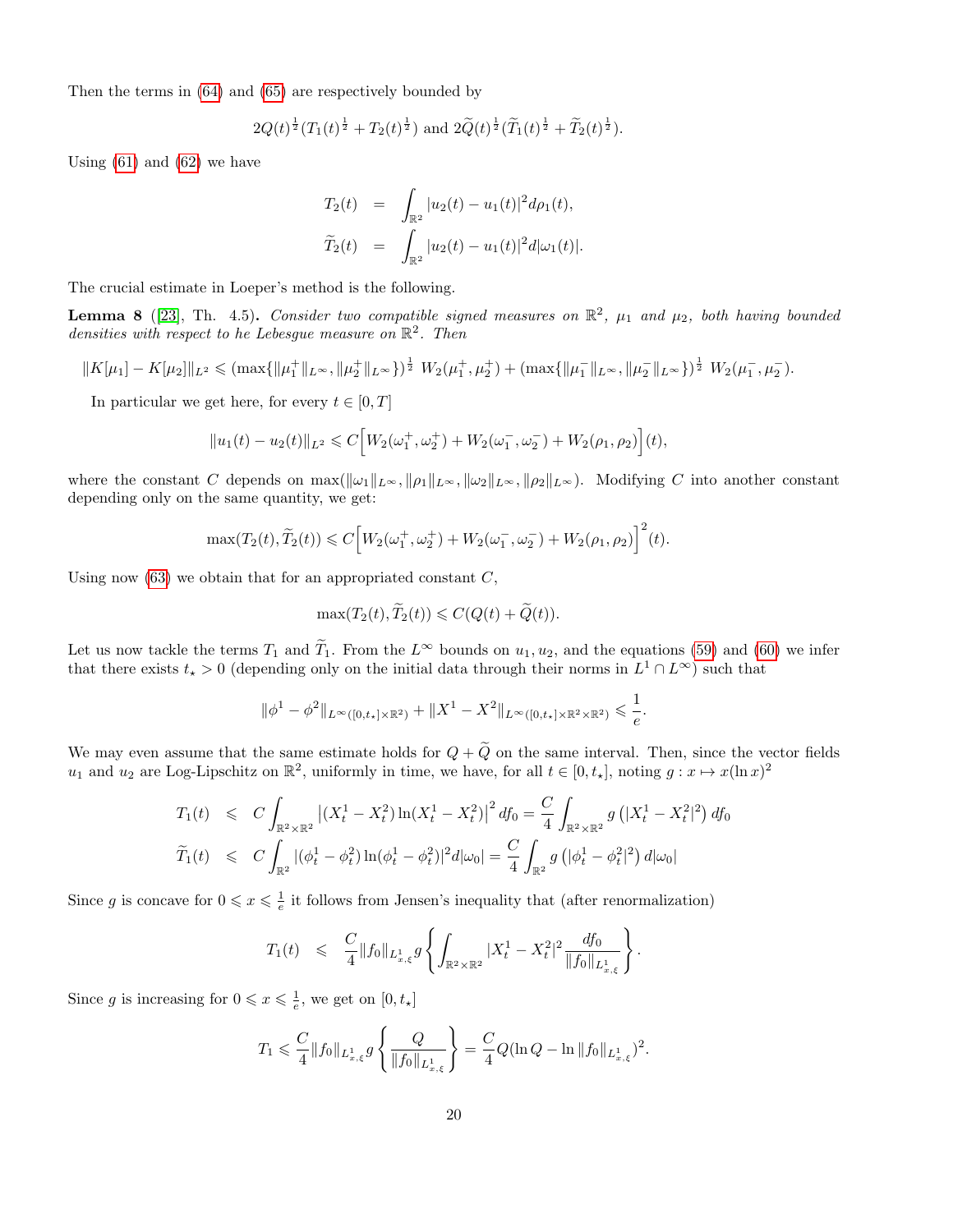Thus, doing the same for  $\widetilde{Q},$  we get eventually

$$
T_1 \leqslant C_{f_0} Q (1 - \ln Q)^2
$$
  

$$
\widetilde{T}_1 \leqslant C_{\omega_0} \widetilde{Q} (1 - \ln \widetilde{Q})^2
$$

Collecting all the previous bounds we obtain an estimate of the type, on  $[0, t_{\star}]$ 

$$
Q' + \widetilde{Q}' \leqslant C_{f_0,\omega_0} \big[ Q + \widetilde{Q} - Q \ln Q - \widetilde{Q} \ln \widetilde{Q} \big],
$$

and by convexity we get finally

$$
Q' + \widetilde{Q}' \leqslant C_{f_0,\omega_0} \big[Q + \widetilde{Q} - (Q + \widetilde{Q})\ln(Q + \widetilde{Q})\big],
$$

Since  $Q(0) = \tilde{Q}(0) = 0$ , this allows to conclude that Q and  $\tilde{Q}$  vanish on  $[0, t_{\star}]$  and thus on  $[0, T]$  by iterating the above argument. above argument.

# <span id="page-20-0"></span>6 Poisson structure

The goal of this section is to exhibit the Hamiltonian structure of the equations  $(1)-(2)$  $(1)-(2)$  $(1)-(2)$ , following [\[4\]](#page-29-18). We will be quite formal here, leaving aside the regularity issues. One therefore will think at some functions  $(\omega, f)$  which are smooth in  $t, x, \xi$  with a nice decreasing at infinity. First we endow the manifold P of the pairs  $(\omega, f)$  with a Poisson structure, that is to say, we endow P with a bracket  $\{\cdot,\cdot\}$  acting on  $\mathscr{C}^{\infty}$  functionals  $F: \mathcal{P} \to \mathbb{R}$ , bilinear and skew-symmetric, satisfying the Jacobi and the Leibniz identities. Here this is obtained by setting, for any smooth functionals  $F, G$  on  $\mathcal{P},$ 

$$
\{F,G\} := \int_{\mathbb{R}^2 \times \mathbb{R}^2} f \nabla_{\xi} F_f \cdot \nabla_{\xi}^{\perp} G_f + \int_{\mathbb{R}^2 \times \mathbb{R}^2} f \{F_f, G_f\}_{x,\xi} + \int_{\mathbb{R}^2} w \nabla_x F_w \cdot \nabla_x^{\perp} G_w,
$$

where  $F_{\omega}$  and  $F_f$  denote the gradients with respect to  $\omega$  and f of a functional F in  $L^2$ , given by the formula

$$
\int_{\mathbb{R}^2} F_{\omega}(\omega, f) h = \lim_{\varepsilon \to 0} \frac{F(\omega + \varepsilon h, f) - F(\omega, f)}{\varepsilon} \text{ and } \int_{\mathbb{R}^2 \times \mathbb{R}^2} F_f(\omega, f) \widetilde{h} = \lim_{\varepsilon \to 0} \frac{F(\omega, f + \varepsilon \widetilde{h}) - F(\omega, f)}{\varepsilon}
$$

and the bracket  $\{\cdot,\cdot\}_{x,\xi}$  stands for

$$
\{f,g\}_{x,\xi}:=\nabla_x\,f\cdot\nabla_{\xi}\,g-\nabla_{\xi}\,f\cdot\nabla_x\,g.
$$

The properties cited above are clear from this definition.

Let us now define  $\mathcal H$  by

$$
2\mathcal{H} = \int_{\mathbb{R}^2 \times \mathbb{R}^2} \xi^2 f(t, x, \xi) dx d\xi - \int_{\mathbb{R}^2 \times \mathbb{R}^2} G(x - y)(\omega + \rho)(t, x)(\omega + \rho)(t, y) dx dy, \quad \text{with } \rho := \int_{\mathbb{R}^2} f d\xi,
$$

which can also be seen as a functional on the manifold  $P$ , and this endows the system with a Hamiltonian structure in the following sense.

**Proposition 4.** When  $(\omega, f)$  solves the equations [\(1\)](#page-0-1)-[\(2\)](#page-0-1) we have for any smooth functional F, the ordinary differential equation

<span id="page-20-1"></span>
$$
\frac{d}{dt}F = \{F, \mathcal{H}\},\tag{66}
$$

where F and H in [\(66\)](#page-20-1) stand respectively for  $F(\omega, f)$  and  $\mathcal{H}(\omega, f)$ .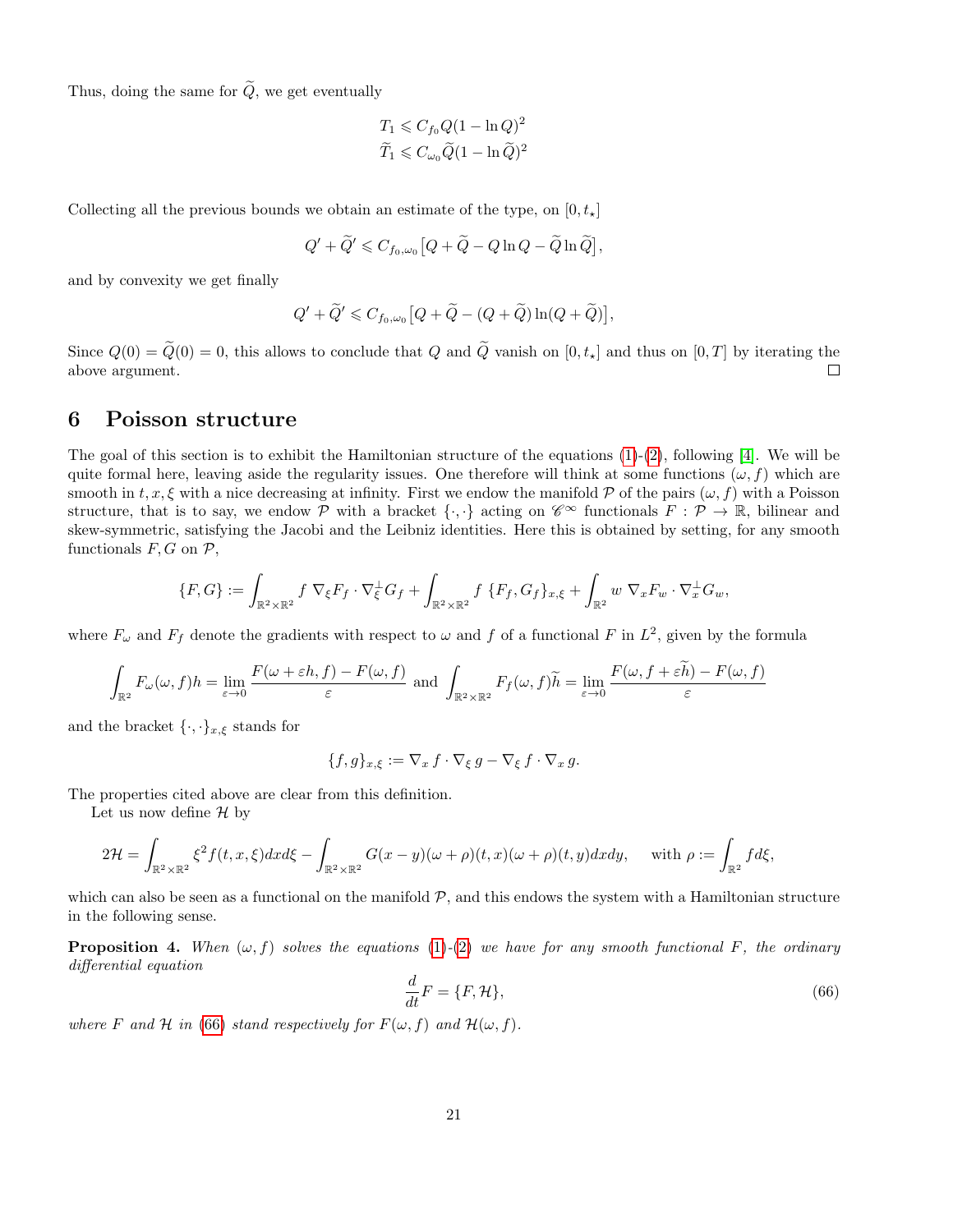Proof. According to the chain rule, we have

$$
\frac{d}{dt}F(\omega, f) = \int_{\mathbb{R}^2} \frac{\partial \omega}{\partial t} F_{\omega} + \int_{\mathbb{R}^2 \times \mathbb{R}^2} \frac{\partial f}{\partial t} F_f.
$$

Using the equations  $(1)$ – $(2)$  we arrive to

$$
\frac{d}{dt}F(\omega,f) = -\int_{\mathbb{R}^2} u \cdot \nabla_x \omega F_\omega - \int_{\mathbb{R}^2 \times \mathbb{R}^2} \xi \cdot \nabla_x f F_f - \int_{\mathbb{R}^2 \times \mathbb{R}^2} (\xi - u)^{\perp} \cdot \nabla_{\xi} f F_f =: I_1 + I_2 + I_3.
$$

On the other side the derivatives of  $H$  are

$$
\mathcal{H}_w = -\int_{\mathbb{R}^2} G(\cdot - y) \left(\omega + \rho\right)(y) \, dy, \quad \mathcal{H}_f = \frac{\xi^2}{2} - \int_{\mathbb{R}^2} G(\cdot - y) \left(\omega + \rho\right)(y) \, dy,
$$

Then, integrating by parts, we find

$$
I_1 = \int_{\mathbb{R}^2} \omega \nabla_x F_{\omega} \cdot u = = \int_{\mathbb{R}^2} \omega \nabla_x F_{\omega} \cdot \nabla_x^{\perp} \mathcal{H}_{\omega},
$$

since  $u = \nabla_x^{\perp} \mathcal{H}_{\omega}$ .

On the other side, since  $\xi = \nabla_{\xi} \mathcal{H}_f$  we have

$$
I_2 = \int_{\mathbb{R}^2 \times \mathbb{R}^2} f \nabla_x F_f \cdot \nabla_{\xi} \mathcal{H}_f \text{ and } I_3 = \int_{\mathbb{R}^2 \times \mathbb{R}^2} f \nabla_{\xi} F_f \cdot \nabla_{\xi}^{\perp} \mathcal{H}_f - \int_{\mathbb{R}^2 \times \mathbb{R}^2} f \nabla_x \mathcal{H}_f \cdot \nabla_{\xi} F_f,
$$
\n(66).

what yields [\(66\)](#page-20-1).

As a simple corollary of  $(66)$  and of the skew-symmetry of the bracket we get that  $H$  is conserved by the solutions of  $(1)-(3)$  $(1)-(3)$  $(1)-(3)$ .

# <span id="page-21-0"></span>7 Massless limit

In this section we investigate the behavior, when  $\varepsilon \to 0^+$  of the system

<span id="page-21-1"></span>
$$
\partial_t \omega^\varepsilon + \text{div}_x (\omega^\varepsilon u^\varepsilon) = 0, \tag{67}
$$

$$
\partial_t f^{\varepsilon} + \text{div}_x(f^{\varepsilon}\xi) + \frac{1}{\varepsilon} \text{div}_{\xi}(f^{\varepsilon}(\xi - u^{\varepsilon})^{\perp}) = 0, \tag{68}
$$

where

<span id="page-21-2"></span>
$$
u^{\varepsilon} := K[\omega^{\varepsilon} + \rho^{\varepsilon}] \text{ and } \rho^{\varepsilon} := \int_{\mathbb{R}^2} f^{\varepsilon} d\xi. \tag{69}
$$

This corresponds to the equations [\(1\)](#page-0-1)-[\(2\)](#page-0-1)-[\(3\)](#page-0-0) with an extra factor  $\varepsilon^{-1}$  which encodes a regime where the particles immersed into the fluid are lighter and lighter as  $\varepsilon \to 0^+$ .

We are going to prove that, in this limit, the equations  $(67)-(68)-(69)$  $(67)-(68)-(69)$  $(67)-(68)-(69)$  $(67)-(68)-(69)$  $(67)-(68)-(69)$  degenerates into the incompressible Euler equation:

<span id="page-21-3"></span>
$$
\partial_t u + \operatorname{div}_x (u \otimes u) + \nabla p = 0, \tag{70}
$$

$$
\operatorname{div}_x u = 0. \tag{71}
$$

An heuristic way to guess the previous limit is the following: we infer from the equation [\(68\)](#page-21-1) that in the limit  $\varepsilon \to 0^+$  the density of particles becomes monokinetic with a velocity  $\xi = u$  so that

$$
j^{\varepsilon} := \int_{\mathbb{R}^2} f^{\varepsilon} \xi d\xi \tag{72}
$$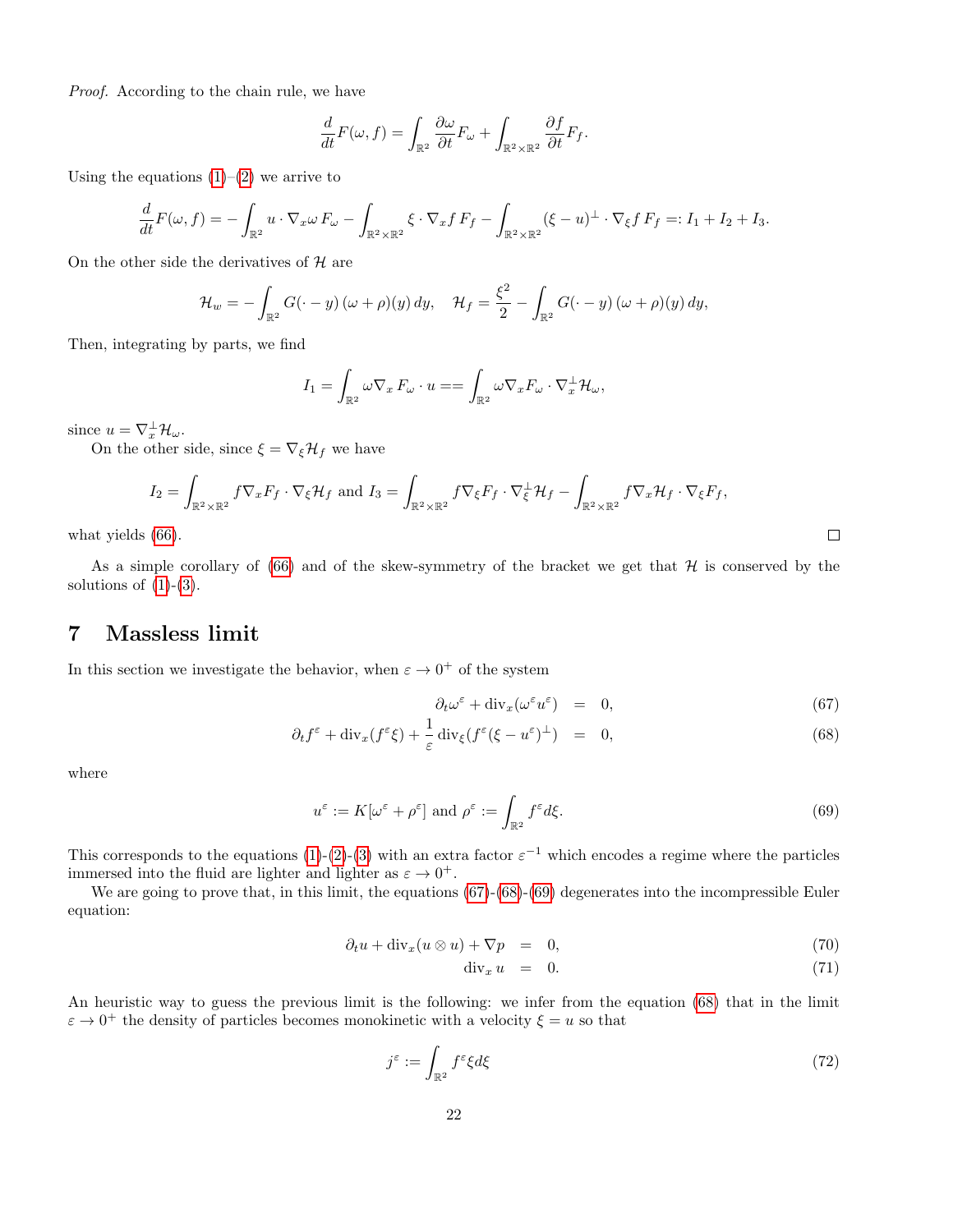converges to  $\rho u$ , where  $\rho$  and u stand for the respective limits of  $\rho^{\varepsilon}$  and  $u^{\varepsilon}$ . Therefore the right hand side of the equation [\(6\)](#page-1-2) vanishes, again formally, what yields [\(70\)](#page-21-3)-[\(71\)](#page-21-3).

This problem is very close to the so-called gyrokinetic limit considered in [\[9\]](#page-29-19) with here an additional coupling to an Euler-type equation. We will actually follow the strategy of [\[9\]](#page-29-19) based on the use of a modulated energy, with a few modifications. In particular we will make use of the notion of dissipative solutions of the Euler equations. This notion was introduced by P.-L. Lions in [\[22\]](#page-30-9) and used in [\[9\]](#page-29-19) with a slight modification in the definition. Here we will perform another slight modification by extending Brenier's definition to the case of infinite energy, since arguably in 2d the case of a incompressible perfect fluid of finite energy is too restrictive. For instance, it is easy to see from the definitions [\(4\)](#page-0-2) and [\(5\)](#page-0-3) that, given a smooth compactly supported function g from  $\mathbb{R}^2$  to  $\mathbb{R}$ , we have that

<span id="page-22-0"></span>
$$
K[g] \text{ is in } L^2 \text{ if and only if } \int_{\mathbb{R}^2} g(x)dx = 0. \tag{73}
$$

To deal with vorticities which do not satisfy this last condition, we follow [\[12\]](#page-29-15) (see also [\[24\]](#page-30-10)) by defining the following. Let  $\alpha \in \mathbb{R}$ . There exists  $g_{\alpha} \in \mathscr{D}(]0, \infty[;\mathbb{R})$  such that  $2\pi \int^{+\infty}$  $g_{\alpha}(r) r dr = \alpha.$  We then define  $H_{\alpha} := K[g_{\alpha}(\|\cdot\|)]$ and the space

$$
E_{\alpha} := H_{\alpha} + L^2_{\sigma}(\mathbb{R}^2),
$$

where  $L^2_{\sigma}(\mathbb{R}^2)$  denotes the divergence free vector fields in  $L^2(\mathbb{R}^2)$ . Observe that  $H_{\alpha}$  is a smooth stationary solution of the the 2d incompressible Euler equation [\(70\)](#page-21-3)-[\(71\)](#page-21-3). Finally the finite energy case corresponds to  $\alpha = 0$ : thanks to [\(73\)](#page-22-0), there holds  $E_0 = L^2$ .

<span id="page-22-5"></span>**Definition 6.** Let  $\alpha \in \mathbb{R}$  and  $u_0 \in E_\alpha$ . We say that a divergence free vector field  $u \in L^\infty((0,T); E_\alpha)$  is a dissipative solution of the incompressible Euler equation [\(70\)](#page-21-3)-[\(71\)](#page-21-3) with  $u_0$  as initial data if for any smooth vector  $\text{field } v \in \mathscr{C}^0([0,T]; E_\alpha), \text{ such as } A(v) := \partial_t v + v \cdot \nabla v \in L^1((0,T); L^2(\mathbb{R}^2)), \text{ and } d(v) \in L^1((0,T); L^2(\mathbb{R}^2)) \text{ (where } v \in \mathbb{R}^2.$  $d(v)$  is the symmetric part<sup>[2](#page-22-1)</sup> of  $D(v)$ ), for almost every  $t \in [0, T]$ ,

<span id="page-22-2"></span>
$$
\int_{\mathbb{R}^2} |u(t,x) - v(t,x)|^2 dx \le \int_{\mathbb{R}^2} |u_0(x) - v(0,x)|^2 dx \exp \int_0^t 2||\mathrm{d}(v(\theta))||d\theta \n+2 \int_0^t \int_{\mathbb{R}^2} A(v)(s,x)(v-u)(s,x) \exp \left\{ \int_s^t 2||\mathrm{d}(v(\theta))||d\theta \right\} dx ds,
$$
\n(74)

where  $\|\mathrm{d}(v(\theta))\|$  is the supremum in x of the spectral radius of  $\mathrm{d}(v)(\theta, x)$ .

<span id="page-22-6"></span>Remark 4. Just as in [\[22\]](#page-30-9), let us note that by a standard regularization procedure it is sufficient to verify estimate [\(74\)](#page-22-2) for (only) all smooth (in time/space) vector fields v satisfying  $v(t) \in E_\alpha$  and curl  $v(t)$  is compactly supported, for all t.

Let us emphasize the two modifications with respect to the Definition in [\[22\]](#page-30-9): the first one, already done in [\[9\]](#page-29-19), is that we use the spectral radius of the whole matrix  $d(v)$ , not only its negative part. The second one is that we deal with any  $\alpha \in \mathbb{R}$ , not only the case  $\alpha = 0$ .

The key property of this kind of solutions is that it allows the following weak-strong uniqueness result: if  $\tilde{u}$ is a smooth solution of the incompressible Euler equation [\(70\)](#page-21-3)-[\(71\)](#page-21-3) with  $u_0$  as initial data then  $u = \tilde{u}$ . This can be easily obtained by observing that  $A(\tilde{u})$  (respectively  $\tilde{u} - u$ ) being a gradient (resp. divergence free) then the integral  $\int_{\mathbb{R}^2} A(\widetilde{u})(\widetilde{u}-u)dx$  vanishes.

<span id="page-22-3"></span>**Theorem 6.** Let be given  $\alpha \in \mathbb{R}$  and  $u_0 \in E_\alpha$ . Let be given some smooth solutions  $(\omega^{\varepsilon}, f^{\varepsilon})_{\varepsilon}$ , with a nice decay of  $f^{\varepsilon}$  as  $\xi$  goes to  $\infty$ , of the equations [\(67\)](#page-21-1)-[\(68\)](#page-21-1)-[\(69\)](#page-21-2) corresponding to some smooth compactly supported initial data  $(\omega_0^{\varepsilon}, f_0^{\varepsilon})_{\varepsilon}$  such that

<span id="page-22-4"></span>
$$
(\omega_0^{\varepsilon})_{\varepsilon} \text{ is bounded in } L^2(\mathbb{R}^2) \text{ and } \left(\rho_0^{\varepsilon} := \int_{\mathbb{R}^2} f_0^{\varepsilon} d\xi\right)_{\varepsilon} \text{ is bounded in } L^1(\mathbb{R}^2)
$$
\n
$$
(75)
$$

<span id="page-22-1"></span><sup>2</sup>This means  $d(v)_{ij} := \frac{1}{2}(\partial_j v_i + \partial_i v_j)$ .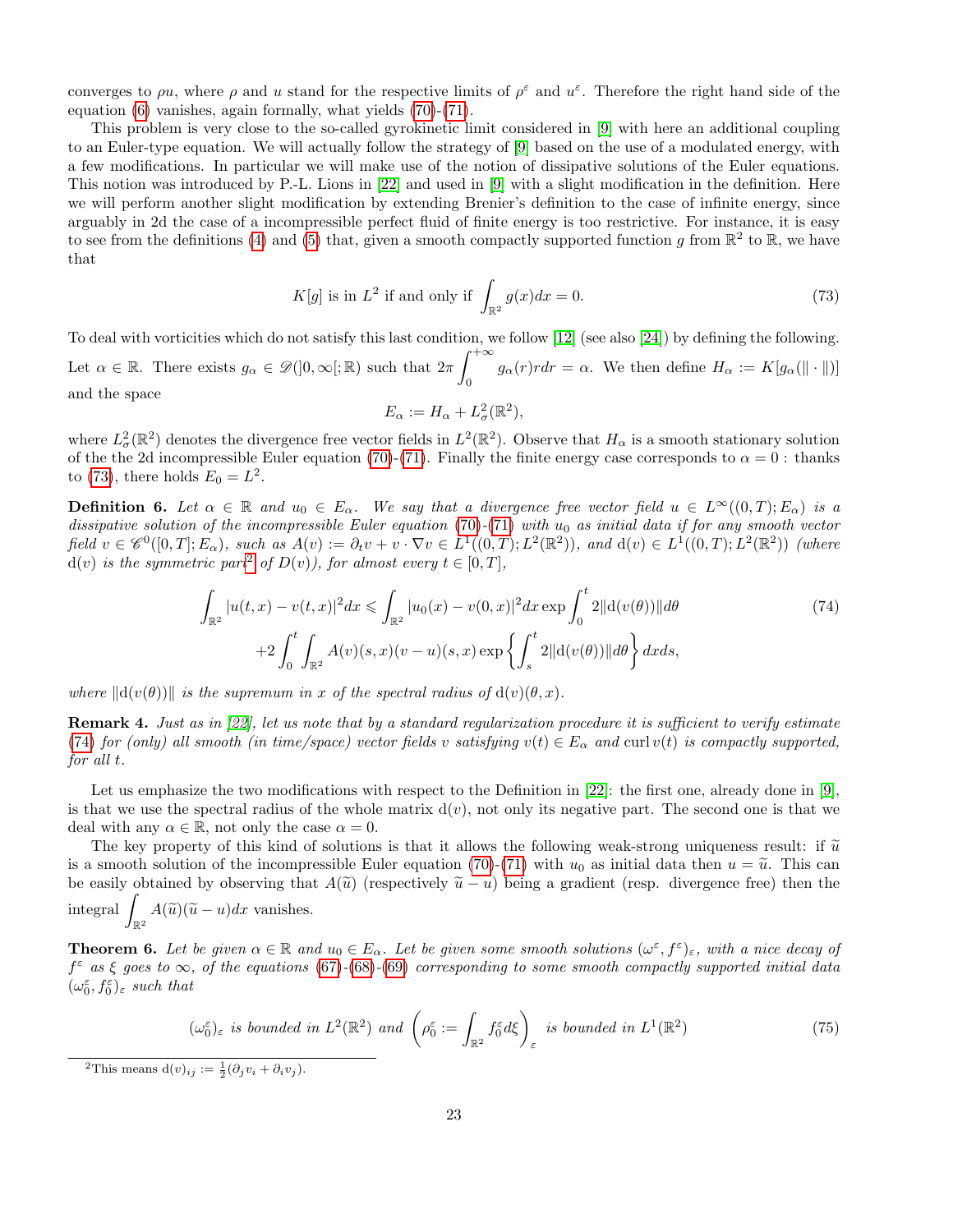and such that, when  $\varepsilon \to 0^+,$ 

<span id="page-23-2"></span>
$$
\varepsilon \int_{\mathbb{R}^2 \times \mathbb{R}^2} |\xi|^2 f_0^{\varepsilon}(x,\xi) dx d\xi \to 0, \quad \int_{\mathbb{R}^2} |u_0^{\varepsilon} - u_0|^2 dx \to 0,
$$
\n(76)

where  $u_0^{\varepsilon} := K[\omega_0^{\varepsilon} + \rho_0^{\varepsilon}]$ . Then, up to an extraction, the sequence  $(u^{\varepsilon})_{\varepsilon}$  converges in  $L^{\infty}((0,T); E_{\alpha} - w)$  to a dissipative solution of the incompressible Euler equation with initial condition  $u_0$ .

Note that as a simple corollary of Theorem [6](#page-22-3) and of the weak-strong uniqueness result mentioned above we have in the particular case where  $u_0$  is smooth with bounded vorticity that the whole sequence  $(u^{\varepsilon})_{\varepsilon}$  converges to the unique smooth solution of the incompressible Euler equation with initial condition  $u_0$ . Let us refer here again to [\[12\]](#page-29-15) and [\[24\]](#page-30-10) for the existence and uniqueness of smooth solutions of the incompressible Euler equations in the plane with infinite energy.

*Proof.* Notice first that the sequence  $(u^{\varepsilon})_{\varepsilon}(t)$  takes values in  $E_{\alpha}$ , since

$$
\int_{\mathbb{R}^2} \omega^{\varepsilon}(t,x) + \rho^{\varepsilon}(t,x) dx = \int_{\mathbb{R}^2} \omega^{\varepsilon}(0,x) + \rho^{\varepsilon}(0,x) dx = \alpha.
$$

Consider a smooth (in time/space) vector field v such as  $v(t) \in E_\alpha$  and curl  $v(t)$  is compactly supported, for all t. Let us denote

<span id="page-23-6"></span>
$$
2\mathcal{H}_v^{\varepsilon}(t) := \varepsilon \int_{\mathbb{R}^2 \times \mathbb{R}^2} |\xi - v(t, x)|^2 f^{\varepsilon}(t, x, \xi) dx d\xi + \int_{\mathbb{R}^2} |u^{\varepsilon}(t, x) - v(t, x)|^2 dx. \tag{77}
$$

The first thing to say about the modulated energy  $\mathcal{H}_{v}^{\varepsilon}(t)$  is that it is the sum of two nonnegative finite terms. In order to explain in what sense it can be understood as a modulation of the energy

$$
2\mathcal{H}^{\varepsilon}(t) := \varepsilon M_2(f^{\varepsilon})(t) - \int_{\mathbb{R}^2 \times \mathbb{R}^2} (\rho^{\varepsilon} + \omega^{\varepsilon})(t, x) (\rho^{\varepsilon} + \omega^{\varepsilon})(t, y) G(x - y) dx dy,
$$
\n(78)

one can reformulate it in the following way. Let us denote  $h := \text{curl } v$  so that

<span id="page-23-5"></span><span id="page-23-0"></span>
$$
v = K[h] = \nabla^{\perp}(G \star h). \tag{79}
$$

Then, using [\(79\)](#page-23-0) and [\(69\)](#page-21-2), we get

<span id="page-23-1"></span>
$$
2\mathcal{H}_v^{\varepsilon}(t) = \varepsilon \int_{\mathbb{R}^2 \times \mathbb{R}^2} |\xi - v(t, x)|^2 f^{\varepsilon}(t, x, \xi) dx d\xi - \int_{\mathbb{R}^2 \times \mathbb{R}^2} (\rho^{\varepsilon} + \omega^{\varepsilon} - h)(t, x) (\rho^{\varepsilon} + \omega^{\varepsilon} - h)(t, y) G(x - y) dx dy, \tag{80}
$$

so that one recovers the energy  $\mathcal{H}^{\varepsilon}(t)$  by setting  $v = 0$  in [\(80\)](#page-23-1).

It is also not difficult to deduce from the assumptions [\(75\)](#page-22-4) and [\(76\)](#page-23-2) that

<span id="page-23-7"></span>
$$
\mathcal{H}_v^{\varepsilon}(0) \to \int_{\mathbb{R}^2} |u_0(x) - v(0, x)|^2 dx \text{ when } \varepsilon \to 0.
$$
 (81)

Moreover the dynamic of  $\mathcal{H}_{v}^{\varepsilon}$  is given by the following lemma:

<span id="page-23-4"></span>Lemma 9. We have

<span id="page-23-3"></span>
$$
(\mathcal{H}_v^{\varepsilon})'(t) = -\varepsilon \int_{\mathbb{R}^2 \times \mathbb{R}^2} d(v)(t, x) : (\xi - v(t, x)) \otimes (\xi - v(t, x)) f^{\varepsilon}(t, x, \xi) dx d\xi
$$
  
+ 
$$
\int_{\mathbb{R}^2} d(v)(t, x) : (u^{\varepsilon} - v)^{\perp}(t, x) \otimes (u^{\varepsilon} - v)^{\perp}(t, x) dx
$$
  
+ 
$$
\varepsilon \int_{\mathbb{R}^2} A(v)(t, x) \cdot (\rho^{\varepsilon} v - j^{\varepsilon}) dx
$$
  
+ 
$$
\int_{\mathbb{R}^2} A(v)(t, x) \cdot (v - u^{\varepsilon}) dx.
$$
 (82)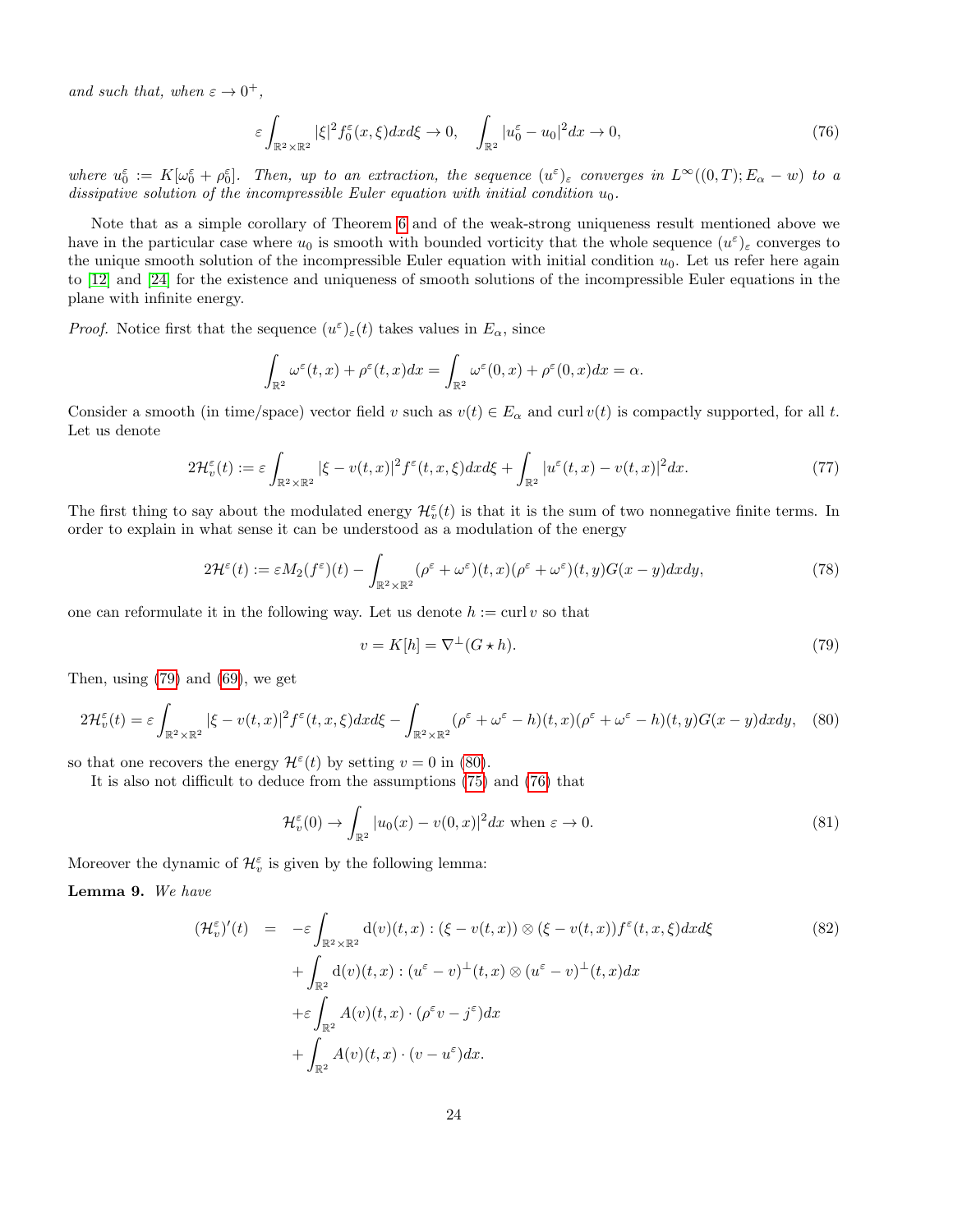Recall the following classical notations, with the repeated index convention,

- 1.  $\xi \otimes \zeta$  is the matrix  $(\xi_i \zeta_j)_{i,j}$  and, given A a matrix,  $\nabla : A$  is the vector  $(\partial_i A_{ij})_j$ .
- 2. If A and B are two matrices,  $A : B$  is the scalar  $A_{ij}B_{ij}$ .

Proof. To prove this lemma we proceed as in the Appendix of [\[9\]](#page-29-19), with a few modifications. Let us observe that for any time,  $f^{\varepsilon}(t)$ ,  $\omega^{\varepsilon}(t)$  have a compact support. Expanding the square of the right hand side of [\(80\)](#page-23-1) we get

$$
2\mathcal{H}_v^{\varepsilon}(t) = \varepsilon M_2(f^{\varepsilon})(t) + \varepsilon \int_{\mathbb{R}^2} \rho^{\varepsilon} |v|^2(t, x) dx - 2\varepsilon \int_{\mathbb{R}^2} j^{\varepsilon}(t) \cdot v(t) dx - \int_{\mathbb{R}^2 \times \mathbb{R}^2} (\rho^{\varepsilon} + \omega^{\varepsilon} - h)(t, x) (\rho^{\varepsilon} + \omega^{\varepsilon} - h)(t, y) G(x - y) dx dy,
$$

hence

$$
2\mathcal{H}_v^{\varepsilon}(t) - 2\mathcal{H}^{\varepsilon}(t) = \varepsilon \int_{\mathbb{R}^2} \rho^{\varepsilon} |v|^2(t, x) dx - 2\varepsilon \int_{\mathbb{R}^2} j^{\varepsilon}(t) \cdot v(t) dx - \int_{\mathbb{R}^2 \times \mathbb{R}^2} h(t, x) h(t, y) G(x - y) dx dy
$$

$$
+ 2 \int_{\mathbb{R}^2 \times \mathbb{R}^2} (\rho^{\varepsilon} + \omega^{\varepsilon}) (t, x) h(t, y) G(x - y) dx dy.
$$

Therefore using that the energy  $\mathcal{H}^{\varepsilon}(t)$  is independent of the time, we get

2H<sup>ε</sup> v 0 (t) = 2I<sup>1</sup> z }| { ε Z R2 ∂tρ ε |v| 2 (t, x)dx + 2I<sup>2</sup> z }| { ε Z R2 ρ ε ∂t|v| 2 (t, x)dx 2I<sup>3</sup> z }| { −2ε Z R2 ∂tj ε (t) · v(t)dx 2I<sup>4</sup> z }| { −2ε Z R2 j ε (t) · ∂tv(t)dx 2I<sup>5</sup> z }| { −2 Z R2×R<sup>2</sup> ∂th(t, x)h(t, y)G(x − y)dxdy + 2I<sup>6</sup> z }| { 2 Z R2×R<sup>2</sup> (ρ <sup>ε</sup> + ω ε )(t, x)∂th(t, y)G(x − y)dxdy + 2I<sup>7</sup> z }| { 2 Z R2×R<sup>2</sup> ∂t(ρ <sup>ε</sup> + ω ε )(t, x)h(t, y)G(x − y)dxdy .

We are going to deal first with  $I_7$  and then with  $I_3$ . By integrating [\(68\)](#page-21-1) with respect to  $\xi$  we get

<span id="page-24-1"></span><span id="page-24-0"></span>
$$
\partial_t \rho^\varepsilon + \text{div}_x(j^\varepsilon) = 0. \tag{83}
$$

Adding this to [\(67\)](#page-21-1) then yields

$$
\partial_t(\rho^\varepsilon + \omega^\varepsilon) + \text{div}_x[j^\varepsilon + \omega^\varepsilon u^\varepsilon] = 0,
$$

We therefore have

$$
I_7 = \int_{\mathbb{R}^2} \nabla (G \star h) \cdot [j^{\varepsilon} + \omega^{\varepsilon} u^{\varepsilon}] dx = \int_{\mathbb{R}^2} v \cdot [j^{\varepsilon} + \omega^{\varepsilon} u^{\varepsilon}]^{\perp} dx,
$$

by using  $(79)$ .

Let us also observe that multiplying [\(68\)](#page-21-1) by  $\xi$  and then integrating with respect to  $\xi$  implies the following vectorial equation

$$
\partial_t j^{\varepsilon} + \nabla : \left\{ \int_{\mathbb{R}^2} \xi \otimes \xi f^{\varepsilon} d\xi \right\} = \frac{1}{\varepsilon} (j^{\varepsilon} - \rho^{\varepsilon} u^{\varepsilon})^{\perp}.
$$
 (84)

Using this we get also

$$
I_3 = \varepsilon \int_{\mathbb{R}^2} v \cdot \left[ \nabla : \int_{\mathbb{R}^2} \xi \otimes \xi f^{\varepsilon} d\xi \right] dx + \int_{\mathbb{R}^2} \rho^{\varepsilon} v \cdot u^{\varepsilon \perp} dx - \int_{\mathbb{R}^2} v \cdot j^{\varepsilon \perp} dx
$$
  
= 
$$
-\varepsilon \int_{\mathbb{R}^2} d(v) : \left\{ \int_{\mathbb{R}^2} \xi \otimes \xi f^{\varepsilon} d\xi \right\} dx + \int_{\mathbb{R}^2} (\rho^{\varepsilon} + \omega^{\varepsilon}) v \cdot u^{\varepsilon \perp} dx - I_7.
$$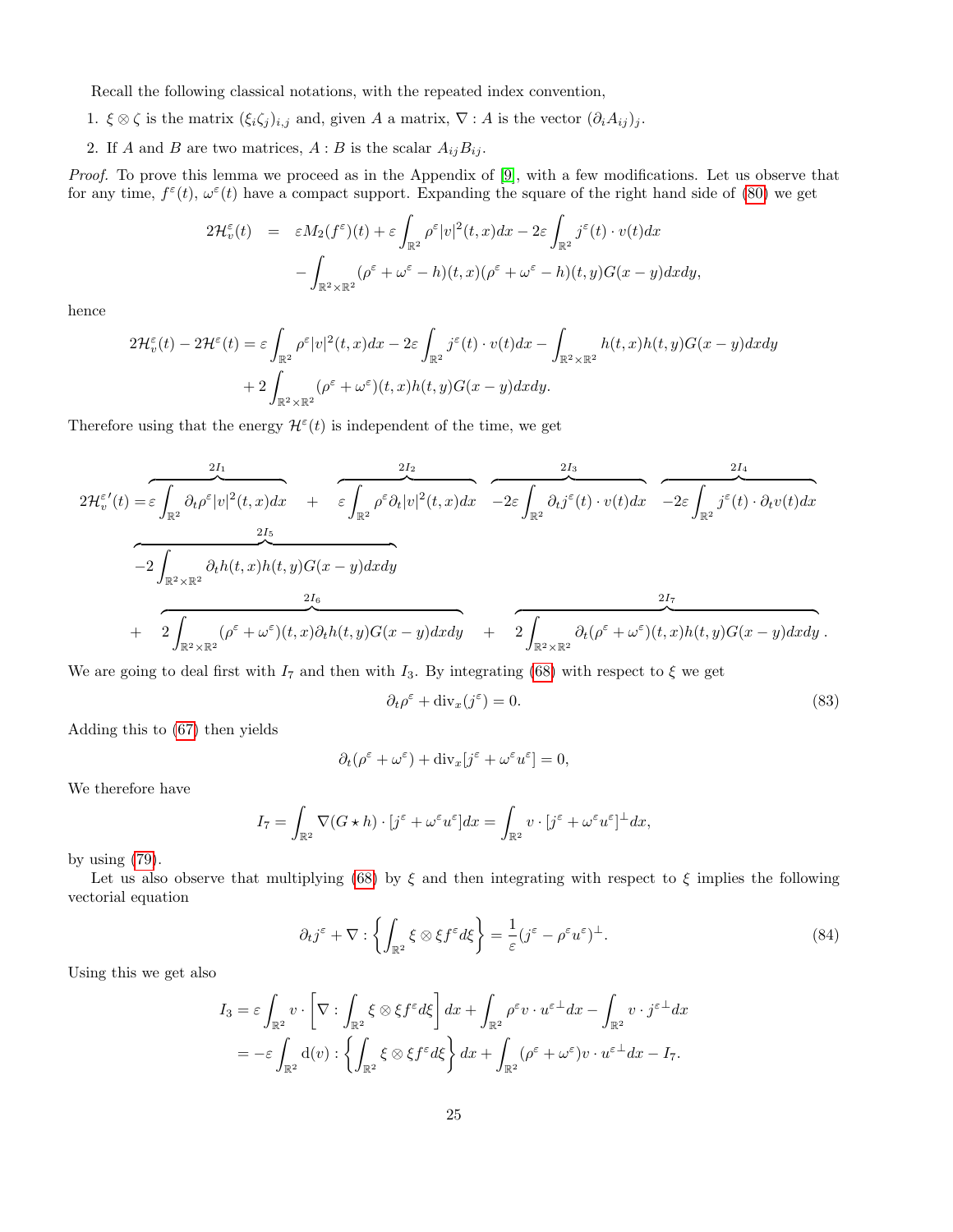And since  $\nabla \left[G \star (\rho^{\varepsilon} + \omega^{\varepsilon})\right] = -u^{\varepsilon \perp}$  which divergence gives back  $\rho^{\varepsilon} + \omega^{\varepsilon}$ , we have

$$
\int_{\mathbb{R}^2} (\rho^{\varepsilon} + \omega^{\varepsilon}) v \cdot u^{\varepsilon \perp} dx = \int_{\mathbb{R}^2} \Delta_x \Big[ G \star (\rho^{\varepsilon} + \omega^{\varepsilon}) \Big] v \cdot u^{\varepsilon \perp} dx
$$
  
\n
$$
= \int_{\mathbb{R}^2} u^{\varepsilon \perp} \cdot \nabla (v \cdot u^{\varepsilon \perp}) dx
$$
  
\n
$$
= \int_{\mathbb{R}^2} u^{\varepsilon \perp} \otimes u^{\varepsilon \perp} : \nabla v dx + \int_{\mathbb{R}^2} u^{\varepsilon \perp} \cdot \nabla u^{\varepsilon \perp} \cdot v dx.
$$

where the second integral vanishes since  $2u^{\varepsilon \perp} \cdot \nabla u^{\varepsilon \perp} = \nabla \left[ G \star (\rho^{\varepsilon} + \omega^{\varepsilon})^2 \right]$  and v is divergence free. We eventually get by symmetry

$$
I_3 + I_7 = -\varepsilon \int_{\mathbb{R}^2} d(v) : \left\{ \int_{\mathbb{R}^2} \xi \otimes \xi f d\xi \right\} dx + \int_{\mathbb{R}^2} d(v) : u^{\varepsilon \perp} \otimes u^{\varepsilon \perp} dx,
$$

that we decompose into:

$$
I_3 + I_7 = -\varepsilon \int_{\mathbb{R}^2} d(v) : \left\{ \int_{\mathbb{R}^2} (\xi - v) \otimes (\xi - v) f^{\varepsilon} d\xi \right\} dx + \int_{\mathbb{R}^2} d(v) : (v^{\perp} - u^{\varepsilon \perp}) \otimes (v^{\perp} - u^{\varepsilon \perp}) dx + -\varepsilon \int_{\mathbb{R}^2} \nabla v : j^{\varepsilon} \otimes v dx + -\varepsilon \int_{\mathbb{R}^2} \nabla v : v \otimes j^{\varepsilon} dx + \int_{\mathbb{R}^2} \nabla v : v^{\perp} \otimes u^{\varepsilon \perp} dx + \int_{\mathbb{R}^2} \nabla v : u^{\varepsilon \perp} \otimes v^{\perp} dx + \varepsilon \int_{\mathbb{R}^2} \rho \nabla v : v \otimes v dx + - \int_{\mathbb{R}^2} \nabla v : v^{\perp} \otimes v^{\perp} dx.
$$

Therefore we have

$$
\mathcal{H}_v^{\varepsilon'}(t) = I_1 + I_2 + I_4 + I_5 + I_6 + Q_1 + \dots + Q_7.
$$

Let us see a first cancellation: we have, with the repeated index convention,

$$
Q_3 = -\varepsilon \int_{\mathbb{R}^2} (\partial_j v_i) v_i j_j^{\varepsilon} dx = \frac{\varepsilon}{2} \int_{\mathbb{R}^2} |v|^2 \text{div}_x (j^{\varepsilon}) dx = -I_1,
$$

by using  $(83)$ .

Thus

$$
\mathcal{H}_v^{\varepsilon'}(t) = I_2 + I_4 + I_5 + I_6 + Q_1 + Q_2 + Q_4 + \dots + Q_7
$$
  
=  $Q_1 + (I_2 + I_4 + Q_2 + Q_6) + (I_5 + I_6 + Q_4 + Q_5 + Q_7).$ 

Let us observe that  $Q_1$  is equal to the sum of the first two terms of the right hand side of  $(82)$ , so that, in order to prove Lemma [9,](#page-23-4) it is sufficient to prove that the third term is equal to  $I_2 + I_4 + Q_2 + Q_6$  and that the fourth term is equal to  $I_5 + I_6 + Q_4 + Q_5 + Q_7$  (here we have distinguished the terms with a factor  $\varepsilon$  and the other ones).

Regarding the third term, we have

$$
\int_{\mathbb{R}^2} A(v) \cdot (\rho^{\varepsilon} v - j^{\varepsilon}) dx = \frac{1}{2} \int_{\mathbb{R}^2} \rho^{\varepsilon} \partial_t |v|^2 dx - \int_{\mathbb{R}^2} \partial_t v \cdot j^{\varepsilon} dx + \int_{\mathbb{R}^2} v_j (\partial_j v_i) \rho^{\varepsilon} v_i dx - \int_{\mathbb{R}^2} v_j (\partial_j v_i) j_i^{\varepsilon} dx \n= \frac{1}{2} \int_{\mathbb{R}^2} \rho^{\varepsilon} \partial_t |v|^2 dx - \int_{\mathbb{R}^2} \partial_t v \cdot j^{\varepsilon} dx + \int_{\mathbb{R}^2} \rho^{\varepsilon} \nabla v : v \otimes v dx - \int_{\mathbb{R}^2} \nabla v : j^{\varepsilon} \otimes v dx,
$$

and hence, multiplying by  $\varepsilon$ , we get:

$$
\varepsilon \int_{\mathbb{R}^2} A(v) \cdot (\rho^{\varepsilon} v - j^{\varepsilon}) dx = I_2 + I_4 + Q_2 + Q_6.
$$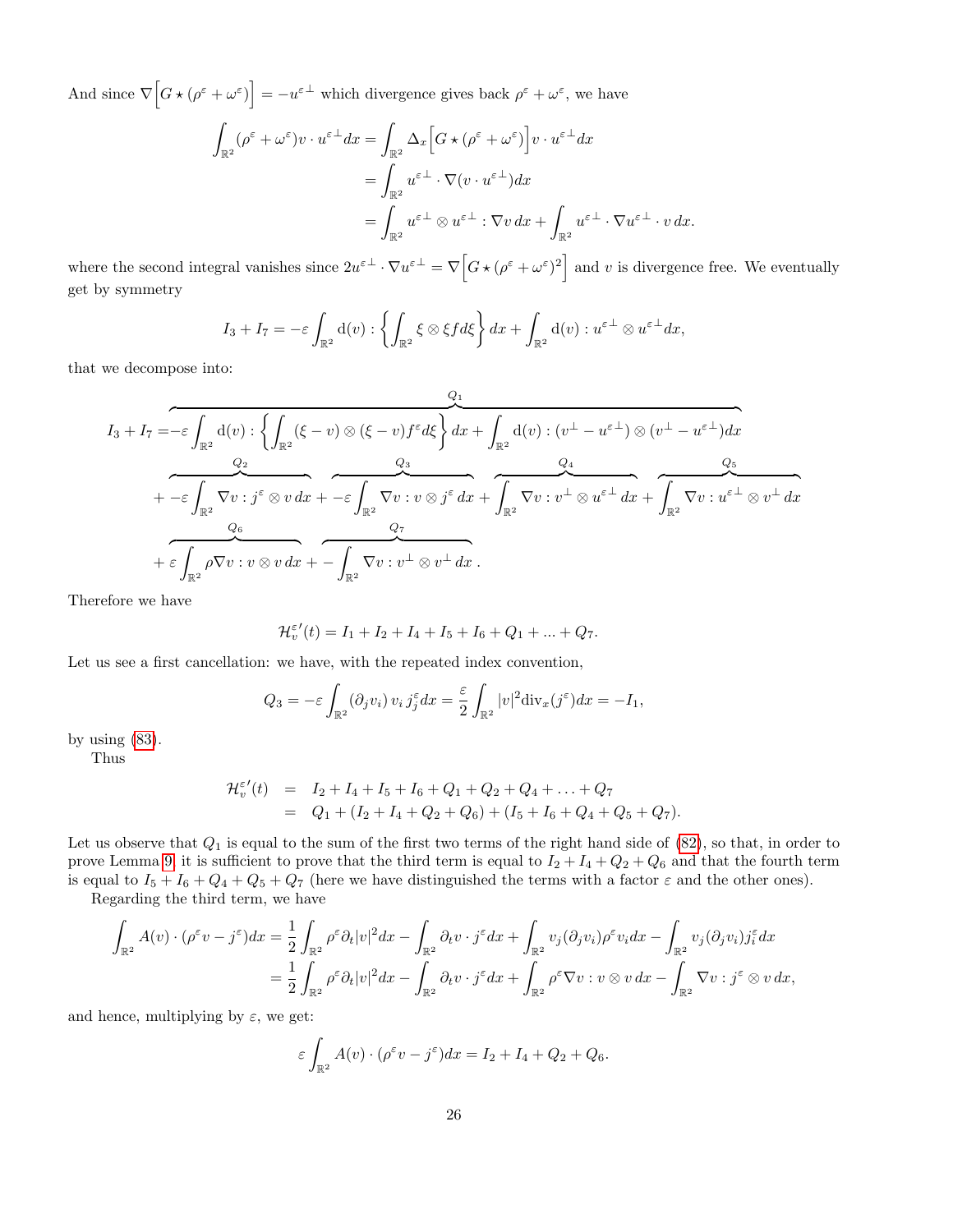We finally have (we use  $div_x v = 0$  for the first equality)

$$
\int_{\mathbb{R}^2} A(v) \cdot (v - u^{\varepsilon}) dx = \frac{1}{2} \int_{\mathbb{R}^2} \partial_t |v|^2 dx - \int_{\mathbb{R}^2} \partial_t v \cdot u^{\varepsilon} dx - \int_{\mathbb{R}^2} v_j(\partial_j v_i) u_i^{\varepsilon} dx
$$

$$
= I_5 + I_6 - \int_{\mathbb{R}^2} \nabla v : u^{\varepsilon} \otimes v dx,
$$

so that it only remains to prove that

$$
-\int_{\mathbb{R}^2} \nabla v : u^{\varepsilon} \otimes v \, dx = Q_4 + Q_5 + Q_7.
$$

Actually we are going to prove that

$$
\int_{\mathbb{R}^2} \nabla v : u^{\varepsilon} \otimes v \, dx + Q_4 = 0 \text{ and } Q_5 + Q_7 = 0.
$$

In order to do so, let us first note that we have the following relations for  $a, b$  and  $c$  three vector fields

$$
\[c \cdot \nabla a\]^\perp = c \cdot \nabla a^\perp \quad \Rightarrow \quad \nabla a : b \otimes c = \[c \cdot \nabla a\] \cdot b = \nabla a^\perp : b^\perp \otimes c.
$$

Hence

$$
\int_{\mathbb{R}^2} \nabla v : u^{\varepsilon} \otimes v \, dx + Q_4 = \int_{\mathbb{R}^2} \nabla v : \left[ u^{\varepsilon} \otimes v + v^{\perp} \otimes u^{\varepsilon \perp} \right] dx
$$

$$
= \int_{\mathbb{R}^2} \nabla v^{\perp} : \left[ u^{\varepsilon \perp} \otimes v - v \otimes u^{\varepsilon \perp} \right] dx,
$$

and since  $v = K[h] = \nabla^{\perp} (G \star h)$ , we get

$$
\int_{\mathbb{R}^2} \nabla v : u^{\varepsilon} \otimes v \, dx + Q_4 = - \int_{\mathbb{R}^2} \partial_j \partial_i (G \star h) \left[ u^{\varepsilon \perp}_i v_j - v_i u^{\varepsilon \perp}_j \right] dx = 0,
$$

by symmetry.

On the other hand

$$
Q_5 + Q_7 = \int_{\mathbb{R}^2} \nabla v : \left[ (u^{\varepsilon} - v)^{\perp} \otimes v^{\perp} \right] dx
$$
  
\n
$$
= \int_{\mathbb{R}^2} \nabla v^{\perp} : \left[ (u^{\varepsilon} - v) \otimes v^{\perp} \right] dx
$$
  
\n
$$
= \int_{\mathbb{R}^2} \partial_j \partial_i (G \star h) (u_i^{\varepsilon} - v_i) \partial_j (G \star h) dx
$$
  
\n
$$
= \int_{\mathbb{R}^2} \partial_i \partial_j (G \star h) (u_i^{\varepsilon} - v_i) \partial_j (G \star h) dx
$$
  
\n
$$
= \int_{\mathbb{R}^2} \nabla \left| \frac{1}{2} \nabla (G \star h) \right|^2 \cdot (u^{\varepsilon} - v) dx = 0.
$$

 $\Box$ 

With Lemma [9](#page-23-4) in hands the proof of Theorem [6](#page-22-3) then follows the proof of Theorem 6.1 in [\[9\]](#page-29-19), with again a few modifications. For instance a crucial estimate in the strategy of [\[9\]](#page-29-19) is that  $\|\sqrt{\varepsilon}j^{\varepsilon}\|_{L_t^{\infty}(L_x^1)}$  is bounded uniformly in  $\varepsilon$ . Unlike Brenier, we cannot use here the energy of the system as the second term in [\(78\)](#page-23-5) does not have a definite sign. Instead we are going to bootstrap an estimate involving both  $\|\sqrt{\varepsilon}j^{\varepsilon}\|_{L_t^{\infty}(L_x^1)}$  and  $\|\mathcal{H}_v^{\varepsilon}\|_{L^{\infty}}$ .

By Cauchy-Schwarz inequality we get

<span id="page-26-0"></span>
$$
\sqrt{\varepsilon} \int_{\mathbb{R}^2} |j^{\varepsilon}|(t,x) dx \leq \sqrt{\varepsilon} \int_{\mathbb{R}^2 \times \mathbb{R}^2} |\xi - v(t,x)| f^{\varepsilon}(t,x,\xi) d\xi dx + \sqrt{\varepsilon} \int_{\mathbb{R}^2} |v(t,x)| \rho^{\varepsilon}(t,x) dx
$$
  

$$
\leq (\mathcal{H}_v^{\varepsilon}(t))^{\frac{1}{2}} + \|v\|_{L^{\infty}}) \|\rho_0^{\varepsilon}\|_{L^1}.
$$
 (85)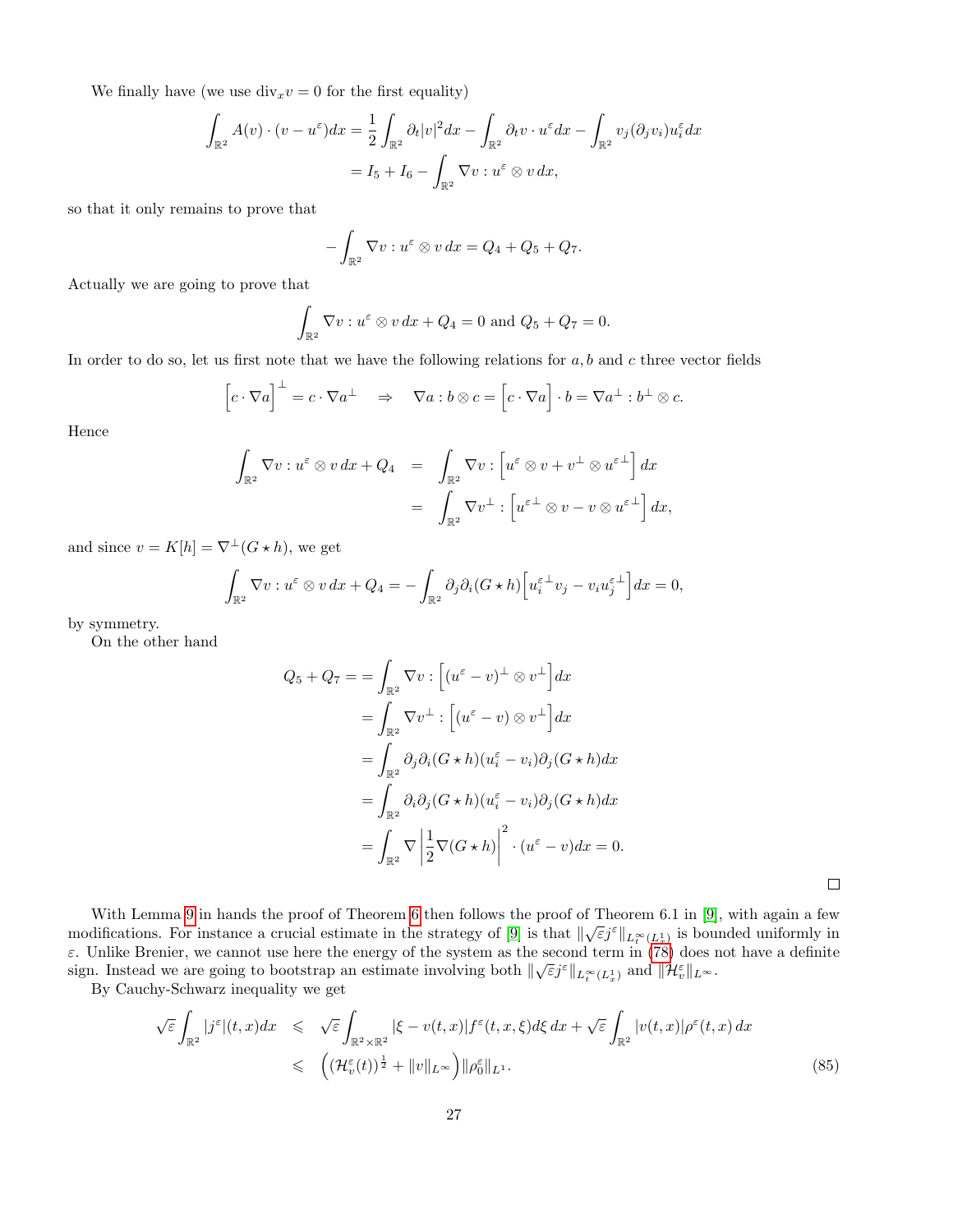Above we used that [\(83\)](#page-24-0) implies that  $\|\rho^{\varepsilon}(t)\|_{L^{1}} = \|\rho^{\varepsilon}_{0}\|_{L^{1}}$  for any t.

Now, using lemma [9,](#page-23-4) we deduce that

$$
\mathcal{H}^{\varepsilon\,\prime}_v(t)\leqslant 2\|{\rm d}(v)\|_{L^\infty}\mathcal{H}^{\varepsilon}_v(t)+\varepsilon\|A(v)\|_{L^\infty}\|v\|_{L^\infty}\|\rho^\varepsilon_0\|_{L^1}+\varepsilon\|A(v)\|_{L^\infty}\|j^\varepsilon\|_{L^\infty_t(L^1_x)}+\sqrt{2}\|A(v)\|_{L^\infty_t(L^2_x)}(\mathcal{H}^{\varepsilon}_v(t))^{\frac{1}{2}},
$$

that is,

$$
\mathcal{H}^{\varepsilon\,\prime}_v(t)\leqslant\mathbf{P}_{\mathrm{in}}\Big(\|v\|_{W^{1,\infty}}+\|v\|_{L_t^\infty(W^{1,2}_x)}\Big)\big[1+\mathcal{H}^\varepsilon_v(t)\big],
$$

for some polynomial function  $P_{in}$ . Here we used the assumption [\(75\)](#page-22-4) to bound  $\|\rho_0^{\varepsilon}\|_{L^1}$ .

A Gronwall lemma gives then that for a fixed smooth vector field v (such as  $v(t) \in E_{\alpha}$  for all t),

<span id="page-27-2"></span><span id="page-27-1"></span><span id="page-27-0"></span>
$$
\mathcal{H}_v^{\varepsilon} \text{ is bounded in } L_t^{\infty},\tag{86}
$$

which implies, according to [\(77\)](#page-23-6) and [\(85\)](#page-26-0), that

$$
(\sqrt{\varepsilon}j^{\varepsilon})_{\varepsilon} \quad \text{is bounded in} \quad L_t^{\infty}(L_x^1) \tag{87}
$$

$$
(u^{\varepsilon} - v)_{\varepsilon} \quad \text{is bounded in} \quad L_t^{\infty}(L_x^2). \tag{88}
$$

Let us now look for a bound of  $\rho^{\varepsilon}u^{\varepsilon}$ . We start by writing

$$
\rho^{\varepsilon} u^{\varepsilon} = (\rho^{\varepsilon} + \omega^{\varepsilon} - h) \frac{K[\rho^{\varepsilon} + \omega^{\varepsilon} - h]}{(u^{\varepsilon} - v)} + (h - \omega^{\varepsilon})(u^{\varepsilon} - v) + \rho^{\varepsilon} v.
$$
\n(89)

From [\(67\)](#page-21-1) we infer that  $\|\omega^{\varepsilon}(t)\|_{L^2} = \|\omega_0^{\varepsilon}\|_{L^2}$  for any t. Using the assumption [\(75\)](#page-22-4) we deduce that  $(\omega^{\varepsilon})_{\varepsilon}$  is bounded in  $L_t^{\infty}(L_x^2)$ , and we recall that  $(\rho^{\varepsilon})_{\varepsilon}$  is bounded in  $L_t^{\infty}(L_x^1)$ . Since  $h, v \in L_{t,x}^{\infty}$ , using [\(88\)](#page-27-0) we see that the two last factors of the right hand side are bounded in  $L_t^{\infty}(L_x)$ .

For the first one we will use, as in [\[9\]](#page-29-19), the following lemma.

**Lemma 10.** For any g smooth such as  $\int_{\mathbb{R}^2} g(x) dx = 0$ , we have  $||gK[g]||_{W^{-1,1}} \leqslant \frac{3}{2}$  $\frac{1}{2} \| K[g] \|_{L^2}$  (90)

Let us provide a proof for sake of completeness.

*Proof.* Let  $\varphi$  be a smooth compactly supported vector field over  $\mathbb{R}^2$ . We have

$$
\int_{\mathbb{R}^2} \varphi(x) \cdot g(x) K[g]^\perp(x) dx = - \int_{\mathbb{R}^2} \varphi \cdot \Delta \Big[G \star g\Big] \nabla \Big[G \star g\Big] dx \n= - \int_{\mathbb{R}^2} \varphi_i \partial_{jj} \Big[G \star g\Big] \partial_i \Big[G \star g\Big] dx \n= \int_{\mathbb{R}^2} \varphi_i \partial_j \Big[G \star g\Big] \partial_j \partial_i \Big[G \star g\Big] dx + \int_{\mathbb{R}^2} \partial_j \varphi_i \partial_j \Big[G \star g\Big] \partial_i \Big[G \star g\Big] dx \n= - \int_{\mathbb{R}^2} \Big( \text{div}(\varphi)(x) \frac{1}{2} \Big| \nabla G \star g\Big|^2 + \nabla \Big[G \star g\Big] \cdot \nabla(\varphi) \cdot \nabla \Big[G \star g\Big]\Big) dx,
$$

and hence

$$
\left| \int_{\mathbb{R}^2} \varphi(x) \cdot gK[g](x) dx \right| \leq \frac{3}{2} ||\varphi||_{W^{1,\infty}} ||K[g]||_{L^2},
$$

what yields the result.

 $\Box$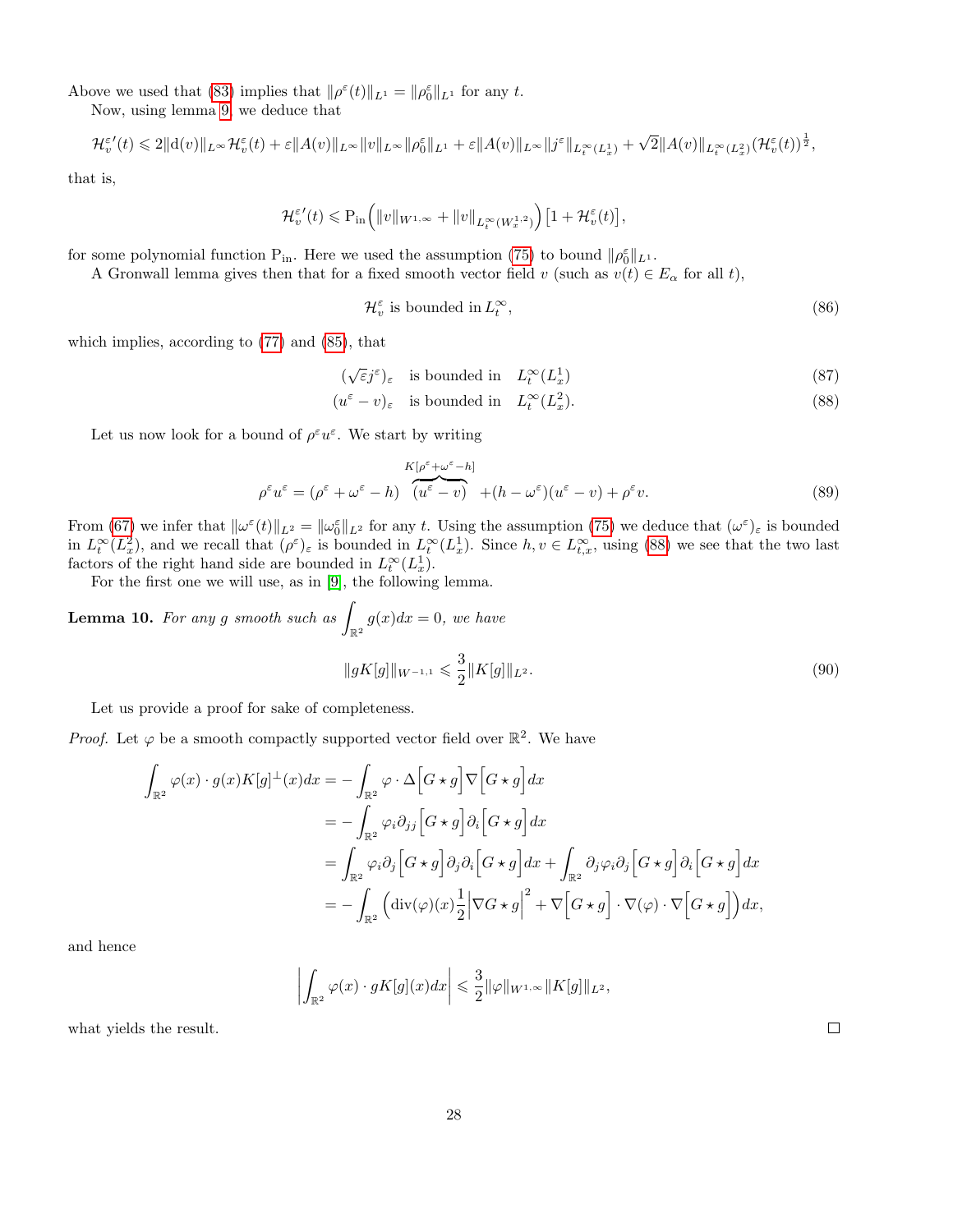The lemma above thus gives that the first term in the right hand side of [\(89\)](#page-27-1) is bounded in  $L_t^{\infty}(W_x^{-1,1})$ , so that  $\rho^{\varepsilon}u^{\varepsilon}$  is eventually bounded in  $L_t^{\infty}(H_x^{-m})$ , for some m large enough.

Now we are going to use this to deduce that  $(\rho^{\varepsilon})_{\varepsilon}$  is relatively compact in  $\mathscr{C}_t^0(\mathscr{D}'(\mathbb{R}^2))$ . We first combine [\(83\)](#page-24-0) and [\(84\)](#page-24-1) to get

$$
\partial_t(\rho^\varepsilon-\varepsilon \mathrm{div}_x(j^{\varepsilon\perp}))=\varepsilon\left[\nabla:\left\{\int_{\mathbb{R}^2}\xi\otimes \xi f^\varepsilon d\xi\right\}\right]^\perp-\rho^\varepsilon u^\varepsilon.
$$

Because of [\(86\)](#page-27-2), the first term of the right hand side is bounded in  $\mathscr{C}_t^0(W_x^{-1,1})$  that we already injected in some  $\mathscr{C}_t^0(H_x^{-m})$  in which the second term is also bounded. Since  $H^{-m}(B(0,N)) \hookrightarrow H^{-m-1}(B(0,N))$  is compact for all  $N \in \mathbb{N}$ , Ascoli's theorem and a diagonal extraction allow us to conclude that  $(\rho^{\varepsilon} - \varepsilon \text{div}_x(j^{\varepsilon \perp}))_{\varepsilon}$  is (up to an an  $N \in \mathbb{N}$ , Ascon's theorem and a diagonal extraction allow us to conclude that  $(p - \epsilon \text{div}_x(f))_{\epsilon}$  is (up to an extraction) converging in  $\mathcal{C}_t^0(\mathcal{D}'(\mathbb{R}^2))$ . But  $(\sqrt{\epsilon}j^{\epsilon})_{\epsilon}$  is bounded in  $\mathcal{C}_t^0(L_x^1) \$ convergence of  $(\rho^{\varepsilon})_{\varepsilon}$  in  $\mathscr{C}_t^0(\mathscr{D}'(\mathbb{R}^2))$  and we denote by  $\rho$  its limit.

The previous convergence holds (up to an extraction) as well for  $(\omega^{\varepsilon})_{\varepsilon} \to \omega$ , the reasoning being simplified because  $(\omega^{\varepsilon})_{\varepsilon}$  is bounded in every  $L_t^{\infty}(L_x^p)$ . We hence get a subsequence of  $(u^{\varepsilon})_{\varepsilon} = (K[\rho^{\varepsilon} + \omega^{\varepsilon}])_{\varepsilon}$  that converges in  $\mathscr{C}_t^0(\mathscr{D}'(\mathbb{R}^2))$  to some u. But  $(u^\varepsilon - v)_\varepsilon$  is bounded in  $\mathscr{C}_t^0(L_x^2)$  so that the previous convergence implies  $(u^\varepsilon - v)_\varepsilon \to$  $(u - v)$  in  $\mathcal{C}_t^0(L_x^2 - w)$ , with furthermore the pointwise bound

$$
||u(t) - v(t)||_{L^2} \leq \lim_{\varepsilon \to 0} ||u_{\varepsilon}(t) - v(t)||_{L^2}.
$$

 $(\mathcal{H}_v^{\varepsilon})_{\varepsilon}$  is up to an extraction converging in  $L_t^{\infty} - w \star$  to some function  $\mathcal{H}_v$  and the previous bound gives

<span id="page-28-0"></span>
$$
||u(t) - v(t)||_{L^2}^2 \leq \mathcal{H}_v(t),
$$
\n(91)

almost for all  $t \in [0, T]$ . Now lemma [9](#page-23-4) gives,

$$
\mathcal{H}^{\varepsilon\prime}_v(t)\leqslant 2\|\mathrm{d}(v)\|(t)\mathcal{H}^{\varepsilon}_v(t)+\int_{\mathbb{R}^2}A(v)(t,x)\cdot (v-u^{\varepsilon})(t,x)dx+\Big[1+\|v\|_{W^{1,\infty}}^3\Big]\Big[\varepsilon\|j^{\varepsilon}\|_{L^\infty_t(L^1_x)}+\varepsilon\|\rho^{\varepsilon}\|_{L^\infty_t(L^1_x)}\Big],
$$

hence

$$
\mathcal{H}^{\varepsilon}_v(t) \leq \mathcal{H}^{\varepsilon}_v(0) \exp\left\{ \int_0^t 2 \|d(v)\|(s) ds \right\} + \int_0^t \exp\left\{ \int_s^t 2 \|d(v)\|(\sigma) d\sigma \right\} \int_{\mathbb{R}^2} A(v)(s, x) \cdot (v - u^{\varepsilon})(s, x) dx ds
$$

$$
+ \left[ 1 + \|v\|_{W^{1,\infty}}^3 \right] \left[ \varepsilon \|j^{\varepsilon}\|_{L^\infty_t(L^1_x)} + \varepsilon \| \rho^{\varepsilon}\|_{L^\infty_t(L^1_x)} \right],
$$

Using previous bounds, we see that the product of the second line goes to 0 with  $\varepsilon$ . We now pass to the limit in the previous inequality, using [\(81\)](#page-23-7), to obtain

$$
\mathcal{H}_v(t) \le ||u_0 - v||_{L^2}^2 \exp \left\{ \int_0^t 2||\mathrm{d}(v)||(s) \, ds \right\} + \int_0^t \exp \left\{ \int_s^t 2||\mathrm{d}(v)||(\sigma) \, d\sigma \right\} \int_{\mathbb{R}^2} A(v)(s, x) \cdot (v - u)(s, x) \, dx \, ds,
$$

first in the distributional sense (that is against any positive test function) and then almost everywhere since both sides of the previous inequality are  $L^{\infty}$  functions.

Then [\(91\)](#page-28-0) allows to obtain the dissipation formulation introduced in Definition [6,](#page-22-5) at least for any smooth (in time/space) vector field v such as  $v(t) \in E_\alpha$  and compactly supported curl  $v(t)$ , for all t, which is sufficient in view of Remark [4.](#page-22-6)  $\Box$ 

Acknowledgements. The second author was partially supported by the Agence Nationale de la Recherche, Project CISIFS, grant ANR-09-BLAN-0213-02. He thanks Olivier Glass and Walter Strauss for some fruitful discussions.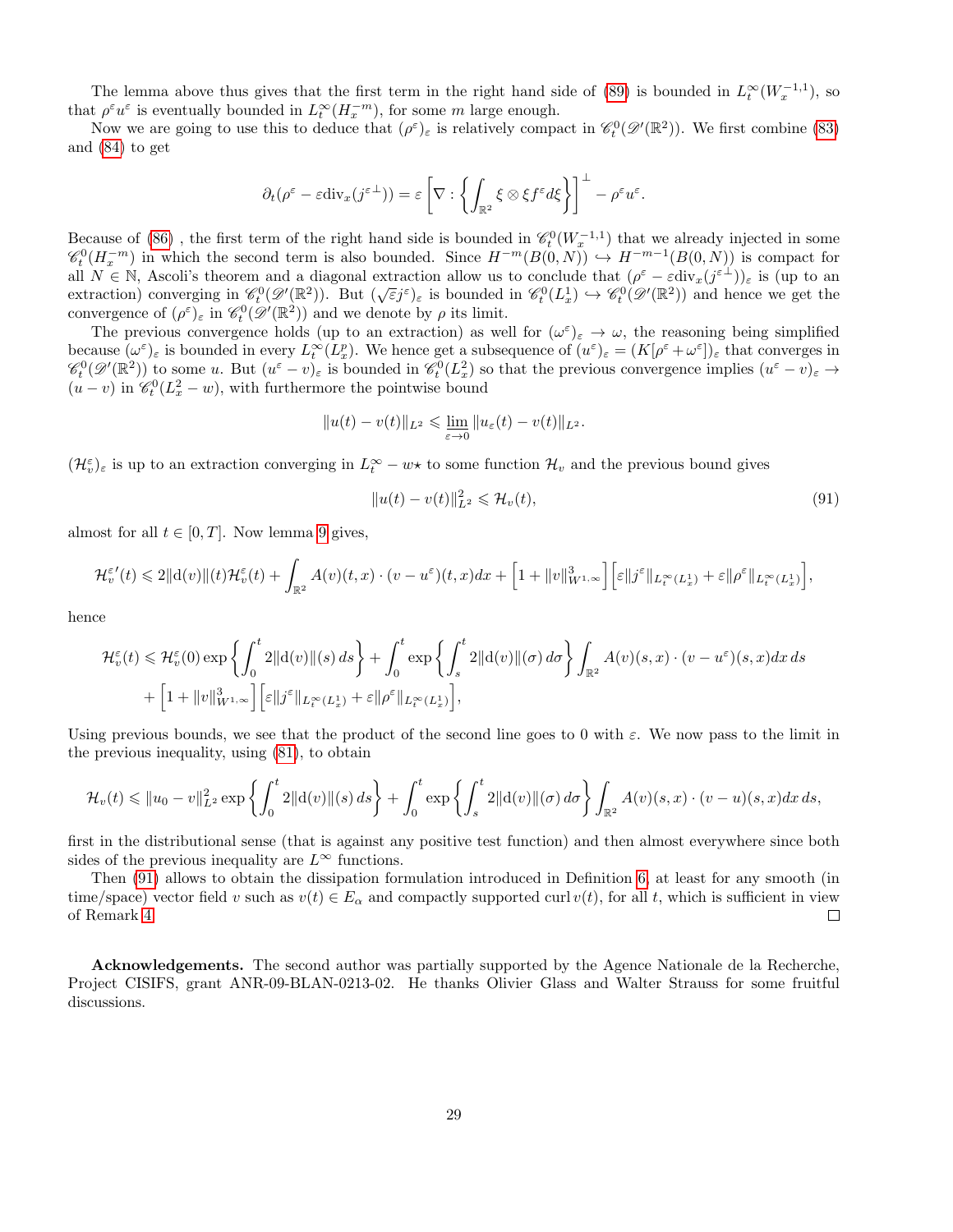# References

- <span id="page-29-17"></span>[1] L. Ambrosio and P. Bernard. Uniqueness of signed measures solving the continuity equation for Osgood vector fields, Atti Accad. Naz. Lincei Cl. Sci. Fis. Mat. Natur. Rend. Lincei (9) Mat. Appl. 19(3), p237-245, 2008.
- <span id="page-29-5"></span> $[2]$  L. Ambrosio, N. Gigli and G. Savaré. Gradient flows in metric spaces and in the space of probability measures. Lectures in Mathematics ETH Zürich, Birkhäuser Verlag.
- <span id="page-29-6"></span>[3] L. Ambrosio, E. Mainini and S. Serfaty. Gradient flows of the Chapman-Rubinstein-Schatzman model for signed measures. Ann. Inst. H. Poincar Anal. Non Linaire 28 (2), p217-246, 2011.
- <span id="page-29-18"></span>[4] V. I. Arnold and B. A. Khesin. Topological methods in hydrodynamics. Applied Mathematical Sciences, 125. Springer-Verlag, New York, 1998.
- <span id="page-29-16"></span>[5] H. Bahouri and J.-Y. Chemin. Equations de transport relatives `a des champs de vecteurs non-lipschitziens et ´ m´ecanique des fluides, Arch. Rational Mech. Anal., 127(2), p159-181, 1994.
- <span id="page-29-2"></span>[6] C. Baranger and L. Desvillettes. Coupling Euler and Vlasov equations in the context of sprays: the local-intime, classical solutions. J. Hyperbolic Differ. Equ. 3(1), p1-26, 2006.
- <span id="page-29-10"></span>[7] C. Bjorland. The vortex-wave equation with a single vortex as the limit of the Euler equation. Comm. Math. Phys. 305(1), p131-151, 2011.
- <span id="page-29-11"></span>[8] W. Braun and K. Hepp. The Vlasov dynamics and its fluctuations in the 1/N limit of interacting classical particles. Comm. Math. Phys. 56(2), p101-113, 1977.
- <span id="page-29-19"></span>[9] Y. Brenier. Convergence of the Vlasov-Poisson system to the incompressible Euler equations. Comm. Partial Differential Equations 25 (2000), no. 3-4, p737-754.
- <span id="page-29-1"></span>[10] R. Caflisch and G. C. Papanicolaou. Dynamic theory of suspensions with Brownian effects. SIAM J. Appl. Math. 43(4), p885-906, 1983.
- <span id="page-29-3"></span>[11] J.A. Carrillo, R. Duan and A. Moussa. Global classical solutions close to equilibrium to the Vlasov-Fokker-Planck-Euler system. Kinet. Relat. Models 4 (1), p227-258, 2011.
- <span id="page-29-15"></span>[12] J.-Y. Chemin. *Fluides parfaits incompressibles*. Astérisque 230, 1995.
- <span id="page-29-8"></span>[13] S. Childress. An introduction to theoretical fluid mechanics. Courant Lecture Notes in Mathematics, 19. Courant Institute of Mathematical Sciences, New York; American Mathematical Society, Providence, RI, 2009.
- <span id="page-29-14"></span>[14] P. Degond. Global existence of smooth solutions for the Vlasov-Fokker-Planck equation in 1 and 2 space dimensions. Ann. Sci. Ecole Norm. Sup. (4), p.519-542, 1986. ´
- <span id="page-29-4"></span>[15] R. L. Dobrushin. Vlasov equations. Funct. Anal. Appl. 13, p115-123, 1979.
- <span id="page-29-13"></span>[16] R. J. DiPerna and P.-L. Lions. Ordinary differential equations, transport theory and Sobolev spaces. Invent. Math., 98, p511–547, 1989.
- <span id="page-29-0"></span>[17] O. Glass, C. Lacave and F. Sueur. On the motion of a small body immersed in a two dimensional incompressible perfect fluid. Preprint. http://arxiv.org/abs/1104.5404.
- <span id="page-29-9"></span>[18] C. Grotta Ragazzo, J. Koiller, W. M. Oliva. On the motion of two-dimensional vortices with mass. Nonlinear Sci., 4(5), p375-418, 1994.
- <span id="page-29-7"></span>[19] L. G. Hanin. An extension of the Kantorovich norm. In Monge Ampère equation: applications to geometry and optimization. Contemp. Math., 226, p113-130, 1999.
- <span id="page-29-12"></span>[20] M. Hauray, P. E. Jabin. N-particles approximation of the Vlasov equations with singular potential. Arch. Ration. Mech. Anal. 183(3), p489–524, 2007.